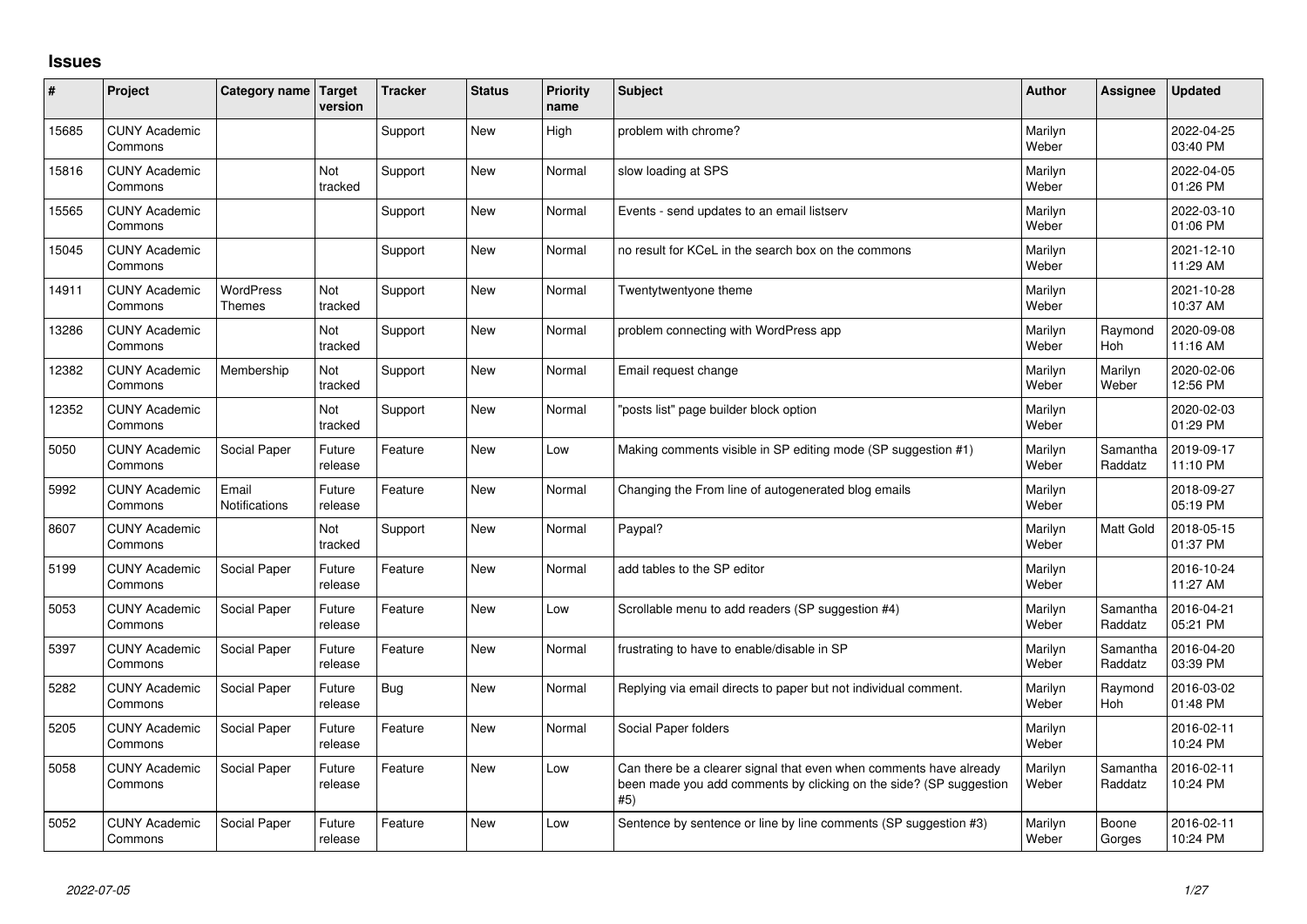| #     | Project                         | Category name   Target      | version           | <b>Tracker</b> | <b>Status</b>        | <b>Priority</b><br>name | <b>Subject</b>                                                 | <b>Author</b>    | Assignee              | <b>Updated</b>         |
|-------|---------------------------------|-----------------------------|-------------------|----------------|----------------------|-------------------------|----------------------------------------------------------------|------------------|-----------------------|------------------------|
| 11519 | <b>CUNY Academic</b><br>Commons |                             | Not<br>tracked    | Support        | Assigned             | Normal                  | comment option not appearing                                   | Marilyn<br>Weber |                       | 2019-09-24<br>10:28 AM |
| 9835  | <b>CUNY Academic</b><br>Commons | Group Forums                | Future<br>release | Bug            | Assigned             | Normal                  | add a "like" function?                                         | Marilyn<br>Weber | Erik<br>Trainer       | 2018-06-05<br>01:49 PM |
| 13912 | <b>CUNY Academic</b><br>Commons |                             | Not<br>tracked    | Feature        | Hold                 | Low                     | posting "missed schedule"                                      | Marilyn<br>Weber |                       | 2021-02-23<br>10:46 AM |
| 11848 | <b>CUNY Academic</b><br>Commons |                             | Not<br>tracked    | Support        | Hold                 | Normal                  | a Dean of Faculty wants to share a large file                  | Marilyn<br>Weber |                       | 2019-09-24<br>08:44 AM |
| 15169 | <b>CUNY Academic</b><br>Commons |                             | 2.0.3             | Support        | Reporter<br>Feedback | Normal                  | new Prelude website zipfiles for custom theme and other files. | Marilyn<br>Weber |                       | 2022-06-29<br>11:32 AM |
| 15655 | <b>CUNY Academic</b><br>Commons |                             | 2.0.3             | Support        | Reporter<br>Feedback | Normal                  | Event Aggregator plugin?                                       | Marilyn<br>Weber |                       | 2022-06-29<br>11:32 AM |
| 16110 | <b>CUNY Academic</b><br>Commons |                             |                   | Support        | Reporter<br>Feedback | Normal                  | remove Creative Commons license from pages?                    | Marilyn<br>Weber | Raymond<br>Hoh        | 2022-05-17<br>06:11 PM |
| 16099 | <b>CUNY Academic</b><br>Commons |                             |                   | Support        | Reporter<br>Feedback | Normal                  | request for Newsletter Glue                                    | Marilyn<br>Weber |                       | 2022-05-13<br>12:14 PM |
| 15370 | <b>CUNY Academic</b><br>Commons |                             |                   | Support        | Reporter<br>Feedback | Normal                  | All-in-One Event Calendar?                                     | Marilyn<br>Weber |                       | 2022-02-17<br>11:03 AM |
| 15260 | <b>CUNY Academic</b><br>Commons |                             |                   | Support        | Reporter<br>Feedback | Normal                  | Diacritical markings   European Stages                         | Marilyn<br>Weber |                       | 2022-02-04<br>08:16 AM |
| 14900 | <b>CUNY Academic</b><br>Commons |                             | Not<br>tracked    | Support        | Reporter<br>Feedback | Normal                  | previous theme?                                                | Marilyn<br>Weber |                       | 2021-10-25<br>10:31 AM |
| 14784 | <b>CUNY Academic</b><br>Commons |                             |                   | Support        | Reporter<br>Feedback | Normal                  | User report of logo problem when using Customizer theme        | Marilyn<br>Weber |                       | 2021-09-17<br>10:25 AM |
| 14398 | <b>CUNY Academic</b><br>Commons |                             | Not<br>tracked    | Support        | Reporter<br>Feedback | Normal                  | Events plug-in notification problem                            | Marilyn<br>Weber |                       | 2021-05-11<br>11:21 AM |
| 14074 | <b>CUNY Academic</b><br>Commons | WordPress<br>(misc)         | Not<br>tracked    | Support        | Reporter<br>Feedback | Normal                  | page password protection problem                               | Marilyn<br>Weber |                       | 2021-03-02<br>11:03 AM |
| 13975 | <b>CUNY Academic</b><br>Commons | Social Paper                | Not<br>tracked    | Support        | Reporter<br>Feedback | Normal                  | can't approve comments on Social Paper paper                   | Marilyn<br>Weber |                       | 2021-02-12<br>09:33 AM |
| 13328 | <b>CUNY Academic</b><br>Commons | Group Forums                | Not<br>tracked    | Bug            | Reporter<br>Feedback | Normal                  | cross-posting in two related groups                            | Marilyn<br>Weber | Raymond<br><b>Hoh</b> | 2020-09-15<br>10:39 PM |
| 13255 | <b>CUNY Academic</b><br>Commons |                             | Not<br>tracked    | Support        | Reporter<br>Feedback | Normal                  | Accessibility problems                                         | Marilyn<br>Weber |                       | 2020-09-01<br>05:48 PM |
| 13034 | <b>CUNY Academic</b><br>Commons |                             | Not<br>tracked    | Support        | Reporter<br>Feedback | Normal                  | a site is asking people to join the Commons to get a download  | Marilyn<br>Weber |                       | 2020-07-12<br>07:23 AM |
| 12741 | <b>CUNY Academic</b><br>Commons | <b>WordPress</b><br>Plugins | Not<br>tracked    | Support        | Reporter<br>Feedback | Normal                  | Tableau Public Viz Block                                       | Marilyn<br>Weber | Raymond<br>Hoh        | 2020-05-12<br>11:00 AM |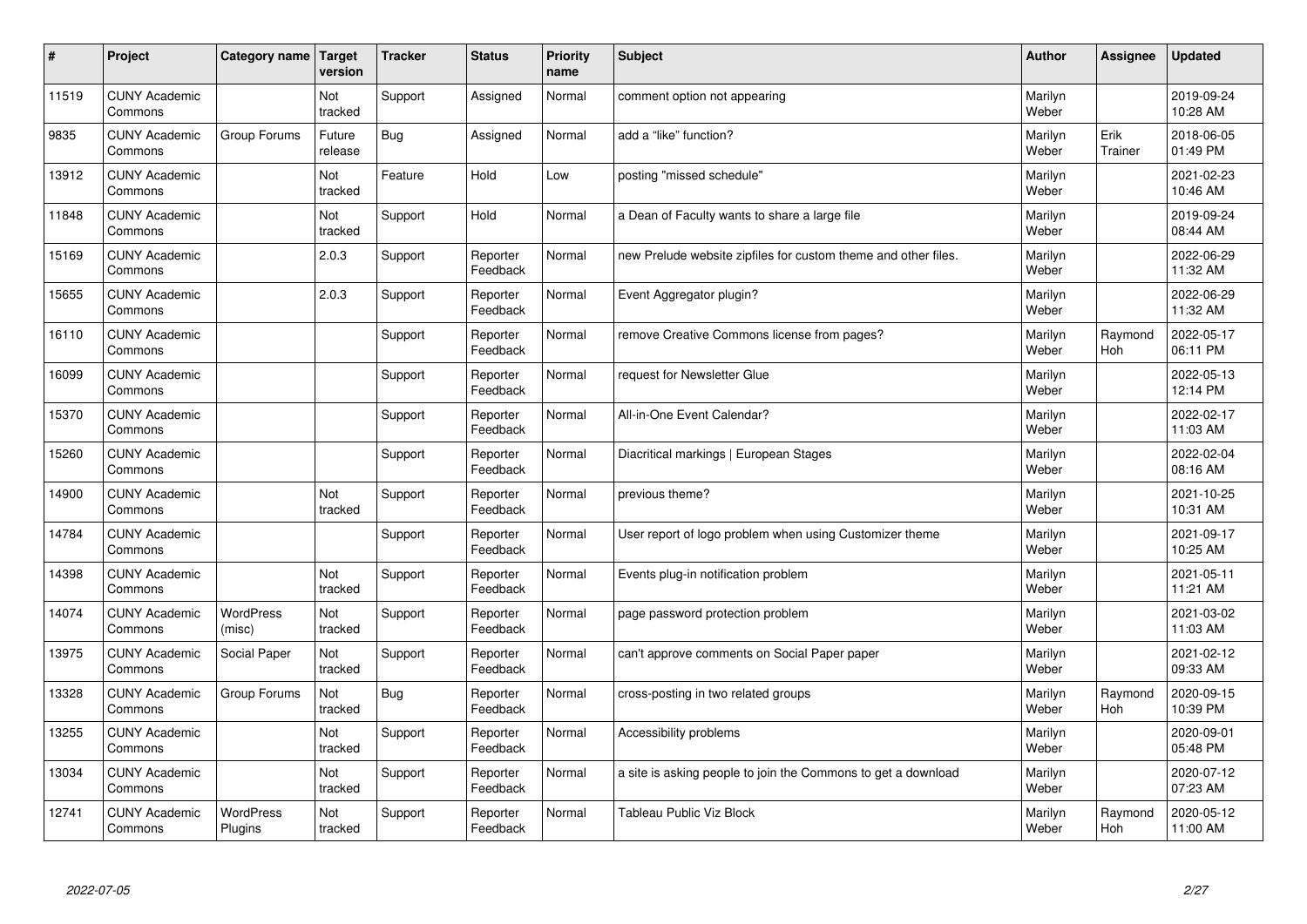| #     | Project                         | Category name   Target            | version           | <b>Tracker</b> | <b>Status</b>        | Priority<br>name | <b>Subject</b>                                                                             | <b>Author</b>    | <b>Assignee</b>       | <b>Updated</b>         |
|-------|---------------------------------|-----------------------------------|-------------------|----------------|----------------------|------------------|--------------------------------------------------------------------------------------------|------------------|-----------------------|------------------------|
| 12360 | <b>CUNY Academic</b><br>Commons | <b>WordPress</b><br><b>Themes</b> | Not<br>tracked    | <b>Bug</b>     | Reporter<br>Feedback | Normal           | site just says "DANTE We are currently in maintenance mode, please<br>check back shortly." | Marilyn<br>Weber |                       | 2020-02-04<br>12:13 PM |
| 12350 | <b>CUNY Academic</b><br>Commons | Blogs<br>(BuddyPress)             | Not<br>tracked    | Support        | Reporter<br>Feedback | Normal           | URL creation problem                                                                       | Marilyn<br>Weber |                       | 2020-02-03<br>11:27 AM |
| 11971 | <b>CUNY Academic</b><br>Commons | Email<br><b>Notifications</b>     | Future<br>release | Bug            | Reporter<br>Feedback | Low              | Pictures obscured in emailed post notifications                                            | Marilyn<br>Weber | Raymond<br><b>Hoh</b> | 2019-11-21<br>01:14 PM |
| 10273 | <b>CUNY Academic</b><br>Commons | Registration                      | Not<br>tracked    | Support        | Reporter<br>Feedback | Normal           | users combining CF and campus address                                                      | Marilyn<br>Weber |                       | 2019-09-18<br>10:58 AM |
| 11787 | <b>CUNY Academic</b><br>Commons |                                   | Not<br>tracked    | Support        | Reporter<br>Feedback | Normal           | automated comments notifications on ZenDesk                                                | Marilyn<br>Weber |                       | 2019-08-26<br>06:18 PM |
| 11771 | <b>CUNY Academic</b><br>Commons |                                   | Not<br>tracked    | Support        | Reporter<br>Feedback | Normal           | post displays in sections                                                                  | Marilyn<br>Weber |                       | 2019-08-20<br>10:34 AM |
| 11509 | <b>CUNY Academic</b><br>Commons |                                   | Not<br>tracked    | Support        | Reporter<br>Feedback | Normal           | deleted Page causing a Menu problem?                                                       | Marilyn<br>Weber |                       | 2019-06-04<br>09:54 AM |
| 11149 | <b>CUNY Academic</b><br>Commons |                                   | Not<br>tracked    | Support        | Reporter<br>Feedback | Normal           | comments getting blocked                                                                   | Marilyn<br>Weber | Raymond<br>Hoh        | 2019-03-26<br>11:40 AM |
| 10657 | <b>CUNY Academic</b><br>Commons |                                   | Not<br>tracked    | Support        | Reporter<br>Feedback | Normal           | child theme problems                                                                       | Marilyn<br>Weber |                       | 2018-11-08<br>01:19 PM |
| 9207  | <b>CUNY Academic</b><br>Commons |                                   | Future<br>release | Support        | Reporter<br>Feedback | Normal           | display dashboards made in Tableau?                                                        | Marilyn<br>Weber | Boone<br>Gorges       | 2018-04-10<br>10:42 AM |
| 16291 | <b>CUNY Academic</b><br>Commons | Site cloning                      | 2.0.2             | Support        | Resolved             | Normal           | Images coming up blank in Media Library                                                    | Marilyn<br>Weber | Raymond<br><b>Hoh</b> | 2022-06-29<br>11:31 AM |
| 15978 | <b>CUNY Academic</b><br>Commons | WordPress -<br>Media              | 2.0.2             | Support        | Resolved             | Normal           | tex files?                                                                                 | Marilyn<br>Weber | Raymond<br><b>Hoh</b> | 2022-06-28<br>09:09 PM |
| 16172 | <b>CUNY Academic</b><br>Commons | <b>WordPress</b><br>(misc)        | 2.0.2             | Bug            | Resolved             | Normal           | 'Lost your password" link not in error messge                                              | Marilyn<br>Weber | Raymond<br>Hoh        | 2022-06-14<br>09:21 PM |
| 16198 | <b>CUNY Academic</b><br>Commons |                                   | 2.0.1             | <b>Bug</b>     | Resolved             | Normal           | Change role to                                                                             | Marilyn<br>Weber | Boone<br>Gorges       | 2022-06-14<br>11:35 AM |
| 14891 | <b>CUNY Academic</b><br>Commons |                                   | Not<br>tracked    | Support        | Resolved             | Normal           | changing site template after creation?                                                     | Marilyn<br>Weber |                       | 2022-04-27<br>04:58 PM |
| 15654 | <b>CUNY Academic</b><br>Commons | WordPress<br>Plugins              | 1.19.6            | Support        | Resolved             | Normal           | Numerous Copies of Events showing up                                                       | Marilyn<br>Weber | Boone<br>Gorges       | 2022-03-22<br>11:30 AM |
| 15686 | <b>CUNY Academic</b><br>Commons | ZenDesk                           | Not<br>tracked    | Support        | Resolved             | Low              | ZenDesk introducing "triggers"                                                             | Marilyn<br>Weber |                       | 2022-03-22<br>09:37 AM |
| 15545 | <b>CUNY Academic</b><br>Commons | WordPress<br>Plugins              | 1.19.5            | Feature        | Resolved             | Normal           | "ZI Hide Featured Image" plugin request                                                    | Marilyn<br>Weber | Boone<br>Gorges       | 2022-03-09<br>10:09 AM |
| 15241 | <b>CUNY Academic</b><br>Commons | Onboarding                        | 1.19.3            | Design/UX      | Resolved             | Normal           | white on gray                                                                              | Marilyn<br>Weber | Boone<br>Gorges       | 2022-02-08<br>02:38 PM |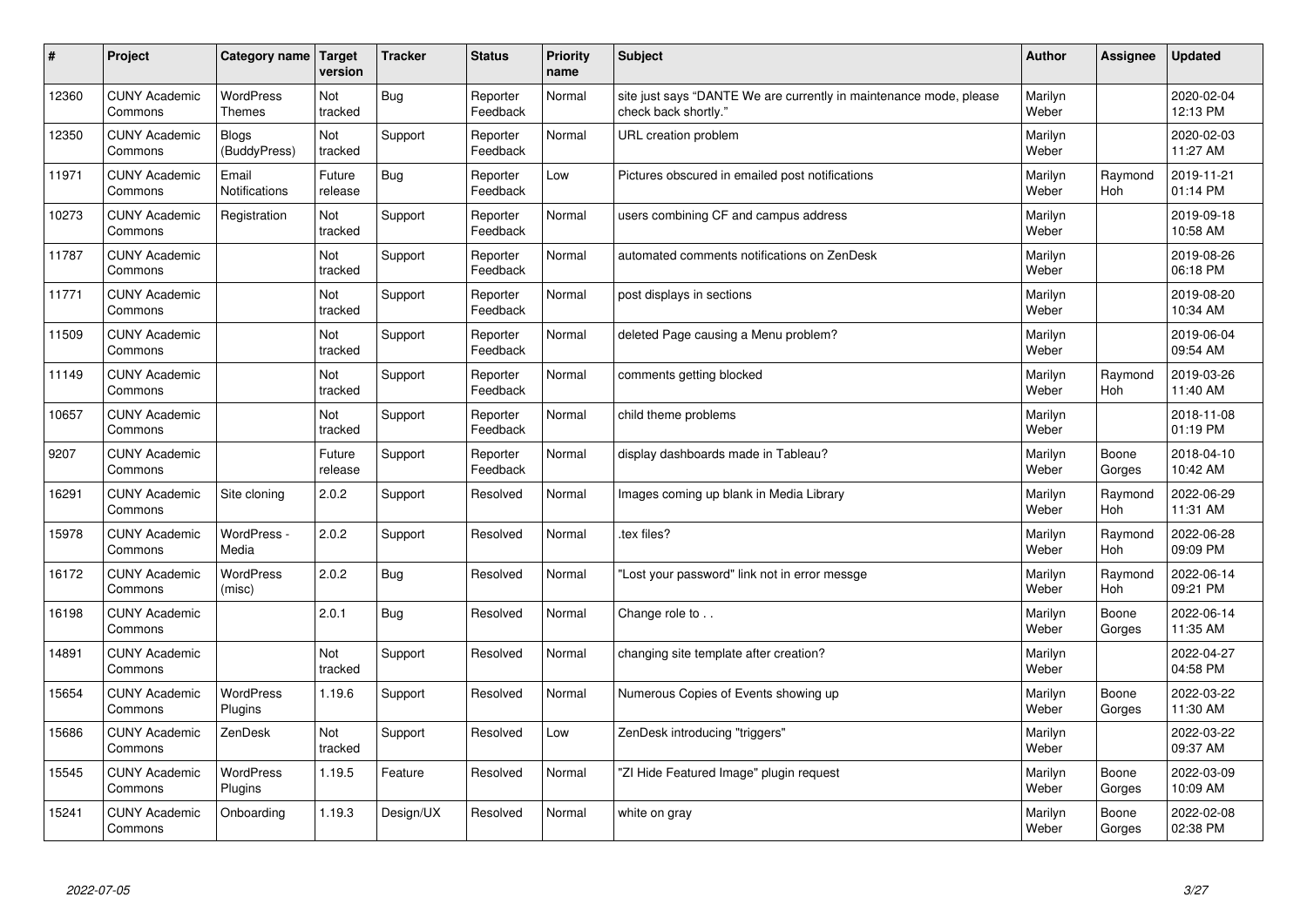| #     | Project                         | Category name   Target      | version        | <b>Tracker</b> | <b>Status</b> | <b>Priority</b><br>name | <b>Subject</b>                                                                          | <b>Author</b>    | Assignee              | <b>Updated</b>         |
|-------|---------------------------------|-----------------------------|----------------|----------------|---------------|-------------------------|-----------------------------------------------------------------------------------------|------------------|-----------------------|------------------------|
| 15269 | <b>CUNY Academic</b><br>Commons | Redmine                     | Not<br>tracked | Support        | Resolved      | Normal                  | Segal Theater sites                                                                     | Marilyn<br>Weber |                       | 2022-02-07<br>04:11 PM |
| 15266 | <b>CUNY Academic</b><br>Commons |                             |                | Support        | Resolved      | Normal                  | Just an appreciation                                                                    | Marilyn<br>Weber |                       | 2022-02-07<br>10:42 AM |
| 15252 | <b>CUNY Academic</b><br>Commons | Layout                      | Not<br>tracked | Bug            | Resolved      | Normal                  | visual glitch with the Segal Center webpage                                             | Marilyn<br>Weber | Raymond<br>Hoh        | 2022-02-03<br>04:56 PM |
| 15211 | <b>CUNY Academic</b><br>Commons | Blogs<br>(BuddyPress)       | 1.19.2         | Support        | Resolved      | Normal                  | No good error reporting for already-used domain name when creating a<br>site in Firefox | Marilyn<br>Weber | Boone<br>Gorges       | 2022-01-25<br>11:33 AM |
| 15120 | <b>CUNY Academic</b><br>Commons |                             |                | Support        | Resolved      | Normal                  | embed Zoom recordings in a post?                                                        | Marilyn<br>Weber |                       | 2021-12-29<br>08:15 AM |
| 14889 | <b>CUNY Academic</b><br>Commons | Events                      | 1.19.0         | Support        | Resolved      | Normal                  | events in group - can they be edited by all admins?                                     | Marilyn<br>Weber | Raymond<br>Hoh        | 2021-12-13<br>03:31 PM |
| 14973 | <b>CUNY Academic</b><br>Commons |                             |                | Support        | Resolved      | Normal                  | <b>Mail Poet</b>                                                                        | Marilyn<br>Weber |                       | 2021-12-06<br>10:20 AM |
| 14885 | <b>CUNY Academic</b><br>Commons | <b>WordPress</b><br>Plugins | 1.18.22        | <b>Bug</b>     | Resolved      | Normal                  | Long Loading Times -- Wordpress Admin Site                                              | Marilyn<br>Weber | Raymond<br>Hoh        | 2021-10-26<br>12:28 PM |
| 14813 | <b>CUNY Academic</b><br>Commons |                             | Not<br>tracked | Support        | Resolved      | Normal                  | raise the file size limit                                                               | Marilyn<br>Weber |                       | 2021-09-30<br>12:02 PM |
| 14812 | <b>CUNY Academic</b><br>Commons |                             | Not<br>tracked | Support        | Resolved      | Normal                  | Custom Sidebars and Wordpress 5.6                                                       | Marilyn<br>Weber |                       | 2021-09-30<br>10:43 AM |
| 14799 | <b>CUNY Academic</b><br>Commons |                             | 1.18.19        | Support        | Resolved      | High                    | install the official Classic Widgets?                                                   | Marilyn<br>Weber |                       | 2021-09-22<br>02:17 PM |
| 14734 | <b>CUNY Academic</b><br>Commons | <b>WordPress</b><br>Themes  | 1.18.18        | Support        | Resolved      | Normal                  | missing section of Sujatha Fernandes' site                                              | Marilyn<br>Weber | Raymond<br><b>Hoh</b> | 2021-09-06<br>04:15 PM |
| 14718 | <b>CUNY Academic</b><br>Commons |                             | Not<br>tracked | Support        | Resolved      | Normal                  | User wants to recover deleted account                                                   | Marilyn<br>Weber |                       | 2021-08-30<br>02:46 PM |
| 14594 | <b>CUNY Academic</b><br>Commons |                             | Not<br>tracked | Support        | Resolved      | Normal                  | Administration email verification?                                                      | Marilyn<br>Weber |                       | 2021-07-12<br>11:40 AM |
| 14534 | <b>CUNY Academic</b><br>Commons | WordPress<br>Plugins        | 1.18.12        | Support        | Resolved      | Normal                  | Share This Image plugin?                                                                | Marilyn<br>Weber |                       | 2021-06-08<br>11:50 AM |
| 14509 | <b>CUNY Academic</b><br>Commons | <b>WordPress</b><br>Plugins | 1.18.12        | <b>Bug</b>     | Resolved      | Normal                  | Elementor Editor problem                                                                | Marilyn<br>Weber |                       | 2021-06-08<br>09:55 AM |
| 14526 | <b>CUNY Academic</b><br>Commons | Registration                | 1.18.12        | Bug            | Resolved      | High                    | registration interface won't show a space to enter nonCUNY code                         | Marilyn<br>Weber |                       | 2021-06-03<br>04:02 PM |
| 14265 | <b>CUNY Academic</b><br>Commons | <b>WordPress</b><br>Plugins | 1.18.10        | Support        | Resolved      | Normal                  | separate the tag cloud in the blog sidebar                                              | Marilyn<br>Weber | Boone<br>Gorges       | 2021-05-12<br>05:19 PM |
| 14378 | <b>CUNY Academic</b><br>Commons |                             | Not<br>tracked | Support        | Resolved      | Normal                  | <b>PPTX</b> files unfetchable                                                           | Marilyn<br>Weber |                       | 2021-05-11<br>11:25 AM |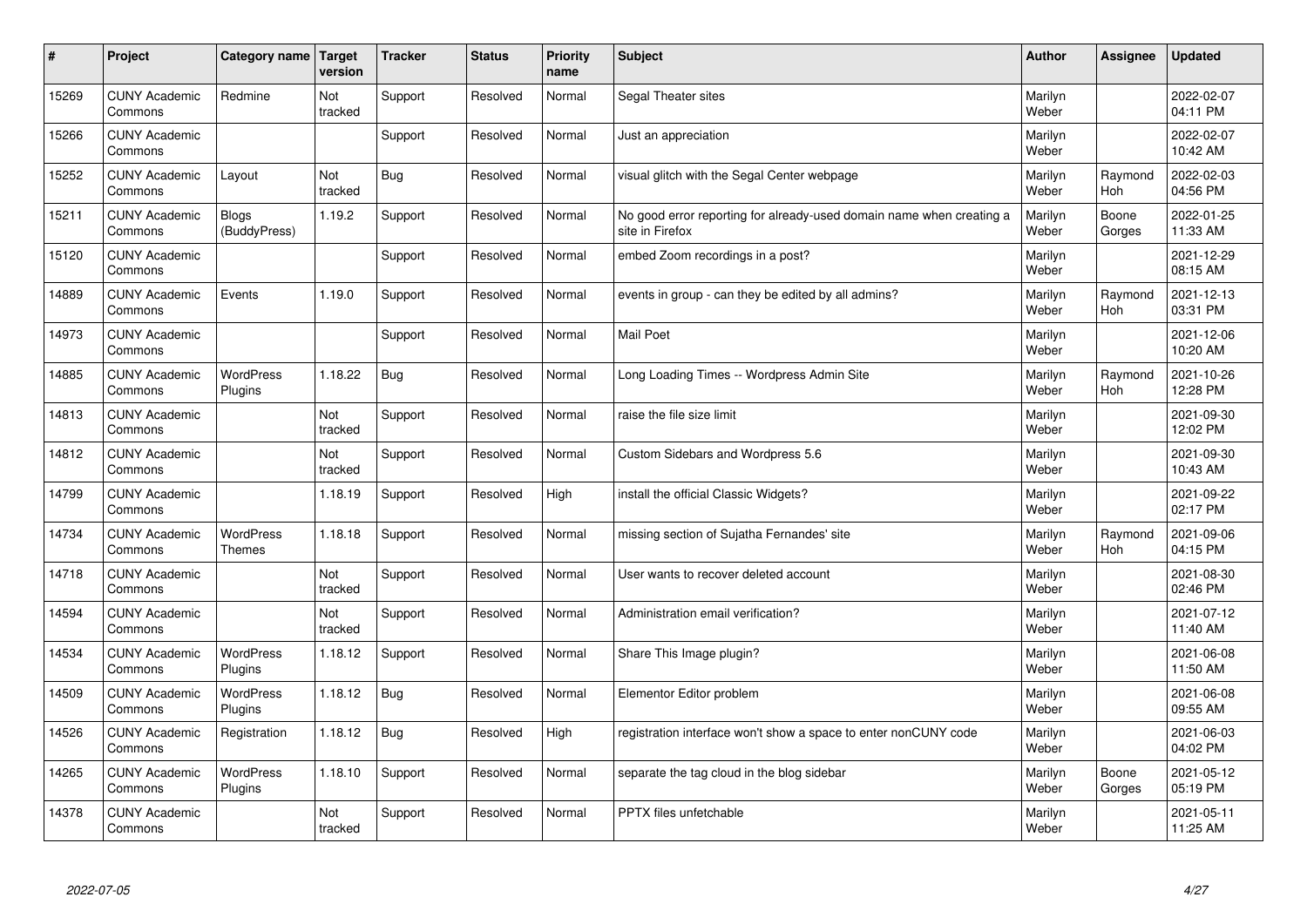| $\sharp$ | Project                         | Category name   Target            | version        | <b>Tracker</b> | <b>Status</b> | <b>Priority</b><br>name | <b>Subject</b>                                                              | <b>Author</b>    | Assignee        | <b>Updated</b>         |
|----------|---------------------------------|-----------------------------------|----------------|----------------|---------------|-------------------------|-----------------------------------------------------------------------------|------------------|-----------------|------------------------|
| 14410    | <b>CUNY Academic</b><br>Commons |                                   | 1.18.10        | Bug            | Resolved      | Normal                  | events calendar problem?                                                    | Marilyn<br>Weber |                 | 2021-05-10<br>04:45 PM |
| 14404    | <b>CUNY Academic</b><br>Commons |                                   | Not<br>tracked | Support        | Resolved      | Normal                  | blocked IP of user?                                                         | Marilyn<br>Weber |                 | 2021-05-10<br>01:00 PM |
| 14411    | <b>CUNY Academic</b><br>Commons | <b>WordPress</b><br><b>Themes</b> | 1.18.10        | <b>Bug</b>     | Resolved      | Normal                  | logo problems                                                               | Marilyn<br>Weber |                 | 2021-05-03<br>04:37 PM |
| 14369    | <b>CUNY Academic</b><br>Commons | WordPress -<br>Media              | Not<br>tracked | Support        | Resolved      | Normal                  | renewed problem with ppsx files                                             | Marilyn<br>Weber |                 | 2021-04-27<br>12:44 PM |
| 14344    | <b>CUNY Academic</b><br>Commons | Domain<br>Mapping                 | Not<br>tracked | Support        | Resolved      | Normal                  | arabstages.org site down                                                    | Marilyn<br>Weber | Raymond<br>Hoh  | 2021-04-19<br>01:42 PM |
| 14304    | <b>CUNY Academic</b><br>Commons | Group Library                     | 1.18.8         | <b>Bug</b>     | Resolved      | Normal                  | Library items change folders when adding subsequent items in new<br>folders | Marilyn<br>Weber | Boone<br>Gorges | 2021-04-13<br>11:21 AM |
| 14270    | <b>CUNY Academic</b><br>Commons | <b>WordPress</b><br><b>Themes</b> | 1.18.8         | Support        | Resolved      | Normal                  | grid theme?                                                                 | Marilyn<br>Weber |                 | 2021-04-13<br>11:20 AM |
| 14246    | <b>CUNY Academic</b><br>Commons |                                   | 1.18.8         | Support        | Resolved      | Normal                  | 'Weekly jQuery Migrate Status Update"                                       | Marilyn<br>Weber |                 | 2021-04-13<br>11:08 AM |
| 14129    | <b>CUNY Academic</b><br>Commons | Onboarding                        | 1.18.6         | Support        | Resolved      | Normal                  | can only see some invites sent                                              | Marilyn<br>Weber | Raymond<br>Hoh  | 2021-04-09<br>09:00 AM |
| 14242    | <b>CUNY Academic</b><br>Commons |                                   |                | Support        | Resolved      | Normal                  | LAILAC site missing content                                                 | Marilyn<br>Weber |                 | 2021-03-27<br>08:40 AM |
| 14077    | <b>CUNY Academic</b><br>Commons | <b>WordPress</b><br>Plugins       | 1.18.7         | Support        | Resolved      | Normal                  | Elementor Pro plugin for the slider                                         | Marilyn<br>Weber | Raymond<br>Hoh  | 2021-03-23<br>11:43 AM |
| 14012    | <b>CUNY Academic</b><br>Commons | <b>WordPress</b><br>Plugins       | 1.18.5         | Support        | Resolved      | Normal                  | Open External Links in a New Window plugin?                                 | Marilyn<br>Weber | Boone<br>Gorges | 2021-03-02<br>02:07 PM |
| 14075    | <b>CUNY Academic</b><br>Commons | <b>WordPress</b><br>Plugins       | Not<br>tracked | Bug            | Resolved      | Normal                  | sludigitalportfolios.commons.gc.cuny.edu                                    | Marilyn<br>Weber | Boone<br>Gorges | 2021-03-01<br>10:46 AM |
| 14019    | <b>CUNY Academic</b><br>Commons | <b>WordPress</b><br>Plugins       | 1.18.5         | Bug            | Resolved      | Normal                  | smorales.commons.gc.cuny.edu                                                | Marilyn<br>Weber | Boone<br>Gorges | 2021-02-23<br>11:06 AM |
| 14008    | <b>CUNY Academic</b><br>Commons |                                   |                | <b>Bug</b>     | Resolved      | High                    | invisible user                                                              | Marilyn<br>Weber |                 | 2021-02-18<br>05:53 PM |
| 13944    | <b>CUNY Academic</b><br>Commons | <b>WordPress</b><br>Plugins       | 1.18.4         | Support        | Resolved      | Normal                  | 3D FlipBook request                                                         | Marilyn<br>Weber |                 | 2021-02-09<br>11:05 AM |
| 13958    | <b>CUNY Academic</b><br>Commons |                                   | 1.18.4         | Support        | Resolved      | Normal                  | calendar widget problem                                                     | Marilyn<br>Weber |                 | 2021-02-09<br>11:05 AM |
| 13935    | <b>CUNY Academic</b><br>Commons | <b>WordPress</b><br>Plugins       | 1.18.4         | Support        | Resolved      | Low                     | Add Users sidebar widget not working                                        | Marilyn<br>Weber |                 | 2021-02-09<br>11:05 AM |
| 13929    | <b>CUNY Academic</b><br>Commons |                                   | 1.18.4         | Support        | Resolved      | Normal                  | update error message                                                        | Marilyn<br>Weber | Boone<br>Gorges | 2021-02-09<br>11:05 AM |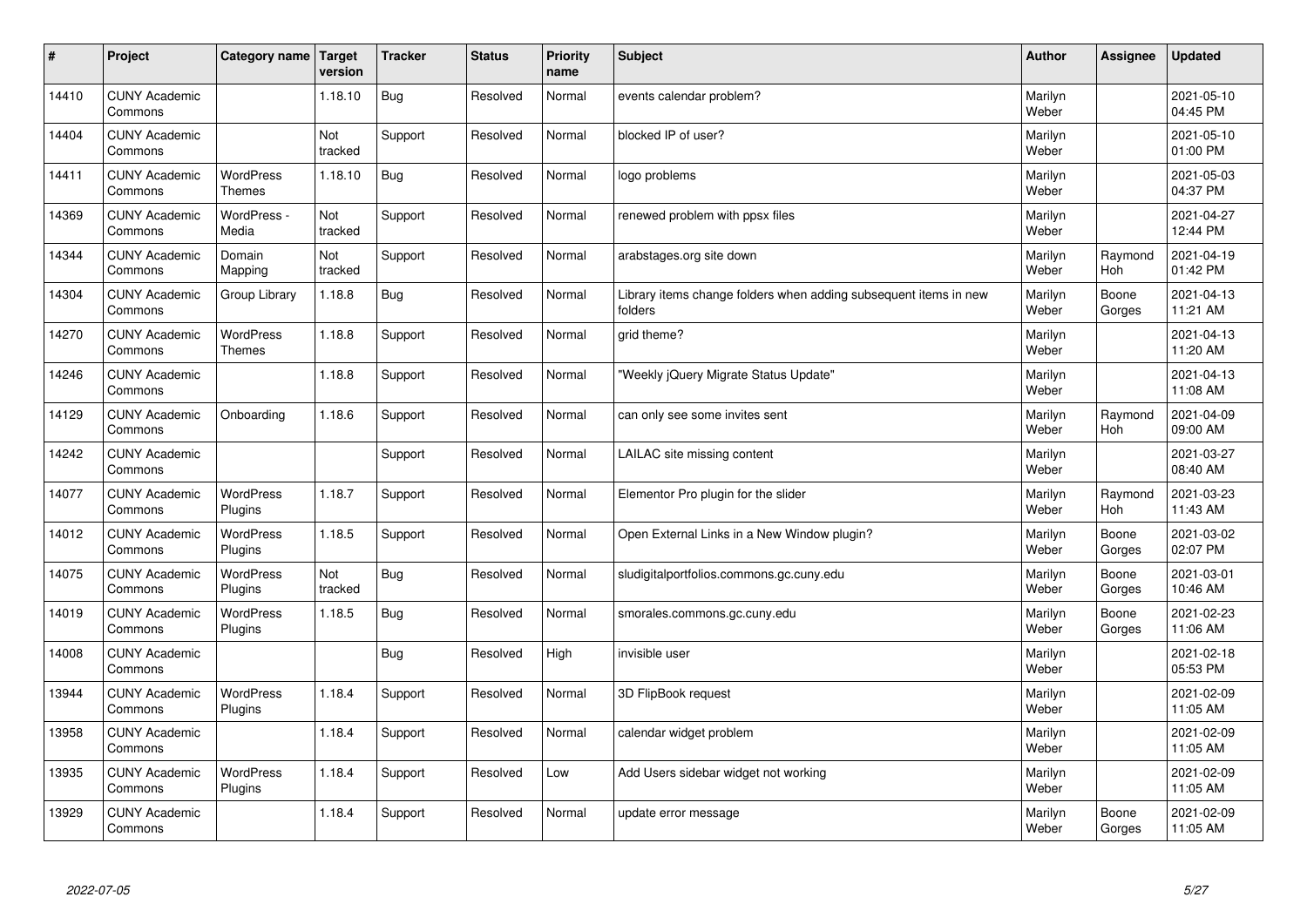| #     | Project                         | Category name   Target      | version        | <b>Tracker</b> | <b>Status</b> | Priority<br>name | <b>Subject</b>                                                                        | <b>Author</b>    | <b>Assignee</b>       | <b>Updated</b>         |
|-------|---------------------------------|-----------------------------|----------------|----------------|---------------|------------------|---------------------------------------------------------------------------------------|------------------|-----------------------|------------------------|
| 13947 | <b>CUNY Academic</b><br>Commons | <b>WordPress</b><br>Plugins | 1.18.4         | Bug            | Resolved      | Normal           | Elementor plugin problem                                                              | Marilyn<br>Weber | Raymond<br>Hoh        | 2021-02-08<br>09:34 PM |
| 13878 | <b>CUNY Academic</b><br>Commons | Group cloning               | 1.18.4         | Support        | Resolved      | High             | When creating Group + Site and choosing 'Clone existing', cannot<br>advance to step 2 | Marilyn<br>Weber | Jeremy<br>Felt        | 2021-02-02<br>11:02 AM |
| 11976 | <b>CUNY Academic</b><br>Commons | WordPress<br><b>Themes</b>  | Not<br>tracked | Support        | Resolved      | Normal           | ColorMag request                                                                      | Marilyn<br>Weber |                       | 2021-02-01<br>10:25 AM |
| 13741 | <b>CUNY Academic</b><br>Commons | <b>WordPress</b><br>Plugins | 1.18.3         | Support        | Resolved      | Normal           | Ensemble Video Plugin                                                                 | Marilyn<br>Weber |                       | 2021-01-26<br>04:43 PM |
| 13841 | <b>CUNY Academic</b><br>Commons | <b>WordPress</b><br>Plugins | 1.18.3         | Support        | Resolved      | Normal           | Folders plugin request                                                                | Marilyn<br>Weber | Boone<br>Gorges       | 2021-01-26<br>04:43 PM |
| 13826 | <b>CUNY Academic</b><br>Commons |                             |                | Support        | Resolved      | Normal           | January 14th                                                                          | Marilyn<br>Weber |                       | 2021-01-26<br>04:26 PM |
| 13827 | <b>CUNY Academic</b><br>Commons | Group Forums                | 1.18.3         | <b>Bug</b>     | Resolved      | Normal           | more forum post problems                                                              | Marilyn<br>Weber | Raymond<br><b>Hoh</b> | 2021-01-22<br>08:19 PM |
| 13846 | <b>CUNY Academic</b><br>Commons | <b>WordPress</b><br>Plugins | 1.18.3         | Support        | Resolved      | Normal           | Yoast SEO plugin problem                                                              | Marilyn<br>Weber |                       | 2021-01-19<br>05:34 PM |
| 13783 | <b>CUNY Academic</b><br>Commons |                             | 1.18.2         | Support        | Resolved      | Normal           | new CUNY OneSearch url                                                                | Marilyn<br>Weber |                       | 2021-01-14<br>04:53 PM |
| 13641 | <b>CUNY Academic</b><br>Commons |                             | 1.18.2         | Support        | Resolved      | Normal           | follow up to migration request                                                        | Marilyn<br>Weber | Boone<br>Gorges       | 2021-01-12<br>10:59 AM |
| 13768 | <b>CUNY Academic</b><br>Commons | Domain<br>Mapping           | Not<br>tracked | <b>Bug</b>     | Resolved      | Normal           | patricksweeney.commons.gc.cuny.edu down                                               | Marilyn<br>Weber | Raymond<br>Hoh        | 2021-01-12<br>10:47 AM |
| 13738 | <b>CUNY Academic</b><br>Commons |                             | 1.18.1         | Support        | Resolved      | Normal           | theme requests from a non-CUY person                                                  | Marilyn<br>Weber |                       | 2020-12-23<br>11:34 AM |
| 12999 | <b>CUNY Academic</b><br>Commons |                             | 1.18.1         | Support        | Resolved      | Normal           | request for Dentist theme                                                             | Marilyn<br>Weber | Boone<br>Gorges       | 2020-12-22<br>03:31 PM |
| 13699 | <b>CUNY Academic</b><br>Commons |                             | Not<br>tracked | Support        | Resolved      | Normal           | Martin Segal Center site down                                                         | Marilyn<br>Weber | Raymond<br>Hoh        | 2020-12-22<br>03:03 PM |
| 13715 | <b>CUNY Academic</b><br>Commons |                             | Not<br>tracked | <b>Bug</b>     | Resolved      | High             | https://ulysses.commons.gc.cuny.edu down                                              | Marilyn<br>Weber |                       | 2020-12-22<br>03:02 PM |
| 13710 | <b>CUNY Academic</b><br>Commons |                             | Not<br>tracked | Support        | Resolved      | Normal           | small change to Hosting Partner Handbook                                              | Marilyn<br>Weber |                       | 2020-12-16<br>04:29 PM |
| 13656 | <b>CUNY Academic</b><br>Commons |                             |                | Bug            | Resolved      | High             | site down                                                                             | Marilyn<br>Weber |                       | 2020-12-11<br>12:50 PM |
| 13675 | <b>CUNY Academic</b><br>Commons | Group Library               | 1.18.1         | <b>Bug</b>     | Resolved      | High             | broken Library                                                                        | Marilyn<br>Weber |                       | 2020-12-09<br>05:02 PM |
| 13633 | <b>CUNY Academic</b><br>Commons |                             | Not<br>tracked | <b>Bug</b>     | Resolved      | High             | PublicsLab site down                                                                  | Marilyn<br>Weber |                       | 2020-11-30<br>02:01 PM |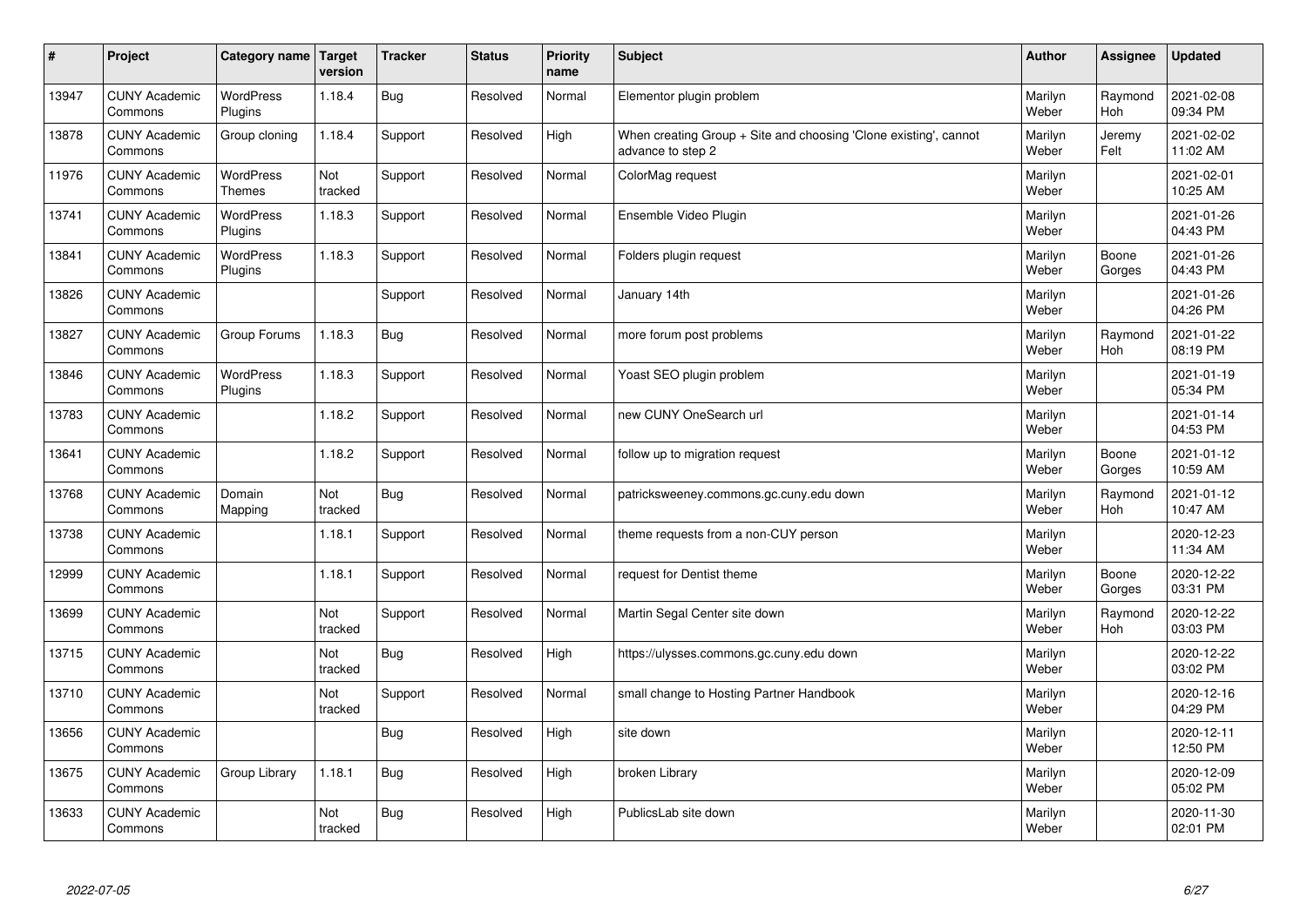| $\sharp$ | Project                         | Category name   Target            | version        | <b>Tracker</b> | <b>Status</b> | <b>Priority</b><br>name | <b>Subject</b>                            | <b>Author</b>    | Assignee        | <b>Updated</b>         |
|----------|---------------------------------|-----------------------------------|----------------|----------------|---------------|-------------------------|-------------------------------------------|------------------|-----------------|------------------------|
| 13512    | <b>CUNY Academic</b><br>Commons | <b>WordPress</b><br><b>Themes</b> | 1.17.7         | Support        | Resolved      | Normal                  | theme update                              | Marilyn<br>Weber |                 | 2020-11-16<br>04:46 PM |
| 13541    | <b>CUNY Academic</b><br>Commons |                                   | Not<br>tracked | Support        | Resolved      | Normal                  | add a page template to OER site.          | Marilyn<br>Weber |                 | 2020-11-11<br>11:12 AM |
| 13521    | <b>CUNY Academic</b><br>Commons | Onboarding                        | 1.17.7         | Support        | Resolved      | Normal                  | sent invitations page                     | Marilyn<br>Weber | Raymond<br>Hoh  | 2020-11-10<br>10:31 AM |
| 11908    | <b>CUNY Academic</b><br>Commons | Spam/Spam<br>Prevention           | 1.17.7         | Support        | Resolved      | Normal                  | overeager spam filter                     | Marilyn<br>Weber | Raymond<br>Hoh  | 2020-11-05<br>04:36 PM |
| 13441    | <b>CUNY Academic</b><br>Commons |                                   | 1.17.5         | Support        | Resolved      | Normal                  | ongoing user problems with daily digests  | Marilyn<br>Weber |                 | 2020-10-13<br>10:02 AM |
| 13378    | <b>CUNY Academic</b><br>Commons |                                   | 1.17.5         | <b>Bug</b>     | Resolved      | Normal                  | problem on one of my sites                | Marilyn<br>Weber |                 | 2020-09-24<br>05:27 PM |
| 13341    | <b>CUNY Academic</b><br>Commons | Group Forums                      | 1.17.4         | <b>Bug</b>     | Resolved      | Normal                  | Forum reply problems                      | Marilyn<br>Weber | Raymond<br>Hoh  | 2020-09-22<br>12:08 PM |
| 13238    | <b>CUNY Academic</b><br>Commons | WordPress -<br>Media              | 1.17.3         | Support        | Resolved      | Normal                  | allow ppsx file?                          | Marilyn<br>Weber | Raymond<br>Hoh  | 2020-09-10<br>11:46 AM |
| 13295    | <b>CUNY Academic</b><br>Commons |                                   | Not<br>tracked | Support        | Resolved      | Normal                  | can't find new user                       | Marilyn<br>Weber |                 | 2020-09-08<br>10:18 AM |
| 13159    | <b>CUNY Academic</b><br>Commons | Group Library                     | Not<br>tracked | Support        | Resolved      | Normal                  | changing folder names?                    | Marilyn<br>Weber | Boone<br>Gorges | 2020-08-27<br>08:59 AM |
| 13184    | <b>CUNY Academic</b><br>Commons | <b>WordPress</b><br>Plugins       | 1.17.2         | Support        | Resolved      | Normal                  | google translate plugin                   | Marilyn<br>Weber |                 | 2020-08-25<br>11:36 AM |
| 13185    | <b>CUNY Academic</b><br>Commons | <b>WordPress</b><br><b>Themes</b> | 1.17.2         | Support        | Resolved      | Normal                  | Less theme?                               | Marilyn<br>Weber |                 | 2020-08-25<br>11:26 AM |
| 13227    | <b>CUNY Academic</b><br>Commons | Group Library                     | 1.17.2         | Bug            | Resolved      | High                    | folder not appearing in library           | Marilyn<br>Weber |                 | 2020-08-21<br>04:22 PM |
| 13134    | <b>CUNY Academic</b><br>Commons | Site cloning                      | 1.17.1         | Support        | Resolved      | Normal                  | New site (a clone) point to old dashboard | Marilyn<br>Weber |                 | 2020-08-12<br>03:22 PM |
| 13173    | <b>CUNY Academic</b><br>Commons | Group Library                     | 1.17.1         | Support        | Resolved      | High                    | all uploads to the library are silent     | Marilyn<br>Weber |                 | 2020-08-10<br>04:12 PM |
| 13138    | <b>CUNY Academic</b><br>Commons | Group Library                     | Not<br>tracked | Support        | Resolved      | Normal                  | moving Library contents for Steve Brier   | Marilyn<br>Weber |                 | 2020-08-03<br>04:00 PM |
| 13116    | <b>CUNY Academic</b><br>Commons | ZenDesk                           | 1.17.1         | Support        | Resolved      | Normal                  | support/send us a message link obscured   | Marilyn<br>Weber | Raymond<br>Hoh  | 2020-07-29<br>09:33 PM |
| 13085    | <b>CUNY Academic</b><br>Commons | Domain<br>Mapping                 | Not<br>tracked | Support        | Resolved      | Normal                  | domain mapping request                    | Marilyn<br>Weber | Matt Gold       | 2020-07-28<br>03:33 PM |
| 13091    | <b>CUNY Academic</b><br>Commons |                                   | 1.17.0         | Support        | Resolved      | Normal                  | problem with latex (math equations)       | Marilyn<br>Weber |                 | 2020-07-28<br>11:09 AM |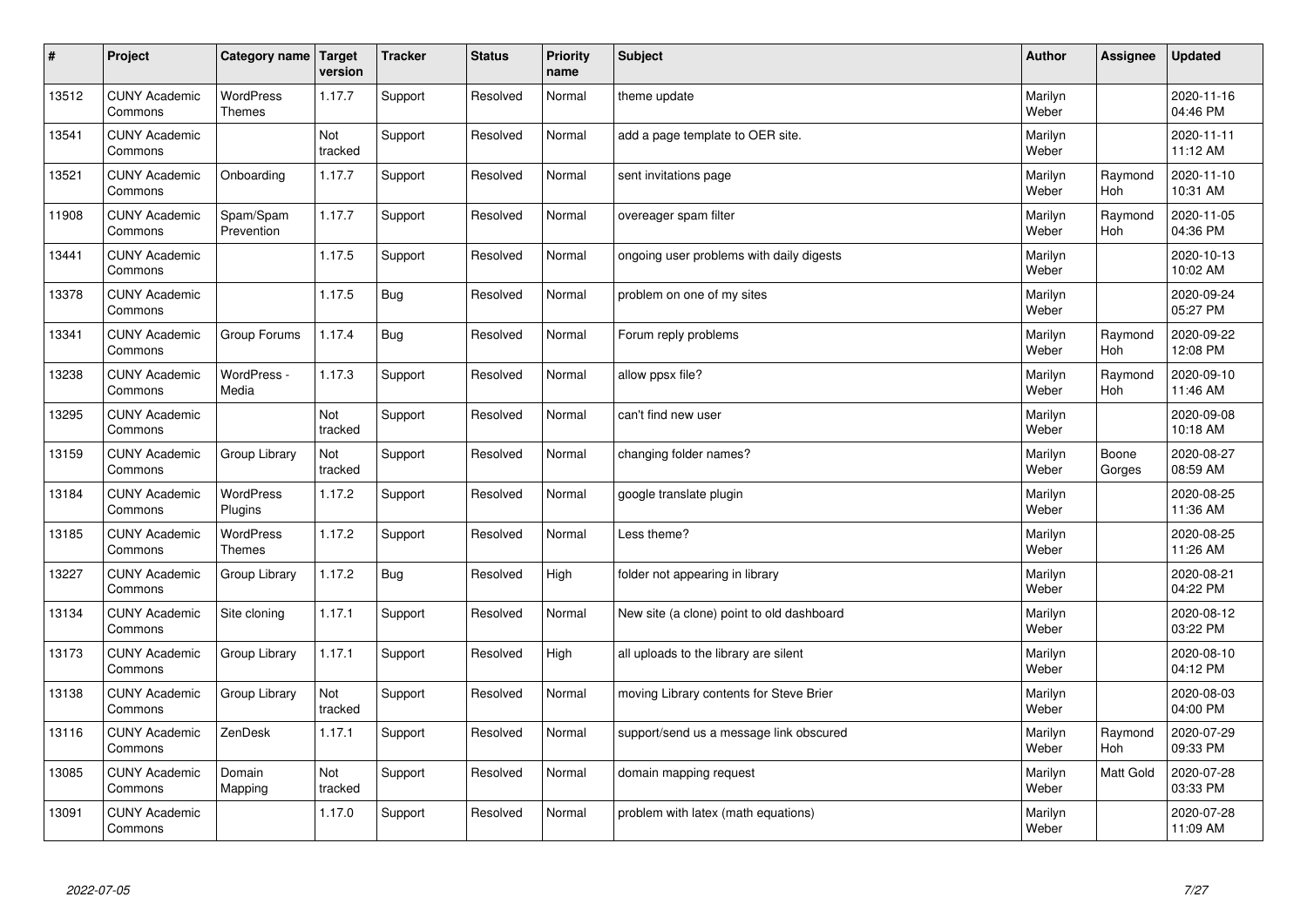| $\vert$ # | Project                         | Category name               | Target<br>version | <b>Tracker</b> | <b>Status</b> | <b>Priority</b><br>name | <b>Subject</b>                                                                          | <b>Author</b>    | <b>Assignee</b> | <b>Updated</b>         |
|-----------|---------------------------------|-----------------------------|-------------------|----------------|---------------|-------------------------|-----------------------------------------------------------------------------------------|------------------|-----------------|------------------------|
| 13065     | <b>CUNY Academic</b><br>Commons |                             | Not<br>tracked    | Support        | Resolved      | Normal                  | can't invite new user to group                                                          | Marilyn<br>Weber |                 | 2020-07-22<br>04:24 PM |
| 13016     | <b>CUNY Academic</b><br>Commons | Shortcodes and<br>embeds    | 1.16.15           | Support        | Resolved      | Normal                  | possible to run code examples, like in Jupyter Notebooks?                               | Marilyn<br>Weber |                 | 2020-07-16<br>11:52 AM |
| 13013     | <b>CUNY Academic</b><br>Commons |                             | Not<br>tracked    | <b>Bug</b>     | Resolved      | Normal                  | an invite to Group Admins from Brian Foote?!                                            | Marilyn<br>Weber |                 | 2020-07-07<br>02:36 PM |
| 12960     | <b>CUNY Academic</b><br>Commons |                             | 1.16.14           | Support        | Resolved      | Normal                  | mutiple plugin in requests                                                              | Marilyn<br>Weber | Boone<br>Gorges | 2020-06-23<br>10:53 AM |
| 12905     | <b>CUNY Academic</b><br>Commons |                             | 1.16.14           | Support        | Resolved      | Normal                  | trouble embedding a flipbook from Flipsnack                                             | Marilyn<br>Weber | Boone<br>Gorges | 2020-06-23<br>10:53 AM |
| 12777     | <b>CUNY Academic</b><br>Commons |                             | 1.16.14           | Support        | Resolved      | Normal                  | request to include custom javascript into a Commons-hosted site                         | Marilyn<br>Weber |                 | 2020-06-16<br>04:03 PM |
| 12861     | <b>CUNY Academic</b><br>Commons |                             |                   | Support        | Resolved      | Normal                  | trouble with YouTube                                                                    | Marilyn<br>Weber | Raymond<br>Hoh  | 2020-06-09<br>11:16 AM |
| 12676     | <b>CUNY Academic</b><br>Commons | <b>WordPress</b><br>Plugins | 1.16.10           | Support        | Resolved      | Normal                  | request for Require Post Category plug-in                                               | Marilyn<br>Weber |                 | 2020-04-28<br>11:03 AM |
| 12584     | <b>CUNY Academic</b><br>Commons |                             | Not<br>tracked    | <b>Bug</b>     | Resolved      | Urgent                  | No way to register                                                                      | Marilyn<br>Weber |                 | 2020-03-27<br>02:38 PM |
| 12543     | <b>CUNY Academic</b><br>Commons | <b>Public Portfolio</b>     | Not<br>tracked    | Support        | Resolved      | Normal                  | User cannot find profile edit button                                                    | Marilyn<br>Weber | scott voth      | 2020-03-22<br>02:49 PM |
| 12363     | <b>CUNY Academic</b><br>Commons | WordPress<br>Plugins        | 1.16.5            | <b>Bug</b>     | Resolved      | Urgent                  | more bbPress problems - now students unable to post either a new<br>thread or a comment | Marilyn<br>Weber | Raymond<br>Hoh  | 2020-03-17<br>03:07 PM |
| 12515     | <b>CUNY Academic</b><br>Commons | cuny.is                     | 1.16.7            | Support        | Resolved      | Normal                  | AJAX actions on cuny is admin page are failing                                          | Marilyn<br>Weber |                 | 2020-03-10<br>11:57 AM |
| 12487     | <b>CUNY Academic</b><br>Commons | Group Forums                | 1.16.7            | <b>Bug</b>     | Resolved      | Normal                  | group posting problems?                                                                 | Marilyn<br>Weber | Raymond<br>Hoh  | 2020-03-10<br>11:40 AM |
| 12395     | <b>CUNY Academic</b><br>Commons | Spam/Spam<br>Prevention     | Not<br>tracked    | Support        | Resolved      | Normal                  | comments again being blocked                                                            | Marilyn<br>Weber | Raymond<br>Hoh  | 2020-03-10<br>11:13 AM |
| 12427     | <b>CUNY Academic</b><br>Commons |                             | Not<br>tracked    | Support        | Resolved      | Normal                  | organizing PDF on a site?                                                               | Marilyn<br>Weber | scott voth      | 2020-03-10<br>11:11 AM |
| 12483     | <b>CUNY Academic</b><br>Commons |                             | 1.16.7            | <b>Bug</b>     | Resolved      | High                    | post error                                                                              | Marilyn<br>Weber |                 | 2020-02-28<br>02:44 PM |
| 12393     | <b>CUNY Academic</b><br>Commons | <b>WordPress</b><br>(misc)  |                   | Support        | Resolved      | High                    | size limit for files                                                                    | Marilyn<br>Weber |                 | 2020-02-18<br>10:13 AM |
| 10059     | <b>CUNY Academic</b><br>Commons | WordPress<br><b>Themes</b>  | Not<br>tracked    | Support        | Resolved      | Normal                  | Magazine Premium theme for new site                                                     | Marilyn<br>Weber |                 | 2020-02-17<br>03:39 PM |
| 11912     | <b>CUNY Academic</b><br>Commons |                             |                   | Support        | Resolved      | Normal                  | influence search results?                                                               | Marilyn<br>Weber |                 | 2020-02-11<br>10:51 AM |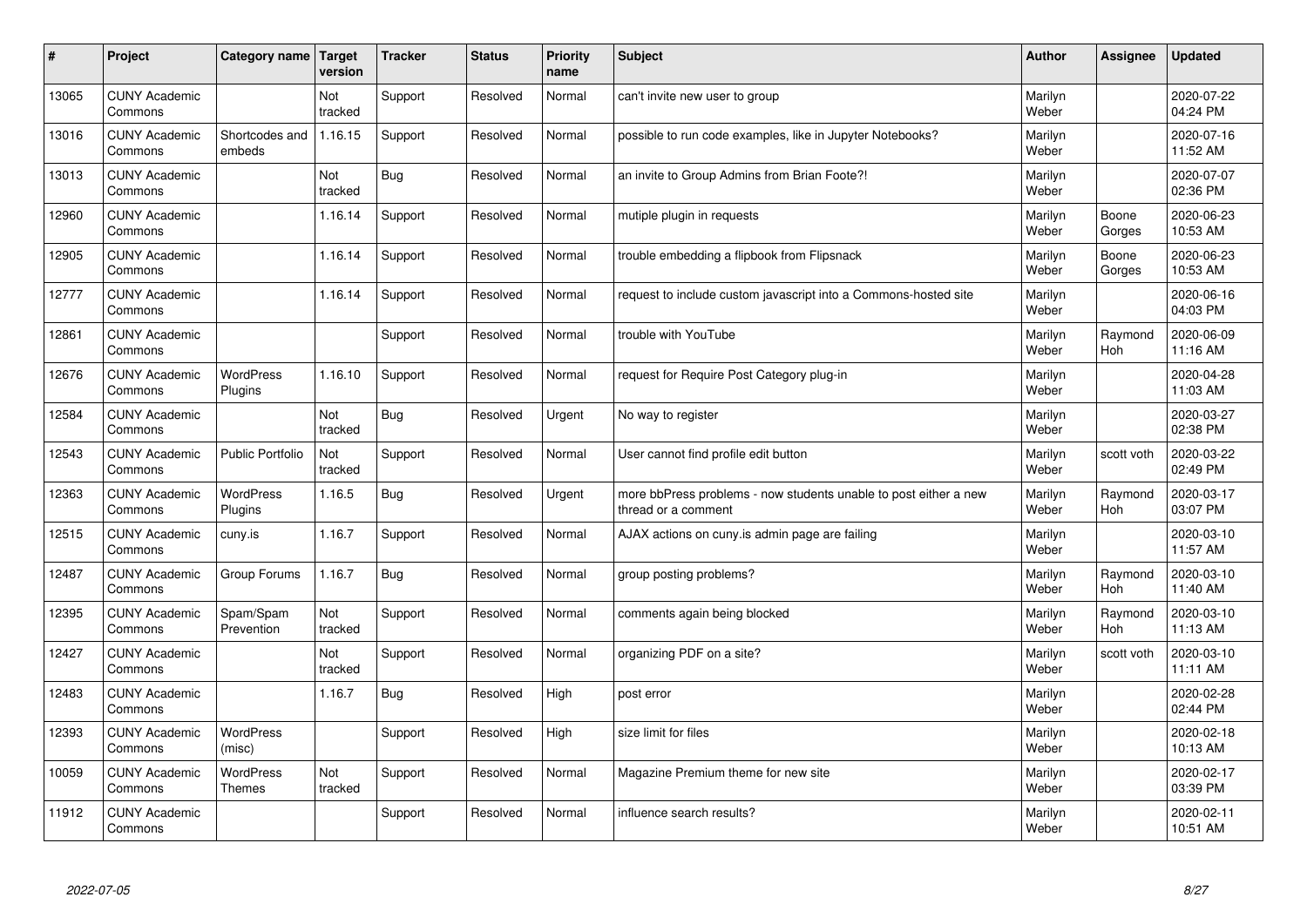| #     | Project                         | Category name                     | Target<br>version | <b>Tracker</b> | <b>Status</b> | <b>Priority</b><br>name | <b>Subject</b>                                                                       | <b>Author</b>    | Assignee              | <b>Updated</b>         |
|-------|---------------------------------|-----------------------------------|-------------------|----------------|---------------|-------------------------|--------------------------------------------------------------------------------------|------------------|-----------------------|------------------------|
| 12354 | <b>CUNY Academic</b><br>Commons | <b>WordPress</b><br>Plugins       | 1.16.5            | Bug            | Resolved      | Urgent                  | sites (including Net-Art) are reporting critical issues                              | Marilyn<br>Weber | Raymond<br><b>Hoh</b> | 2020-02-02<br>03:16 PM |
| 12346 | <b>CUNY Academic</b><br>Commons | Redmine                           |                   | Support        | Resolved      | Normal                  | another Redmine request                                                              | Marilyn<br>Weber | <b>Matt Gold</b>      | 2020-01-30<br>08:20 PM |
| 12334 | <b>CUNY Academic</b><br>Commons |                                   |                   | Support        | Resolved      | Normal                  | request for a Redmine account                                                        | Marilyn<br>Weber | <b>Matt Gold</b>      | 2020-01-30<br>12:01 PM |
| 12302 | <b>CUNY Academic</b><br>Commons | <b>WordPress</b><br><b>Themes</b> | 1.16.4            | Support        | Resolved      | Normal                  | Pictorio theme request                                                               | Marilyn<br>Weber | Raymond<br><b>Hoh</b> | 2020-01-28<br>11:44 AM |
| 12137 | <b>CUNY Academic</b><br>Commons | <b>WordPress</b><br><b>Themes</b> | Not<br>tracked    | Support        | Resolved      | Normal                  | media player problem                                                                 | Marilyn<br>Weber |                       | 2019-12-12<br>08:52 PM |
| 12190 | <b>CUNY Academic</b><br>Commons | Blogs<br>(BuddyPress)             | Not<br>tracked    | Support        | Resolved      | Normal                  | Site avatar in directory is not what user expects                                    | Marilyn<br>Weber |                       | 2019-12-12<br>08:51 PM |
| 12156 | <b>CUNY Academic</b><br>Commons | <b>Blogs</b><br>(BuddyPress)      | Not<br>tracked    | Support        | Resolved      | Normal                  | My Sites list (Commons Profile or Sites directory) doesn't match toolbar<br>dropdown | Marilyn<br>Weber |                       | 2019-12-11<br>10:20 AM |
| 12176 | <b>CUNY Academic</b><br>Commons |                                   | Not<br>tracked    | Support        | Resolved      | Normal                  | Mp4s?                                                                                | Marilyn<br>Weber |                       | 2019-12-05<br>11:04 AM |
| 12165 | <b>CUNY Academic</b><br>Commons | <b>BuddyPress</b><br>(misc)       | Not<br>tracked    | Support        | Resolved      | Normal                  | two reports of Profile problems                                                      | Marilyn<br>Weber | Boone<br>Gorges       | 2019-12-04<br>05:06 PM |
| 11977 | <b>CUNY Academic</b><br>Commons |                                   | Not<br>tracked    | Support        | Resolved      | Normal                  | please remove me from many sites                                                     | Marilyn<br>Weber |                       | 2019-11-21<br>01:05 PM |
| 12038 | <b>CUNY Academic</b><br>Commons |                                   | 1.15.13           | <b>Bug</b>     | Resolved      | Normal                  | admin visibility problem at careerplan.commons.gc.cuny.edu                           | Marilyn<br>Weber |                       | 2019-11-12<br>10:20 AM |
| 11907 | <b>CUNY Academic</b><br>Commons | <b>Public Portfolio</b>           | 1.15.13           | Support        | Resolved      | Normal                  | more publications problems (in profile)                                              | Marilyn<br>Weber |                       | 2019-11-04<br>11:16 AM |
| 11915 | <b>CUNY Academic</b><br>Commons |                                   | Not<br>tracked    | Support        | Resolved      | Normal                  | User not in list                                                                     | Marilyn<br>Weber |                       | 2019-10-28<br>10:13 AM |
| 12006 | <b>CUNY Academic</b><br>Commons | Group<br>Invitations              | 1.15.13           | Bug            | Resolved      | Immediate               | Invite system is broken.                                                             | Marilyn<br>Weber | Boone<br>Gorges       | 2019-10-23<br>10:16 AM |
| 11964 | <b>CUNY Academic</b><br>Commons | Layout                            | 1.15.12           | <b>Bug</b>     | Resolved      | Normal                  | https://commons.gc.cuny.edu/create/ not displaying correctly in Edge                 | Marilyn<br>Weber | Raymond<br><b>Hoh</b> | 2019-10-22<br>11:54 AM |
| 11961 | <b>CUNY Academic</b><br>Commons | Membership                        | Not<br>tracked    | Support        | Resolved      | Normal                  | switch email for student user                                                        | Marilyn<br>Weber |                       | 2019-10-09<br>01:56 PM |
| 11832 | <b>CUNY Academic</b><br>Commons | <b>WordPress</b><br>Plugins       | 1.15.11           | Support        | Resolved      | Normal                  | Yoast SEO premium for sexgenlab.org                                                  | Marilyn<br>Weber |                       | 2019-10-08<br>11:22 AM |
| 11922 | <b>CUNY Academic</b><br>Commons | Membership                        | Not<br>tracked    | Support        | Resolved      | Normal                  | https://commons.gc.cuny.edu/members/cunyhealthequity/                                | Marilyn<br>Weber |                       | 2019-10-02<br>04:05 PM |
| 11865 | <b>CUNY Academic</b><br>Commons | Onboarding                        | 1.15.10           | Bug            | Resolved      | Normal                  | Site name not appearing in "Membership" lists of Invitation modal                    | Marilyn<br>Weber | Boone<br>Gorges       | 2019-09-24<br>11:09 AM |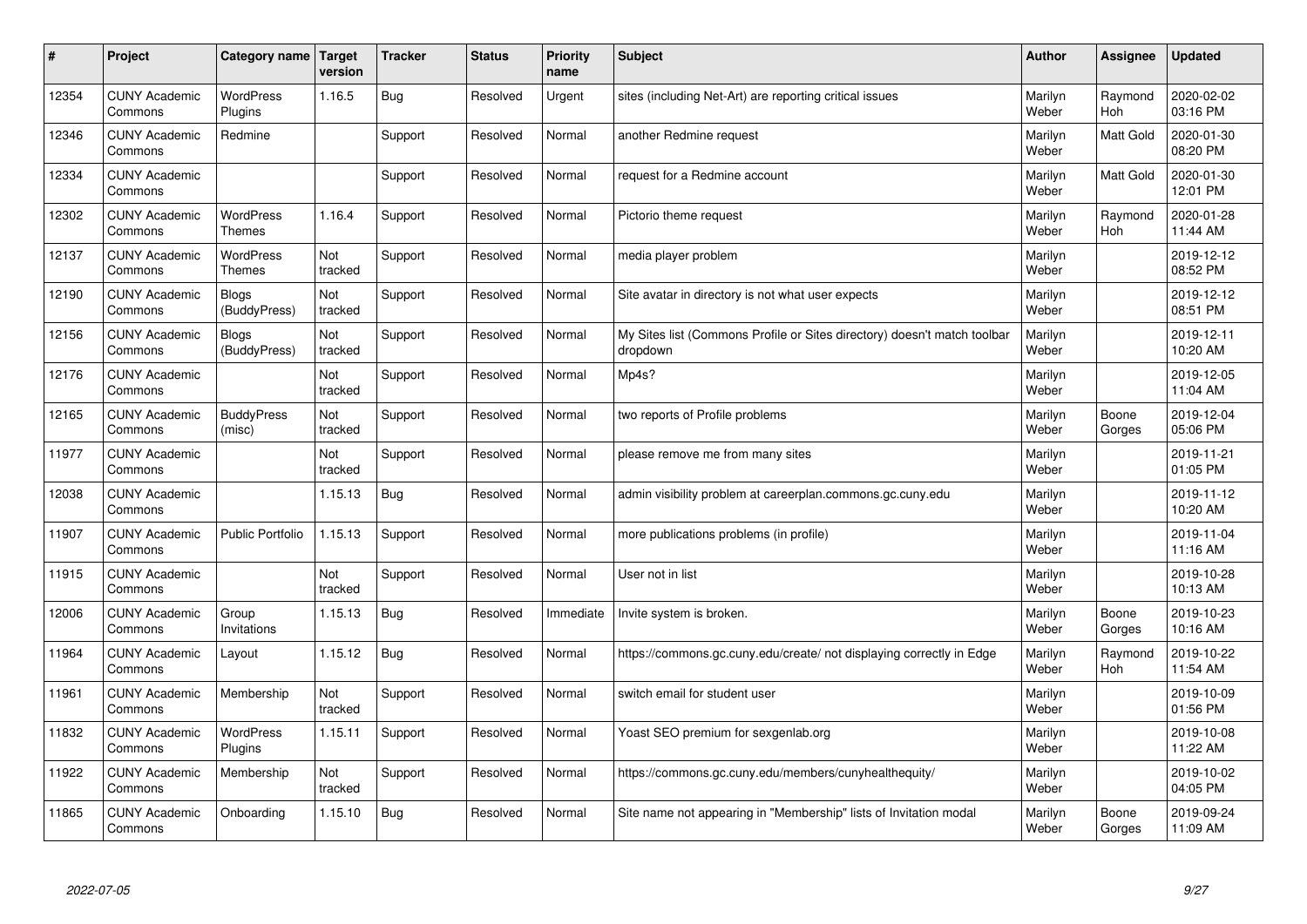| #     | Project                         | Category name                     | Target<br>version | <b>Tracker</b> | <b>Status</b> | <b>Priority</b><br>name | <b>Subject</b>                                                                                        | Author           | Assignee              | <b>Updated</b>         |
|-------|---------------------------------|-----------------------------------|-------------------|----------------|---------------|-------------------------|-------------------------------------------------------------------------------------------------------|------------------|-----------------------|------------------------|
| 11896 | <b>CUNY Academic</b><br>Commons |                                   | Not<br>tracked    | Support        | Resolved      | Normal                  | https://thenurseswritingproject.commons.gc.cuny.edu                                                   | Marilyn<br>Weber |                       | 2019-09-24<br>08:09 AM |
| 11866 | <b>CUNY Academic</b><br>Commons | <b>WordPress</b><br><b>Themes</b> | 1.15.10           | Support        | Resolved      | Normal                  | problem with project widget and the 'skills' to generate tags                                         | Marilyn<br>Weber | Raymond<br>Hoh        | 2019-09-19<br>03:20 PM |
| 11225 | <b>CUNY Academic</b><br>Commons |                                   | Not<br>tracked    | Support        | Resolved      | Normal                  | bulk upload?                                                                                          | Marilyn<br>Weber |                       | 2019-09-18<br>10:31 AM |
| 11813 | <b>CUNY Academic</b><br>Commons | <b>WordPress</b><br>Plugins       | 1.15.9            | Support        | Resolved      | Normal                  | 'Change Password Protected Message" plugin requests                                                   | Marilyn<br>Weber |                       | 2019-09-10<br>05:57 PM |
| 11665 | <b>CUNY Academic</b><br>Commons |                                   |                   | Support        | Resolved      | Immediate               | "My Groups" conflating two groups                                                                     | Marilyn<br>Weber |                       | 2019-07-24<br>10:43 PM |
| 11650 | <b>CUNY Academic</b><br>Commons |                                   | Not<br>tracked    | Support        | Resolved      | Normal                  | https://commons.gc.cuny.edu/groups/introduction-to-literary-studies-eng<br>ish-252-at-hunter-college/ | Marilyn<br>Weber |                       | 2019-07-18<br>02:28 PM |
| 11647 | <b>CUNY Academic</b><br>Commons |                                   | 1.15.6            | Support        | Resolved      | Normal                  | <b>Tribulant Newsletters update</b>                                                                   | Marilyn<br>Weber |                       | 2019-07-18<br>02:27 PM |
| 11609 | <b>CUNY Academic</b><br>Commons |                                   | 1.15.5            | Support        | Resolved      | Normal                  | <b>Mixed Content flag</b>                                                                             | Marilyn<br>Weber |                       | 2019-06-27<br>06:54 PM |
| 11567 | <b>CUNY Academic</b><br>Commons | <b>Group Files</b>                | 1.15.4            | <b>Bug</b>     | Resolved      | Normal                  | Group files pagination doesn't work properly in folders                                               | Marilyn<br>Weber | Boone<br>Gorges       | 2019-06-25<br>04:22 PM |
| 11516 | <b>CUNY Academic</b><br>Commons | Membership                        | Not<br>tracked    | Support        | Resolved      | Normal                  | request for email change                                                                              | Marilyn<br>Weber |                       | 2019-06-04<br>01:48 PM |
| 11002 | <b>CUNY Academic</b><br>Commons |                                   | Not<br>tracked    | Support        | Resolved      | Normal                  | open link in a new tab not working                                                                    | Marilyn<br>Weber |                       | 2019-06-03<br>07:57 PM |
| 11453 | <b>CUNY Academic</b><br>Commons | <b>WordPress</b><br>(misc)        | 1.15.2            | <b>Bug</b>     | Resolved      | Normal                  | 403 error on Firefox                                                                                  | Marilyn<br>Weber | Raymond<br>Hoh        | 2019-05-28<br>11:46 AM |
| 11483 | <b>CUNY Academic</b><br>Commons |                                   | 1.15.2            | <b>Bug</b>     | Resolved      | Normal                  | 'Add New user" not working                                                                            | Marilyn<br>Weber |                       | 2019-05-21<br>02:26 PM |
| 11448 | <b>CUNY Academic</b><br>Commons | <b>BuddyPress</b><br>(misc)       | 1.15.1            | Support        | Resolved      | Normal                  | sole administrator listed on sites is not an admin at all?                                            | Marilyn<br>Weber | Raymond<br><b>Hoh</b> | 2019-05-14<br>11:15 AM |
| 11294 | <b>CUNY Academic</b><br>Commons | Account<br>settings               | Not<br>tracked    | Support        | Resolved      | Normal                  | student emgail change                                                                                 | Marilyn<br>Weber | Matt Gold             | 2019-04-07<br>09:11 PM |
| 10986 | <b>CUNY Academic</b><br>Commons |                                   | Not<br>tracked    | Support        | Resolved      | Normal                  | PDF embedder provoking error                                                                          | Marilyn<br>Weber |                       | 2019-03-29<br>04:28 PM |
| 11233 | <b>CUNY Academic</b><br>Commons |                                   | 1.14.9            | Support        | Resolved      | Normal                  | Hotiar?                                                                                               | Marilyn<br>Weber |                       | 2019-03-26<br>12:10 PM |
| 11029 | <b>CUNY Academic</b><br>Commons | Authentication                    | 1.14.9            | Support        | Resolved      | Normal                  | Sujatha Fernandes cannot edit her site                                                                | Marilyn<br>Weber | Raymond<br>Hoh        | 2019-03-26<br>12:10 PM |
| 11147 | <b>CUNY Academic</b><br>Commons | Membership                        | Not<br>tracked    | Support        | Resolved      | Normal                  | employee email change                                                                                 | Marilyn<br>Weber |                       | 2019-03-12<br>03:58 PM |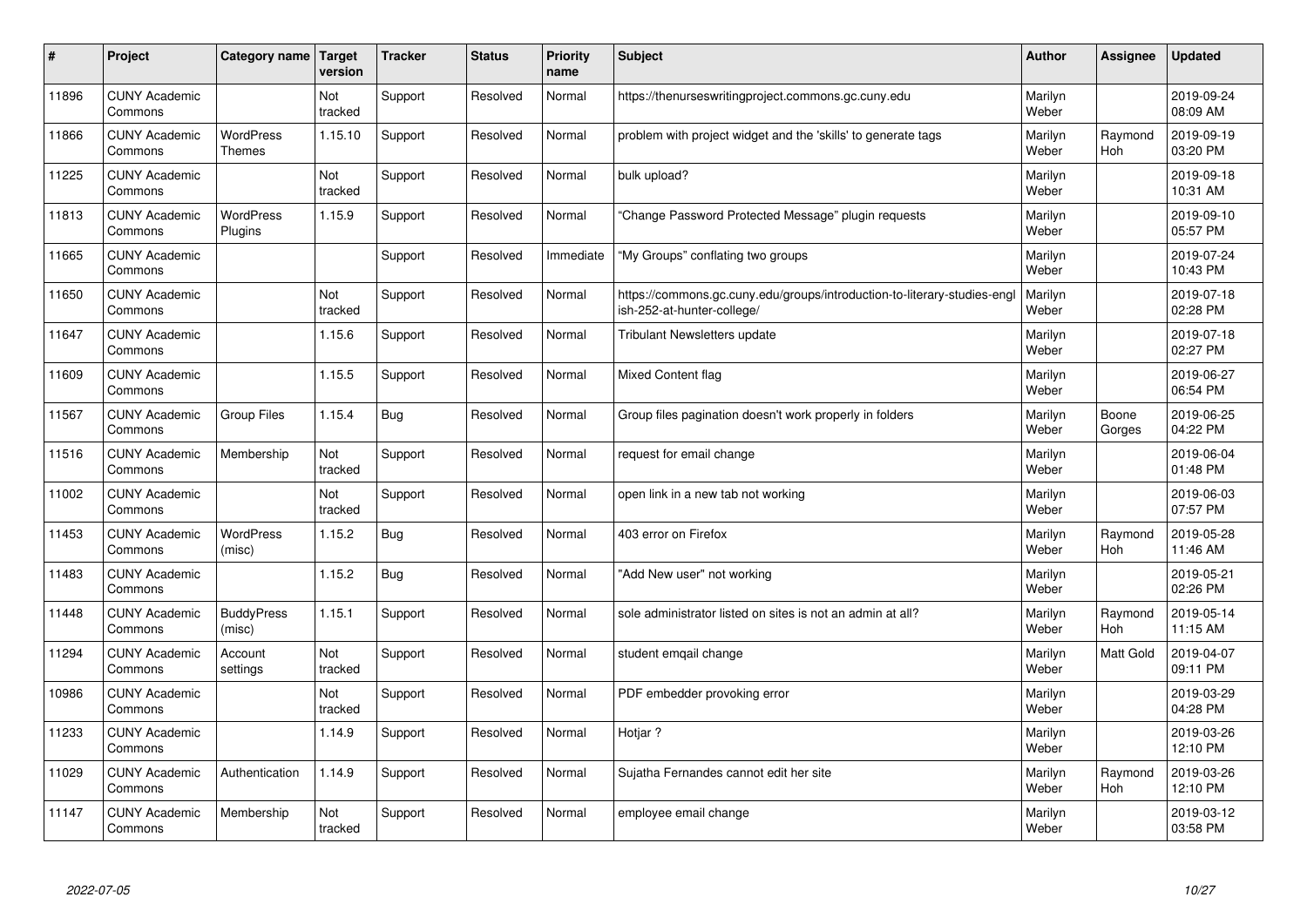| $\sharp$ | Project                         | Category name                     | Target<br>version | <b>Tracker</b> | <b>Status</b> | <b>Priority</b><br>name | <b>Subject</b>                               | <b>Author</b>    | Assignee              | <b>Updated</b>         |
|----------|---------------------------------|-----------------------------------|-------------------|----------------|---------------|-------------------------|----------------------------------------------|------------------|-----------------------|------------------------|
| 11217    | <b>CUNY Academic</b><br>Commons | Membership                        | Not<br>tracked    | Support        | Resolved      | Normal                  | Another email update                         | Marilyn<br>Weber |                       | 2019-03-12<br>03:37 PM |
| 11211    | <b>CUNY Academic</b><br>Commons | <b>WordPress</b><br><b>Themes</b> | 1.14.8            | Support        | Resolved      | Normal                  | user needs to edit the HTML coding           | Marilyn<br>Weber |                       | 2019-03-12<br>11:20 AM |
| 11210    | <b>CUNY Academic</b><br>Commons | Membership                        | Not<br>tracked    | Support        | Resolved      | Normal                  | Please change the email                      | Marilyn<br>Weber |                       | 2019-03-11<br>04:16 PM |
| 11205    | <b>CUNY Academic</b><br>Commons | <b>WordPress</b><br>Plugins       | Not<br>tracked    | Support        | Resolved      | Normal                  | problems with Google calendar                | Marilyn<br>Weber | Raymond<br><b>Hoh</b> | 2019-03-11<br>02:17 PM |
| 11198    | <b>CUNY Academic</b><br>Commons |                                   | Not<br>tracked    | Support        | Resolved      | Normal                  | former CUNY employee                         | Marilyn<br>Weber |                       | 2019-03-07<br>02:21 PM |
| 11091    | <b>CUNY Academic</b><br>Commons | <b>BuddyPress</b><br><b>Docs</b>  | 1.14.7            | Support        | Resolved      | Normal                  | word limit for comments on a group doc?      | Marilyn<br>Weber |                       | 2019-02-26<br>02:04 PM |
| 11127    | <b>CUNY Academic</b><br>Commons | Membership                        | Not<br>tracked    | Support        | Resolved      | Normal                  | user with new campus affiliation             | Marilyn<br>Weber |                       | 2019-02-19<br>02:09 PM |
| 8481     | <b>CUNY Academic</b><br>Commons | Membership                        | Not<br>tracked    | Support        | Resolved      | Normal                  | admin of http://swipanalytic.org/organizers/ | Marilyn<br>Weber |                       | 2019-02-19<br>01:58 PM |
| 11088    | <b>CUNY Academic</b><br>Commons | Group Blogs                       | Not<br>tracked    | Bug            | Resolved      | Normal                  | no notification for comments                 | Marilyn<br>Weber |                       | 2019-02-15<br>03:30 PM |
| 10941    | <b>CUNY Academic</b><br>Commons | Membership                        | Not<br>tracked    | Support        | Resolved      | Normal                  | update user email                            | Marilyn<br>Weber |                       | 2019-02-13<br>02:24 PM |
| 11031    | <b>CUNY Academic</b><br>Commons |                                   | Not<br>tracked    | Support        | Resolved      | Normal                  | new group with seemingly old topics          | Marilyn<br>Weber |                       | 2019-02-11<br>12:17 PM |
| 11017    | <b>CUNY Academic</b><br>Commons |                                   | Not<br>tracked    | Support        | Resolved      | Normal                  | site didn't save?                            | Marilyn<br>Weber |                       | 2019-01-25<br>03:47 PM |
| 11006    | <b>CUNY Academic</b><br>Commons | Groups (misc)                     | 1.14.6            | Support        | Resolved      | Normal                  | removing members from a group isn't working  | Marilyn<br>Weber |                       | 2019-01-24<br>03:18 PM |
| 11003    | <b>CUNY Academic</b><br>Commons |                                   | Not<br>tracked    | Support        | Resolved      | Normal                  | user email change                            | Marilyn<br>Weber |                       | 2019-01-24<br>02:50 PM |
| 10932    | <b>CUNY Academic</b><br>Commons |                                   |                   | Support        | Resolved      | Normal                  | add me as admin to meenaalexander.com        | Marilyn<br>Weber | Matt Gold             | 2019-01-09<br>02:12 PM |
| 10910    | <b>CUNY Academic</b><br>Commons | Membership                        | Not<br>tracked    | Support        | Resolved      | Normal                  | request to be an admin to a prof's site      | Marilyn<br>Weber |                       | 2019-01-04<br>10:45 AM |
| 10820    | <b>CUNY Academic</b><br>Commons |                                   | Not<br>tracked    | Support        | Resolved      | Normal                  | retrieve deleted pages/posts                 | Marilyn<br>Weber |                       | 2018-12-13<br>06:33 PM |
| 10810    | <b>CUNY Academic</b><br>Commons | <b>WordPress</b><br>(misc)        | 1.14.2            | Bug            | Resolved      | Normal                  | Sites set as public are becoming private     | Marilyn<br>Weber |                       | 2018-12-11<br>10:15 AM |
| 10440    | <b>CUNY Academic</b><br>Commons |                                   | Not<br>tracked    | Support        | Resolved      | Normal                  | Acert post problem                           | Marilyn<br>Weber |                       | 2018-12-10<br>03:57 PM |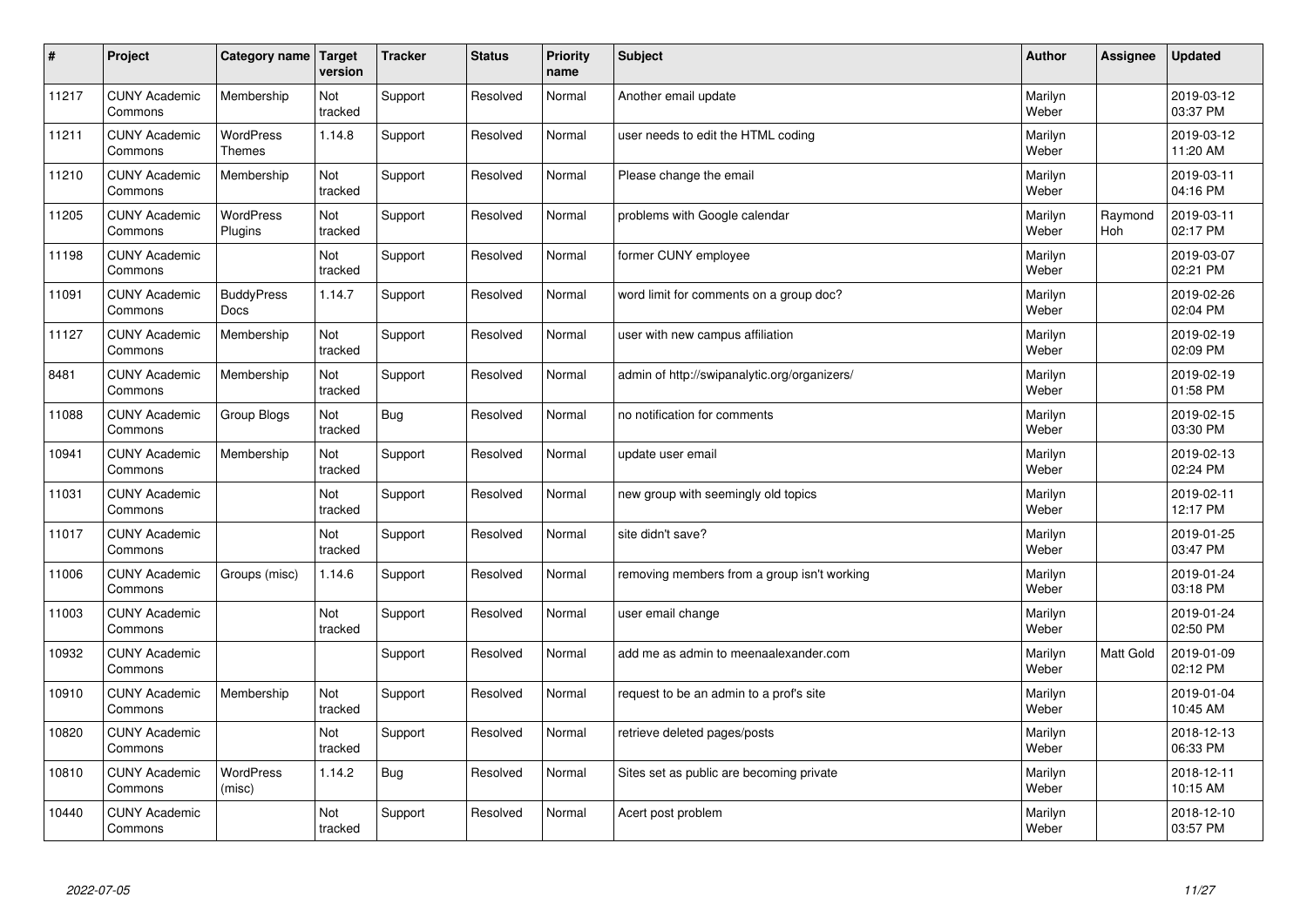| #     | Project                         | Category name               | Target<br>version | <b>Tracker</b> | <b>Status</b> | <b>Priority</b><br>name | <b>Subject</b>                                                                           | <b>Author</b>    | Assignee        | <b>Updated</b>         |
|-------|---------------------------------|-----------------------------|-------------------|----------------|---------------|-------------------------|------------------------------------------------------------------------------------------|------------------|-----------------|------------------------|
| 10298 | <b>CUNY Academic</b><br>Commons |                             | Not<br>tracked    | Support        | Resolved      | Normal                  | RSS feed to itunes problem                                                               | Marilyn<br>Weber |                 | 2018-12-10<br>03:57 PM |
| 10257 | <b>CUNY Academic</b><br>Commons | Membership                  | Not<br>tracked    | Support        | Resolved      | Normal                  | change the email from @login.cuny.edu to campu email                                     | Marilyn<br>Weber |                 | 2018-12-10<br>03:55 PM |
| 10133 | <b>CUNY Academic</b><br>Commons | <b>WordPress</b><br>(misc)  | Not<br>tracked    | Support        | Resolved      | Normal                  | two Commons sites to be migrated elsewhere                                               | Marilyn<br>Weber |                 | 2018-12-10<br>03:54 PM |
| 9889  | <b>CUNY Academic</b><br>Commons |                             | Not<br>tracked    | Support        | Resolved      | Normal                  | remove comments from activity feed?                                                      | Marilyn<br>Weber |                 | 2018-12-10<br>03:53 PM |
| 9779  | <b>CUNY Academic</b><br>Commons | Membership                  | Not<br>tracked    | Support        | Resolved      | Normal                  | user not sure if she is registered.                                                      | Marilyn<br>Weber |                 | 2018-12-10<br>03:53 PM |
| 8978  | <b>CUNY Academic</b><br>Commons | Groups (misc)               | Not<br>tracked    | Support        | Resolved      | Normal                  | removing old groups                                                                      | Marilyn<br>Weber |                 | 2018-12-10<br>03:52 PM |
| 10772 | <b>CUNY Academic</b><br>Commons | Groups (misc)               | 1.14.2            | <b>Bug</b>     | Resolved      | Normal                  | can't create groups                                                                      | Marilyn<br>Weber |                 | 2018-12-04<br>10:42 AM |
| 10606 | <b>CUNY Academic</b><br>Commons | cdev.gc.cuny.ed<br>u.       | Not<br>tracked    | Support        | Resolved      | Normal                  | problems with testing environment                                                        | Marilyn<br>Weber |                 | 2018-11-02<br>10:27 AM |
| 9886  | <b>CUNY Academic</b><br>Commons | cuny.is                     | Not<br>tracked    | Support        | Resolved      | Normal                  | cuny.is SSL                                                                              | Marilyn<br>Weber |                 | 2018-10-26<br>02:07 PM |
| 10407 | <b>CUNY Academic</b><br>Commons |                             | Not<br>tracked    | Support        | Resolved      | Normal                  | toolbar problem                                                                          | Marilyn<br>Weber | Boone<br>Gorges | 2018-10-23<br>10:52 AM |
| 10537 | <b>CUNY Academic</b><br>Commons |                             | Not<br>tracked    | <b>Bug</b>     | Resolved      | Normal                  | jpegs not showing                                                                        | Marilyn<br>Weber |                 | 2018-10-23<br>10:51 AM |
| 10387 | <b>CUNY Academic</b><br>Commons | Membership                  | Not<br>tracked    | Support        | Resolved      | Normal                  | remove user page                                                                         | Marilyn<br>Weber |                 | 2018-09-28<br>02:26 PM |
| 10361 | <b>CUNY Academic</b><br>Commons | Group Forums                | 1.13.10           | <b>Bug</b>     | Resolved      | Normal                  | forum post pending oddity                                                                | Marilyn<br>Weber |                 | 2018-09-25<br>10:45 AM |
| 10245 | <b>CUNY Academic</b><br>Commons | Email<br>Notifications      | 1.13.8            | Support        | Resolved      | Urgent                  | Placeholders in action emails (activation, password reset) not being<br>properly swapped | Marilyn<br>Weber | Raymond<br>Hoh  | 2018-08-30<br>04:02 PM |
| 10266 | <b>CUNY Academic</b><br>Commons |                             |                   | Support        | Resolved      | Normal                  | GC email change requested                                                                | Marilyn<br>Weber | Matt Gold       | 2018-08-30<br>03:07 PM |
| 10176 | <b>CUNY Academic</b><br>Commons | Documentation               | Not<br>tracked    | Bug            | Resolved      | Normal                  | domain mapping requests                                                                  | Marilyn<br>Weber | scott voth      | 2018-08-29<br>05:30 PM |
| 10240 | <b>CUNY Academic</b><br>Commons | <b>WordPress</b><br>Plugins | 1.13.8            | Support        | Resolved      | Normal                  | require-featured-image plug-in request                                                   | Marilyn<br>Weber |                 | 2018-08-29<br>05:15 PM |
| 10239 | <b>CUNY Academic</b><br>Commons |                             | Not<br>tracked    | Support        | Resolved      | Normal                  | musicroombooking.commons.gc.cuny.edu                                                     | Marilyn<br>Weber |                 | 2018-08-29<br>03:06 PM |
| 10256 | <b>CUNY Academic</b><br>Commons |                             |                   | Support        | Resolved      | Normal                  | email change requested                                                                   | Marilyn<br>Weber | Matt Gold       | 2018-08-29<br>02:52 PM |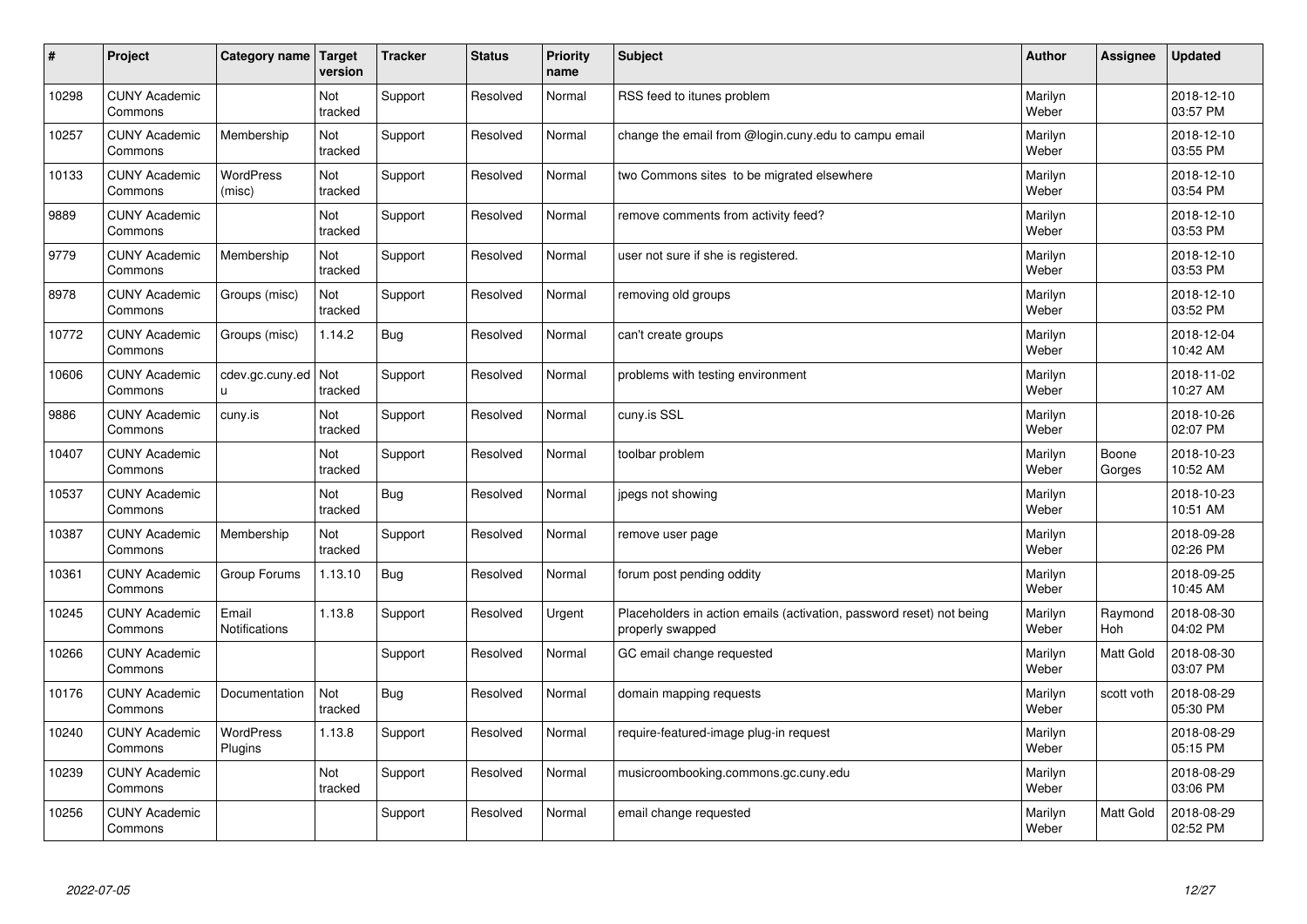| #     | Project                         | Category name                     | Target<br>version | <b>Tracker</b> | <b>Status</b> | <b>Priority</b><br>name | <b>Subject</b>                                          | <b>Author</b>    | Assignee         | <b>Updated</b>         |
|-------|---------------------------------|-----------------------------------|-------------------|----------------|---------------|-------------------------|---------------------------------------------------------|------------------|------------------|------------------------|
| 10227 | <b>CUNY Academic</b><br>Commons |                                   |                   | Support        | Resolved      | Normal                  | user incorrectly entered her email address              | Marilyn<br>Weber | <b>Matt Gold</b> | 2018-08-26<br>08:55 PM |
| 10101 | <b>CUNY Academic</b><br>Commons |                                   | 1.13.7            | Bug            | Resolved      | Normal                  | URL changes within Manage section of groups             | Marilyn<br>Weber |                  | 2018-08-03<br>01:54 PM |
| 10066 | <b>CUNY Academic</b><br>Commons | Membership                        | Not<br>tracked    | Support        | Resolved      | Normal                  | add me as an admin to https://pkms.commons.gc.cuny.edu/ | Marilyn<br>Weber |                  | 2018-07-26<br>11:54 AM |
| 10035 | <b>CUNY Academic</b><br>Commons |                                   | Not<br>tracked    | Bug            | Resolved      | Normal                  | Reconnecting user to site                               | Marilyn<br>Weber |                  | 2018-07-23<br>11:55 AM |
| 10006 | <b>CUNY Academic</b><br>Commons | Membership                        | Not<br>tracked    | Support        | Resolved      | Normal                  | another email change request                            | Marilyn<br>Weber |                  | 2018-07-13<br>12:36 PM |
| 9992  | <b>CUNY Academic</b><br>Commons |                                   | 1.13.6            | Bug            | Resolved      | Normal                  | ACERT website down again                                | Marilyn<br>Weber |                  | 2018-07-10<br>12:15 PM |
| 9965  | <b>CUNY Academic</b><br>Commons | <b>WordPress</b><br>Plugins       | 1.13.4            | Support        | Resolved      | Normal                  | plug-in request for OneTone Companion                   | Marilyn<br>Weber | Raymond<br>Hoh   | 2018-06-26<br>12:00 PM |
| 9949  | <b>CUNY Academic</b><br>Commons |                                   | 1.13.4            | Support        | Resolved      | Normal                  | raise storage space limit?                              | Marilyn<br>Weber | Boone<br>Gorges  | 2018-06-26<br>12:00 PM |
| 9927  | <b>CUNY Academic</b><br>Commons | Membership                        | Not<br>tracked    | Support        | Resolved      | Normal                  | wrong email used                                        | Marilyn<br>Weber | <b>Matt Gold</b> | 2018-06-14<br>10:21 AM |
| 9928  | <b>CUNY Academic</b><br>Commons | Account<br>settings               |                   | Support        | Resolved      | Normal                  | email change request from former student                | Marilyn<br>Weber | Matt Gold        | 2018-06-14<br>10:20 AM |
| 9919  | <b>CUNY Academic</b><br>Commons |                                   | Not<br>tracked    | Bug            | Resolved      | Normal                  | admin of https://sphcurriculum.commons.gc.cuny.edu      | Marilyn<br>Weber |                  | 2018-06-12<br>09:37 PM |
| 9888  | <b>CUNY Academic</b><br>Commons | <b>WordPress</b><br>Plugins       | 1.13.3            | Support        | Resolved      | Normal                  | Business directory Plug-in request                      | Marilyn<br>Weber |                  | 2018-06-12<br>11:52 AM |
| 9828  | <b>CUNY Academic</b><br>Commons | Domain<br>Mapping                 | 1.13.3            | <b>Bug</b>     | Resolved      | High                    | redirecting problem                                     | Marilyn<br>Weber | Raymond<br>Hoh   | 2018-05-24<br>02:39 PM |
| 9823  | <b>CUNY Academic</b><br>Commons | Account<br>settings               | Not<br>tracked    | Support        | Resolved      | Normal                  | email change                                            | Marilyn<br>Weber | <b>Matt Gold</b> | 2018-05-23<br>01:58 PM |
| 9787  | <b>CUNY Academic</b><br>Commons | Registration                      |                   | Support        | Resolved      | Normal                  | email change request                                    | Marilyn<br>Weber | Matt Gold        | 2018-05-16<br>09:55 PM |
| 9780  | <b>CUNY Academic</b><br>Commons |                                   | Not<br>tracked    | Support        | Resolved      | Normal                  | remove the phone number on this profile?                | Marilyn<br>Weber |                  | 2018-05-15<br>10:35 AM |
| 9768  | <b>CUNY Academic</b><br>Commons |                                   | 1.13.2            | Bug            | Resolved      | High                    | search function on the Directory page                   | Marilyn<br>Weber | Boone<br>Gorges  | 2018-05-14<br>08:45 PM |
| 9767  | <b>CUNY Academic</b><br>Commons | Registration                      | Not<br>tracked    | Support        | Resolved      | Normal                  | user deleted account but now needs one                  | Marilyn<br>Weber |                  | 2018-05-11<br>02:39 PM |
| 8941  | <b>CUNY Academic</b><br>Commons | <b>WordPress</b><br><b>Themes</b> | 1.13.1            | Support        | Resolved      | Normal                  | Theme request: ColorNews                                | Marilyn<br>Weber |                  | 2018-05-08<br>10:42 AM |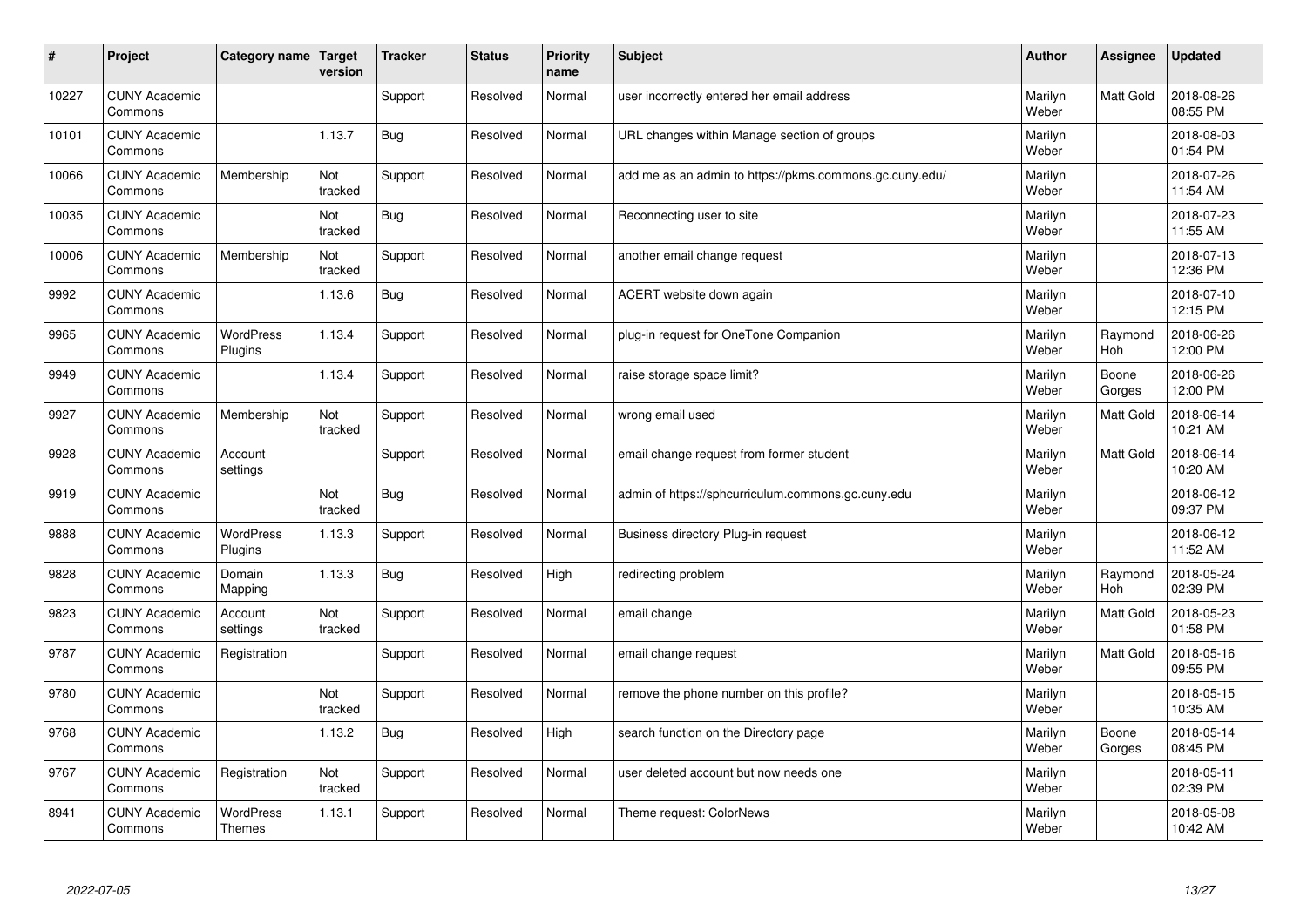| $\sharp$ | Project                         | Category name   Target             | version        | <b>Tracker</b> | <b>Status</b> | <b>Priority</b><br>name | <b>Subject</b>                                       | <b>Author</b>    | Assignee              | <b>Updated</b>         |
|----------|---------------------------------|------------------------------------|----------------|----------------|---------------|-------------------------|------------------------------------------------------|------------------|-----------------------|------------------------|
| 9725     | <b>CUNY Academic</b><br>Commons |                                    | Not<br>tracked | Support        | Resolved      | Normal                  | problems with deleting a site                        | Marilyn<br>Weber |                       | 2018-05-07<br>10:24 PM |
| 8446     | <b>CUNY Academic</b><br>Commons | <b>WordPress</b><br>Plugins        | 1.11.14        | Support        | Resolved      | Normal                  | request for multiple accordion menu plugins          | Marilyn<br>Weber |                       | 2018-05-07<br>09:57 PM |
| 9659     | <b>CUNY Academic</b><br>Commons | Account<br>settings                |                | Support        | Resolved      | Normal                  | user email change                                    | Marilyn<br>Weber | Matt Gold             | 2018-04-24<br>12:08 PM |
| 9604     | <b>CUNY Academic</b><br>Commons |                                    | Not<br>tracked | Support        | Resolved      | Normal                  | I (Marilyn) can only log into cdev as teststudent    | Marilyn<br>Weber |                       | 2018-04-21<br>10:20 AM |
| 9535     | <b>CUNY Academic</b><br>Commons |                                    | Not<br>tracked | Support        | Resolved      | Normal                  | admin for https://video.commons.gc.cuny.edu/?        | Marilyn<br>Weber | <b>Matt Gold</b>      | 2018-04-13<br>05:06 PM |
| 9500     | <b>CUNY Academic</b><br>Commons | <b>WordPress</b><br><b>Plugins</b> | 1.12.12        | Support        | Resolved      | Normal                  | PowerPoint in the media library?                     | Marilyn<br>Weber | Raymond<br>Hoh        | 2018-04-12<br>02:28 PM |
| 9541     | <b>CUNY Academic</b><br>Commons | <b>WordPress</b><br>(misc)         | Not<br>tracked | Support        | Resolved      | Normal                  | repeating header banner                              | Marilyn<br>Weber | Raymond<br>Hoh        | 2018-04-06<br>12:33 PM |
| 9499     | <b>CUNY Academic</b><br>Commons | WordPress<br>(misc)                | Not<br>tracked | Support        | Resolved      | Normal                  | tiny question - preventing dates on posts?           | Marilyn<br>Weber | Raymond<br><b>Hoh</b> | 2018-04-04<br>03:55 PM |
| 9477     | <b>CUNY Academic</b><br>Commons | Account<br>settings                |                | Support        | Resolved      | Normal                  | email change request                                 | Marilyn<br>Weber | <b>Matt Gold</b>      | 2018-03-24<br>08:53 AM |
| 9470     | <b>CUNY Academic</b><br>Commons |                                    |                | Bug            | Resolved      | Normal                  | Users not appearing via "Add New"                    | Marilyn<br>Weber |                       | 2018-03-22<br>07:44 PM |
| 9224     | <b>CUNY Academic</b><br>Commons | Group Files                        | 1.13           | Feature        | Resolved      | Normal                  | attachments to forum posts clutter up Files area     | Marilyn<br>Weber | Boone<br>Gorges       | 2018-03-22<br>03:34 PM |
| 9335     | <b>CUNY Academic</b><br>Commons | WordPress<br>Themes                | 1.12.10        | <b>Bug</b>     | Resolved      | Normal                  | clone http://digitalscholarship.ccny.cuny.edu site?  | Marilyn<br>Weber | Boone<br>Gorges       | 2018-03-14<br>12:43 PM |
| 9355     | <b>CUNY Academic</b><br>Commons |                                    | Not<br>tracked | Support        | Resolved      | Normal                  | 14gb of video?                                       | Marilyn<br>Weber |                       | 2018-03-13<br>11:56 AM |
| 9340     | <b>CUNY Academic</b><br>Commons | <b>WordPress</b><br>Plugins        | 1.12.10        | Bug            | Resolved      | Normal                  | change the web preview?                              | Marilyn<br>Weber | Raymond<br><b>Hoh</b> | 2018-03-13<br>11:50 AM |
| 9330     | <b>CUNY Academic</b><br>Commons | WordPress<br>Plugins               | 1.12.10        | Bug            | Resolved      | Normal                  | part 2 of problems with the Leaflet plug -in         | Marilyn<br>Weber |                       | 2018-03-04<br>05:58 PM |
| 9282     | <b>CUNY Academic</b><br>Commons | Group Forums                       | 1.12.9         | Bug            | Resolved      | Normal                  | "Forum ID is missing" error?                         | Marilyn<br>Weber |                       | 2018-02-27<br>10:32 AM |
| 9276     | <b>CUNY Academic</b><br>Commons |                                    |                | Bug            | Resolved      | High                    | problem adding a member to a group - wrong username? | Marilyn<br>Weber |                       | 2018-02-25<br>12:47 PM |
| 9223     | <b>CUNY Academic</b><br>Commons |                                    | Not<br>tracked | Support        | Resolved      | Normal                  | moving wordpress sites                               | Marilyn<br>Weber |                       | 2018-02-18<br>08:44 PM |
| 9162     | <b>CUNY Academic</b><br>Commons | Registration                       | Not<br>tracked | Support        | Resolved      | Normal                  | email change due to user error                       | Marilyn<br>Weber | <b>Matt Gold</b>      | 2018-02-13<br>11:11 AM |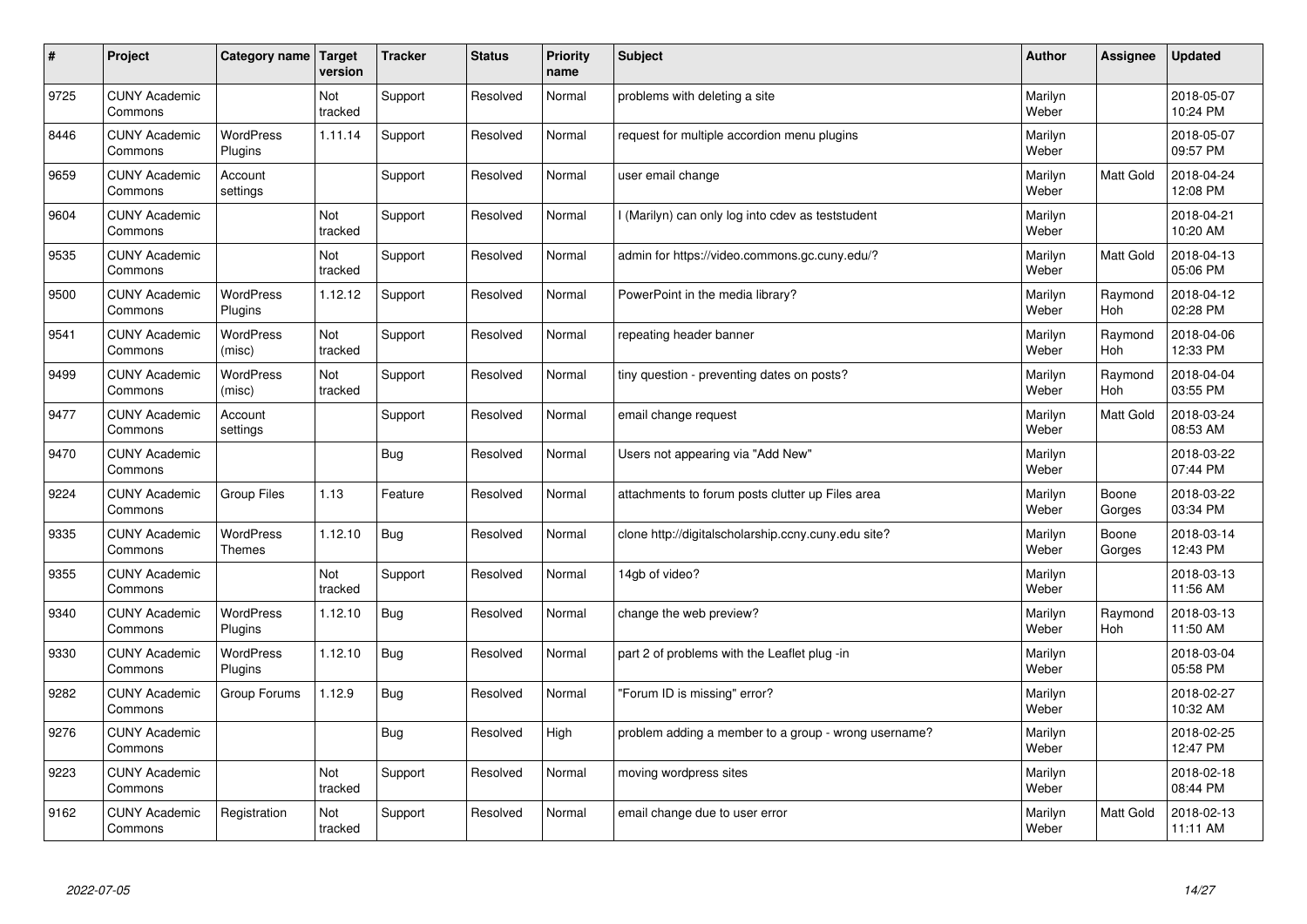| $\pmb{\#}$ | Project                         | Category name               | <b>Target</b><br>version | <b>Tracker</b> | <b>Status</b> | <b>Priority</b><br>name | <b>Subject</b>                                                              | <b>Author</b>    | Assignee              | <b>Updated</b>         |
|------------|---------------------------------|-----------------------------|--------------------------|----------------|---------------|-------------------------|-----------------------------------------------------------------------------|------------------|-----------------------|------------------------|
| 9192       | <b>CUNY Academic</b><br>Commons | <b>WordPress</b><br>Plugins | 1.12.8                   | <b>Bug</b>     | Resolved      | Normal                  | problems with the Leaflet plug -in                                          | Marilyn<br>Weber | Boone<br>Gorges       | 2018-02-13<br>11:07 AM |
| 9154       | <b>CUNY Academic</b><br>Commons | Events                      | 1.12.8                   | Bug            | Resolved      | Normal                  | problem with group calendar                                                 | Marilyn<br>Weber | Raymond<br><b>Hoh</b> | 2018-02-13<br>10:49 AM |
| 9163       | <b>CUNY Academic</b><br>Commons | Layout                      | 1.12.8                   | Support        | Resolved      | Normal                  | Mobile responsiveness issues                                                | Marilyn<br>Weber | Raymond<br><b>Hoh</b> | 2018-02-13<br>10:49 AM |
| 9131       | <b>CUNY Academic</b><br>Commons |                             |                          | Support        | Resolved      | Normal                  | webrecorder.io via Firefox                                                  | Marilyn<br>Weber |                       | 2018-01-29<br>11:11 AM |
| 9130       | <b>CUNY Academic</b><br>Commons | Homepage<br><b>Slides</b>   | Not<br>tracked           | Bug            | Resolved      | Normal                  | too many redirects                                                          | Marilyn<br>Weber |                       | 2018-01-29<br>10:27 AM |
| 9087       | <b>CUNY Academic</b><br>Commons | <b>WordPress</b><br>Plugins | 1.12.7                   | Support        | Resolved      | Normal                  | request for WP Social Sharing                                               | Marilyn<br>Weber |                       | 2018-01-23<br>11:17 AM |
| 9078       | <b>CUNY Academic</b><br>Commons | WordPress<br>Plugins        | 1.12.7                   | Support        | Resolved      | Normal                  | arcgis web maps?                                                            | Marilyn<br>Weber | Raymond<br>Hoh        | 2018-01-23<br>11:11 AM |
| 5991       | <b>CUNY Academic</b><br>Commons | Email<br>Notifications      | Future<br>release        | Support        | Resolved      | Normal                  | change format of autogenerated blog emails                                  | Marilyn<br>Weber | Paige<br>Dupont       | 2018-01-12<br>02:55 PM |
| 9062       | <b>CUNY Academic</b><br>Commons |                             | Not<br>tracked           | Bug            | Resolved      | Normal                  | re-add me as admin of https://commons.gc.cuny.edu/                          | Marilyn<br>Weber |                       | 2018-01-08<br>12:03 PM |
| 9026       | <b>CUNY Academic</b><br>Commons | <b>WordPress</b><br>Plugins | 1.12.6                   | Support        | Resolved      | Normal                  | plugin request from Carlos Guevara                                          | Marilyn<br>Weber |                       | 2018-01-03<br>09:33 AM |
| 9004       | <b>CUNY Academic</b><br>Commons | Membership                  | Not<br>tracked           | Support        | Resolved      | Normal                  | email change request                                                        | Marilyn<br>Weber |                       | 2017-12-14<br>12:27 PM |
| 8934       | <b>CUNY Academic</b><br>Commons | Reply By Email              | 1.12.4                   | Support        | Resolved      | High                    | RBE "could not post" email should have info about attempted From<br>address | Marilyn<br>Weber | Raymond<br>Hoh        | 2017-12-12<br>11:25 AM |
| 8893       | <b>CUNY Academic</b><br>Commons | Social Paper                | 1.12.1                   | Support        | Resolved      | Normal                  | Social paper won't connect to group?                                        | Marilyn<br>Weber |                       | 2017-12-11<br>01:16 PM |
| 8924       | <b>CUNY Academic</b><br>Commons | <b>WordPress</b><br>Plugins | 1.12.4                   | <b>Bug</b>     | Resolved      | Normal                  | auto-remove feature on http://pcp.gc.cuny.edu                               | Marilyn<br>Weber | Matt Gold             | 2017-12-04<br>10:18 AM |
| 8937       | <b>CUNY Academic</b><br>Commons |                             | Not<br>tracked           | <b>Bug</b>     | Resolved      | Normal                  | videos gone                                                                 | Marilyn<br>Weber |                       | 2017-12-01<br>11:27 AM |
| 8917       | <b>CUNY Academic</b><br>Commons | Group Files                 | 1.12.3                   | <b>Bug</b>     | Resolved      | High                    | Files not downloading from Groups properly                                  | Marilyn<br>Weber | Boone<br>Gorges       | 2017-11-29<br>10:04 PM |
| 8908       | <b>CUNY Academic</b><br>Commons | <b>WordPress</b><br>Plugins | 1.12.2                   | Support        | Resolved      | Normal                  | Plugin request from Steve Brier                                             | Marilyn<br>Weber |                       | 2017-11-27<br>11:39 AM |
| 5684       | <b>CUNY Academic</b><br>Commons | <b>Group Files</b>          | Not<br>tracked           | <b>Bug</b>     | Resolved      | Normal                  | Making Group files appear as Blog entries                                   | Marilyn<br>Weber | Boone<br>Gorges       | 2017-11-20<br>03:28 PM |
| 7328       | <b>CUNY Academic</b><br>Commons | <b>WordPress</b><br>Plugins | Not<br>tracked           | <b>Bug</b>     | Resolved      | Normal                  | technical issue with the Events Manager plugin                              | Marilyn<br>Weber | Raymond<br>Hoh        | 2017-11-15<br>06:19 PM |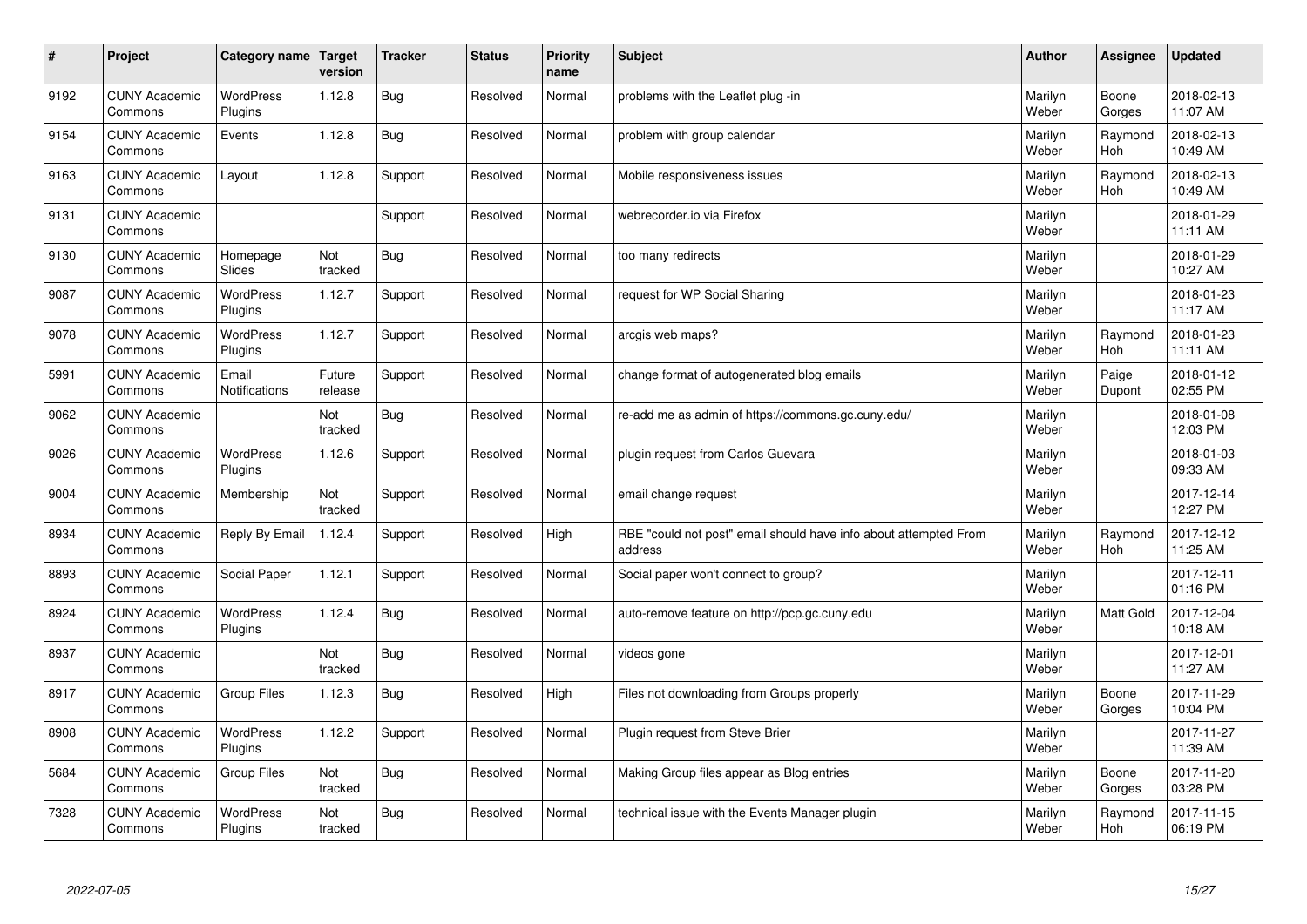| $\sharp$ | Project                         | Category name               | Target<br>version | <b>Tracker</b> | <b>Status</b> | <b>Priority</b><br>name | <b>Subject</b>                                                              | <b>Author</b>    | Assignee         | <b>Updated</b>         |
|----------|---------------------------------|-----------------------------|-------------------|----------------|---------------|-------------------------|-----------------------------------------------------------------------------|------------------|------------------|------------------------|
| 5968     | <b>CUNY Academic</b><br>Commons | Membership                  | Not<br>tracked    | <b>Bug</b>     | Resolved      | Normal                  | Deleting account without knowing password                                   | Marilyn<br>Weber | <b>Matt Gold</b> | 2017-11-15<br>06:19 PM |
| 5772     | <b>CUNY Academic</b><br>Commons | Membership                  | Not<br>tracked    | Support        | Resolved      | Normal                  | User email change and forgotten password                                    | Marilyn<br>Weber | <b>Matt Gold</b> | 2017-11-15<br>06:18 PM |
| 7619     | <b>CUNY Academic</b><br>Commons | Membership                  | Not<br>tracked    | Support        | Resolved      | Normal                  | outside users for a site that isn't a class?                                | Marilyn<br>Weber | <b>Matt Gold</b> | 2017-11-15<br>06:18 PM |
| 6866     | <b>CUNY Academic</b><br>Commons |                             | Not<br>tracked    | Support        | Resolved      | Normal                  | User would like to have her account deleted                                 | Marilyn<br>Weber | Matt Gold        | 2017-11-15<br>05:49 PM |
| 5319     | <b>CUNY Academic</b><br>Commons |                             | Not<br>tracked    | <b>Bug</b>     | Resolved      | Normal                  | <b>Broken URL</b>                                                           | Marilyn<br>Weber | Marilyn<br>Weber | 2017-11-15<br>05:46 PM |
| 5875     | <b>CUNY Academic</b><br>Commons | <b>WordPress</b><br>Plugins | Not<br>tracked    | <b>Bug</b>     | Resolved      | Normal                  | Events Calendar garbled in IE                                               | Marilyn<br>Weber | Marilyn<br>Weber | 2017-11-15<br>05:45 PM |
| 6106     | <b>CUNY Academic</b><br>Commons | Server                      | Not<br>tracked    | <b>Bug</b>     | Resolved      | Normal                  | 504 error                                                                   | Marilyn<br>Weber |                  | 2017-11-15<br>01:55 PM |
| 7836     | <b>CUNY Academic</b><br>Commons | Social Paper                | Not<br>tracked    | Support        | Resolved      | Normal                  | missing Social Paper                                                        | Marilyn<br>Weber |                  | 2017-11-15<br>01:31 PM |
| 8259     | <b>CUNY Academic</b><br>Commons |                             | Not<br>tracked    | <b>Bug</b>     | Resolved      | Normal                  | missing dashboard                                                           | Marilyn<br>Weber |                  | 2017-11-15<br>01:28 PM |
| 8308     | <b>CUNY Academic</b><br>Commons | WordPress<br>Plugins        | Not<br>tracked    | Support        | Resolved      | Normal                  | WP Migration plugin                                                         | Marilyn<br>Weber |                  | 2017-11-15<br>01:27 PM |
| 8566     | <b>CUNY Academic</b><br>Commons | Membership                  | Not<br>tracked    | Support        | Resolved      | Normal                  | user email change                                                           | Marilyn<br>Weber |                  | 2017-11-15<br>01:27 PM |
| 8661     | <b>CUNY Academic</b><br>Commons | Group Blogs                 | Not<br>tracked    | <b>Bug</b>     | Resolved      | Normal                  | new group, old site, can't link?                                            | Marilyn<br>Weber |                  | 2017-11-15<br>01:26 PM |
| 7613     | <b>CUNY Academic</b><br>Commons | Registration                | Not<br>tracked    | Support        | Resolved      | Normal                  | non-matriculated students                                                   | Marilyn<br>Weber | Boone<br>Gorges  | 2017-11-15<br>11:03 AM |
| 6286     | <b>CUNY Academic</b><br>Commons | Groups (misc)               | Not<br>tracked    | <b>Bug</b>     | Resolved      | Immediate               | Groups pages not displaying at all!                                         | Marilyn<br>Weber | Boone<br>Gorges  | 2017-11-15<br>10:57 AM |
| 8906     | <b>CUNY Academic</b><br>Commons | Redmine                     | Not<br>tracked    | Support        | Resolved      | Normal                  | Redmine access?                                                             | Marilyn<br>Weber | Matt Gold        | 2017-11-13<br>06:02 PM |
| 8882     | <b>CUNY Academic</b><br>Commons |                             | Not<br>tracked    | Support        | Resolved      | Normal                  | question about search engines                                               | Marilyn<br>Weber |                  | 2017-11-01<br>03:26 PM |
| 8878     | <b>CUNY Academic</b><br>Commons | cuny.is                     | Not<br>tracked    | <b>Bug</b>     | Resolved      | Urgent                  | cuny is site link won't work                                                | Marilyn<br>Weber | Boone<br>Gorges  | 2017-11-01<br>03:06 PM |
| 8873     | <b>CUNY Academic</b><br>Commons |                             | Not<br>tracked    | Support        | Resolved      | Normal                  | maximum file upload size?                                                   | Marilyn<br>Weber |                  | 2017-10-30<br>11:23 AM |
| 6860     | <b>CUNY Academic</b><br>Commons | User<br>Onboarding          | 1.12              | Bug            | Resolved      | Normal                  | Invitation to join a group is appearing as an invitiation to join the site! | Marilyn<br>Weber | Boone<br>Gorges  | 2017-10-30<br>10:03 AM |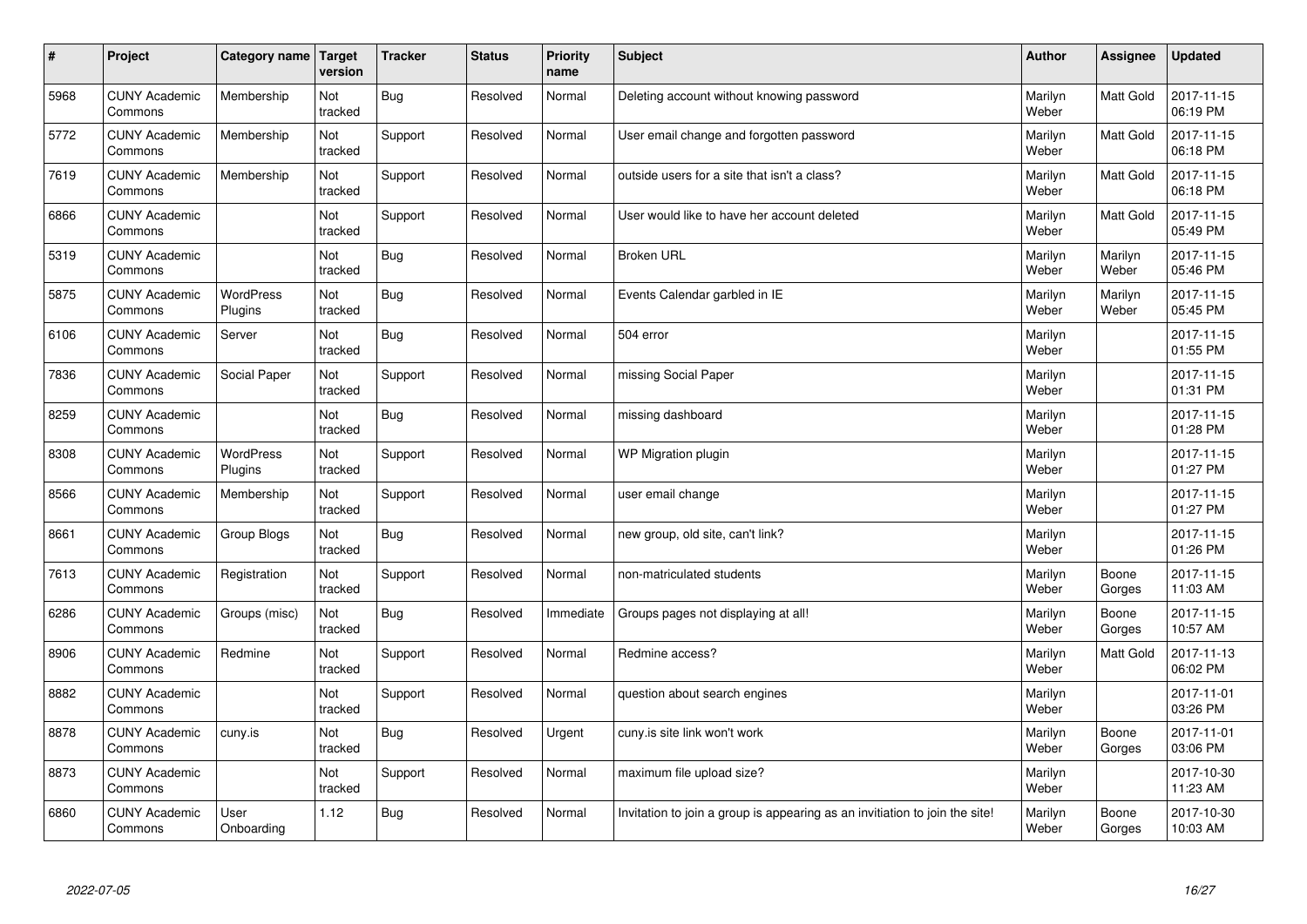| $\sharp$ | Project                         | Category name                | Target<br>version | <b>Tracker</b>    | <b>Status</b> | <b>Priority</b><br>name | <b>Subject</b>                                           | <b>Author</b>    | Assignee        | <b>Updated</b>         |
|----------|---------------------------------|------------------------------|-------------------|-------------------|---------------|-------------------------|----------------------------------------------------------|------------------|-----------------|------------------------|
| 8855     | <b>CUNY Academic</b><br>Commons |                              | Not<br>tracked    | Support           | Resolved      | Normal                  | another email change request                             | Marilyn<br>Weber |                 | 2017-10-25<br>10:55 AM |
| 8848     | <b>CUNY Academic</b><br>Commons |                              | Not<br>tracked    | Support           | Resolved      | Normal                  | email change request                                     | Marilyn<br>Weber |                 | 2017-10-24<br>11:19 AM |
| 8459     | <b>CUNY Academic</b><br>Commons |                              | Not<br>tracked    | Documentatio<br>n | Resolved      | Normal                  | comprehensive list of plugins?                           | Marilyn<br>Weber |                 | 2017-10-11<br>11:24 AM |
| 8464     | <b>CUNY Academic</b><br>Commons |                              | Not<br>tracked    | Support           | Resolved      | Normal                  | WP UI                                                    | Marilyn<br>Weber |                 | 2017-10-11<br>11:23 AM |
| 8768     | <b>CUNY Academic</b><br>Commons |                              | Not<br>tracked    | Support           | Resolved      | Normal                  | unsafe redirect?                                         | Marilyn<br>Weber |                 | 2017-10-06<br>12:14 PM |
| 8729     | <b>CUNY Academic</b><br>Commons |                              | Not<br>tracked    | Support           | Resolved      | Normal                  | email change                                             | Marilyn<br>Weber |                 | 2017-09-25<br>02:14 PM |
| 8726     | <b>CUNY Academic</b><br>Commons |                              |                   | Support           | Resolved      | Normal                  | Redirect problem                                         | Marilyn<br>Weber |                 | 2017-09-21<br>12:14 PM |
| 8721     | <b>CUNY Academic</b><br>Commons | <b>WordPress</b><br>Plugins  | 1.11.13           | Bug               | Resolved      | Normal                  | more problems with Events calendar                       | Marilyn<br>Weber |                 | 2017-09-21<br>10:35 AM |
| 8693     | <b>CUNY Academic</b><br>Commons | <b>WordPress</b><br>Plugins  |                   | Support           | Resolved      | Normal                  | Existing blog wants to replace Mailpoet with Newsletters | Marilyn<br>Weber |                 | 2017-09-12<br>02:24 PM |
| 8471     | <b>CUNY Academic</b><br>Commons |                              | Not<br>tracked    | Support           | Resolved      | Normal                  | admin at https://commons.gc.cuny.edu/                    | Marilyn<br>Weber |                 | 2017-09-06<br>01:50 PM |
| 8638     | <b>CUNY Academic</b><br>Commons | Group Blogs                  | 1.11.11           | Bug               | Resolved      | Normal                  | members not syncing from group to site                   | Marilyn<br>Weber |                 | 2017-09-01<br>03:50 PM |
| 8576     | <b>CUNY Academic</b><br>Commons | <b>WordPress</b><br>Plugins  | 1.11.11           | Support           | Resolved      | Normal                  | Digital Measures plugin request                          | Marilyn<br>Weber |                 | 2017-09-01<br>03:44 PM |
| 8630     | <b>CUNY Academic</b><br>Commons | Membership                   | Not<br>tracked    | Support           | Resolved      | Normal                  | Change in email/campus                                   | Marilyn<br>Weber |                 | 2017-08-30<br>03:48 PM |
| 8620     | <b>CUNY Academic</b><br>Commons | ZenDesk                      | 1.11.11           | <b>Bug</b>        | Resolved      | High                    | "Send us a message" not working                          | Marilyn<br>Weber | Raymond<br>Hoh  | 2017-08-29<br>04:13 PM |
| 8577     | <b>CUNY Academic</b><br>Commons | Membership                   | Not<br>tracked    | Support           | Resolved      | Normal                  | another user email change                                | Marilyn<br>Weber |                 | 2017-08-25<br>10:23 AM |
| 8553     | <b>CUNY Academic</b><br>Commons |                              | Not<br>tracked    | Support           | Resolved      | Normal                  | storage limits?                                          | Marilyn<br>Weber |                 | 2017-08-18<br>04:36 PM |
| 8552     | <b>CUNY Academic</b><br>Commons | <b>WordPress</b><br>Plugins  | 1.11.10           | <b>Bug</b>        | Resolved      | Normal                  | Events Calendar problem                                  | Marilyn<br>Weber |                 | 2017-08-18<br>04:36 PM |
| 6857     | <b>CUNY Academic</b><br>Commons | <b>Blogs</b><br>(BuddyPress) | Not<br>tracked    | Support           | Resolved      | Normal                  | Committee on Religion website                            | Marilyn<br>Weber | Boone<br>Gorges | 2017-08-17<br>10:24 AM |
| 8529     | <b>CUNY Academic</b><br>Commons |                              | Not<br>tracked    | Support           | Resolved      | Normal                  | lframe regiest?                                          | Marilyn<br>Weber |                 | 2017-08-16<br>04:40 PM |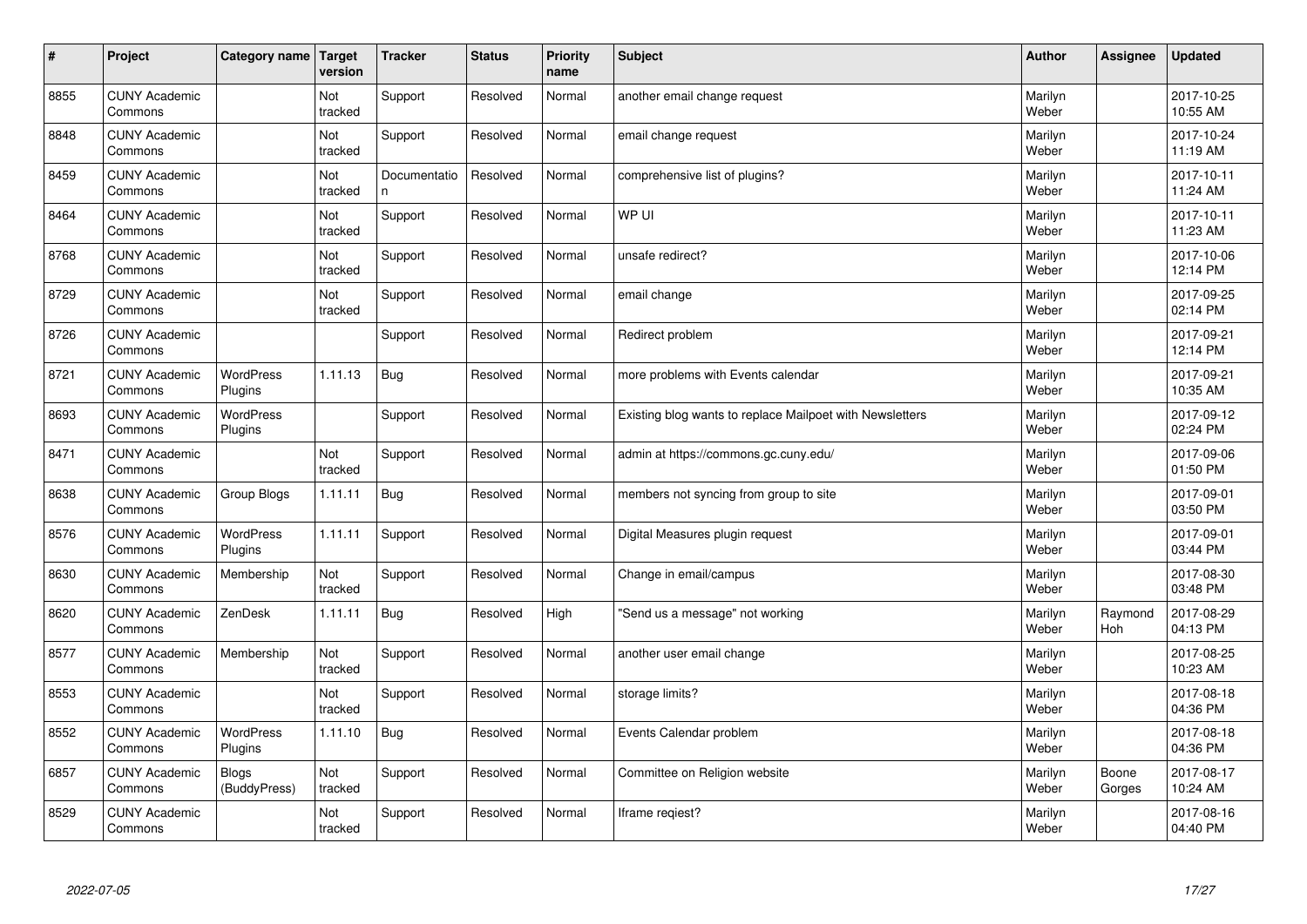| #    | Project                         | Category name   Target            | version        | <b>Tracker</b> | <b>Status</b> | <b>Priority</b><br>name | <b>Subject</b>                                                                          | <b>Author</b>    | Assignee        | <b>Updated</b>         |
|------|---------------------------------|-----------------------------------|----------------|----------------|---------------|-------------------------|-----------------------------------------------------------------------------------------|------------------|-----------------|------------------------|
| 8531 | <b>CUNY Academic</b><br>Commons | Membership                        | Not<br>tracked | Support        | Resolved      | Normal                  | admin of https://admissions.commons.gc.cuny.edu                                         | Marilyn<br>Weber |                 | 2017-08-15<br>04:20 PM |
| 8429 | <b>CUNY Academic</b><br>Commons | Membership                        | Not<br>tracked | Support        | Resolved      | Normal                  | Please make me an admin of https://arc.commons.gc.cuny.edu                              | Marilyn<br>Weber | Boone<br>Gorges | 2017-07-24<br>03:33 PM |
| 8125 | <b>CUNY Academic</b><br>Commons | <b>WordPress</b><br><b>Themes</b> | 1.10.19        | Bug            | Resolved      | High                    | careerplan admin page failing to load with "currently unable to handle<br>this request" | Marilyn<br>Weber |                 | 2017-07-13<br>12:54 PM |
| 8401 | <b>CUNY Academic</b><br>Commons | Membership                        | Not<br>tracked | Support        | Resolved      | Normal                  | add me as an admin                                                                      | Marilyn<br>Weber | Boone<br>Gorges | 2017-07-11<br>11:40 AM |
| 8379 | <b>CUNY Academic</b><br>Commons |                                   | Not<br>tracked | Support        | Resolved      | Normal                  | request for site build help                                                             | Marilyn<br>Weber |                 | 2017-07-01<br>10:48 AM |
| 8289 | <b>CUNY Academic</b><br>Commons |                                   | Not<br>tracked | Support        | Resolved      | Normal                  | removing my access to sites                                                             | Marilyn<br>Weber | Luke<br>Waltzer | 2017-06-19<br>12:40 PM |
| 8222 | <b>CUNY Academic</b><br>Commons | Membership                        | Not<br>tracked | Support        | Resolved      | Normal                  | Admin for iletc.commons.gc.cuny.edu                                                     | Marilyn<br>Weber | Boone<br>Gorges | 2017-06-08<br>10:06 AM |
| 8200 | <b>CUNY Academic</b><br>Commons | Groups (misc)                     | Not<br>tracked | Bug            | Resolved      | Normal                  | Announcements has disappeared                                                           | Marilyn<br>Weber | Boone<br>Gorges | 2017-05-26<br>04:04 PM |
| 8131 | <b>CUNY Academic</b><br>Commons | <b>WordPress</b><br>Plugins       | 1.11           | Bug            | Resolved      | Normal                  | Newsletters plug-in                                                                     | Marilyn<br>Weber | Boone<br>Gorges | 2017-05-11<br>09:42 PM |
| 8120 | <b>CUNY Academic</b><br>Commons | Membership                        | Not<br>tracked | Support        | Resolved      | Normal                  | add me as an admin to https://nyslavery.commons.gc.cuny.edu                             | Marilyn<br>Weber |                 | 2017-05-10<br>02:19 PM |
| 7995 | <b>CUNY Academic</b><br>Commons | Domain<br>Mapping                 | Not<br>tracked | Bug            | Resolved      | Urgent                  | http://on.socialpaper.gc.cuny.edu down?                                                 | Marilyn<br>Weber |                 | 2017-04-21<br>11:07 AM |
| 7994 | <b>CUNY Academic</b><br>Commons | <b>WordPress</b><br>(misc)        | 1.10.17        | Bug            | Resolved      | Urgent                  | Comments not appearing                                                                  | Marilyn<br>Weber |                 | 2017-04-20<br>11:16 AM |
| 7972 | <b>CUNY Academic</b><br>Commons |                                   | Not<br>tracked | Support        | Resolved      | Normal                  | expand the memory limit for videos?                                                     | Marilyn<br>Weber |                 | 2017-04-20<br>10:07 AM |
| 7922 | <b>CUNY Academic</b><br>Commons | Membership                        | Not<br>tracked | Support        | Resolved      | Normal                  | add me as an admin to the MALs alumni site?                                             | Marilyn<br>Weber |                 | 2017-04-06<br>05:19 PM |
| 7767 | <b>CUNY Academic</b><br>Commons |                                   | Not<br>tracked | Bug            | Resolved      | Normal                  | Site loading problems                                                                   | Marilyn<br>Weber |                 | 2017-03-21<br>09:57 PM |
| 7803 | <b>CUNY Academic</b><br>Commons |                                   |                | Bug            | Resolved      | Normal                  | user email change                                                                       | Marilyn<br>Weber |                 | 2017-03-16<br>11:58 AM |
| 7785 | <b>CUNY Academic</b><br>Commons |                                   | Not<br>tracked | Support        | Resolved      | Normal                  | ftp access or files?                                                                    | Marilyn<br>Weber | Boone<br>Gorges | 2017-03-13<br>02:34 PM |
| 7771 | <b>CUNY Academic</b><br>Commons | Membership                        | Not<br>tracked | Support        | Resolved      | Normal                  | User would like to be uncoupled from sites                                              | Marilyn<br>Weber | Boone<br>Gorges | 2017-03-09<br>12:38 PM |
| 7775 | <b>CUNY Academic</b><br>Commons | Membership                        | Not<br>tracked | Support        | Resolved      | Normal                  | Email change                                                                            | Marilyn<br>Weber |                 | 2017-03-08<br>10:09 PM |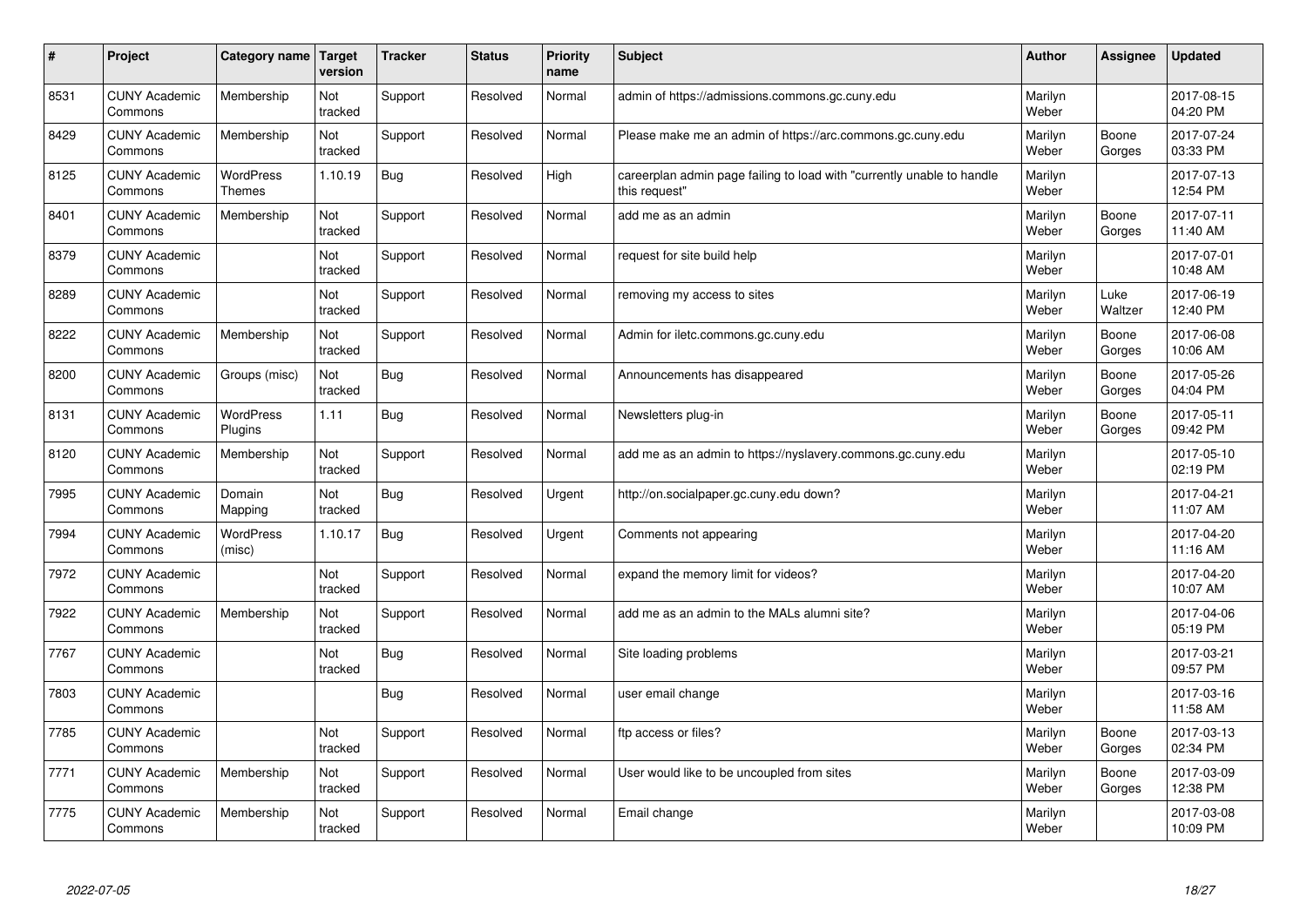| $\sharp$ | Project                         | Category name   Target      | version        | <b>Tracker</b> | <b>Status</b> | <b>Priority</b><br>name | <b>Subject</b>                                  | <b>Author</b>    | Assignee         | <b>Updated</b>         |
|----------|---------------------------------|-----------------------------|----------------|----------------|---------------|-------------------------|-------------------------------------------------|------------------|------------------|------------------------|
| 7745     | <b>CUNY Academic</b><br>Commons | <b>WordPress</b><br>Plugins | 1.10.13        | Support        | Resolved      | Normal                  | Featured Video Plus plugin requested            | Marilyn<br>Weber |                  | 2017-03-03<br>01:51 PM |
| 7684     | <b>CUNY Academic</b><br>Commons | Reply By Email              | 1.10.12        | Bug            | Resolved      | High                    | trying to post too often error                  | Marilyn<br>Weber | Raymond<br>Hoh   | 2017-02-28<br>12:43 PM |
| 7608     | <b>CUNY Academic</b><br>Commons | Registration                | Not<br>tracked | Feature        | Resolved      | Normal                  | create an account                               | Marilyn<br>Weber |                  | 2017-02-15<br>10:45 PM |
| 7607     | <b>CUNY Academic</b><br>Commons | <b>WordPress</b><br>(misc)  | Not<br>tracked | Feature        | Resolved      | Normal                  | mp4 files                                       | Marilyn<br>Weber |                  | 2017-02-15<br>07:37 PM |
| 7685     | <b>CUNY Academic</b><br>Commons | Password<br>Reset           | Not<br>tracked | Support        | Resolved      | Normal                  | temporary password                              | Marilyn<br>Weber | Boone<br>Gorges  | 2017-02-15<br>07:36 PM |
| 7678     | <b>CUNY Academic</b><br>Commons | Groups (misc)               | Not<br>tracked | Support        | Resolved      | Normal                  | add admin to student group                      | Marilyn<br>Weber | Boone<br>Gorges  | 2017-02-15<br>11:58 AM |
| 7486     | <b>CUNY Academic</b><br>Commons | Membership                  | Not<br>tracked | Support        | Resolved      | Normal                  | changed email address                           | Marilyn<br>Weber |                  | 2017-01-24<br>10:00 PM |
| 7460     | <b>CUNY Academic</b><br>Commons | WordPress<br><b>Themes</b>  | 1.10.8         | Support        | Resolved      | Normal                  | install Independent Publisher theme?            | Marilyn<br>Weber | Boone<br>Gorges  | 2017-01-21<br>09:34 PM |
| 7349     | <b>CUNY Academic</b><br>Commons | Membership                  | Not<br>tracked | Bug            | Resolved      | Normal                  | <b>LACUNY</b> Institute website                 | Marilyn<br>Weber | Boone<br>Gorges  | 2017-01-11<br>04:26 PM |
| 7223     | <b>CUNY Academic</b><br>Commons | Membership                  | Not<br>tracked | Bug            | Resolved      | Normal                  | User with two profiles would like to merge them | Marilyn<br>Weber | Boone<br>Gorges  | 2017-01-10<br>02:07 PM |
| 7337     | <b>CUNY Academic</b><br>Commons | Membership                  | Not<br>tracked | Bug            | Resolved      | Normal                  | User with new email                             | Marilyn<br>Weber |                  | 2017-01-06<br>11:05 AM |
| 7310     | <b>CUNY Academic</b><br>Commons |                             | 1.10.7         | Bug            | Resolved      | Normal                  | Friendship request mystery.                     | Marilyn<br>Weber | Boone<br>Gorges  | 2017-01-05<br>03:12 PM |
| 7100     | <b>CUNY Academic</b><br>Commons | <b>WordPress</b><br>Plugins | 1.10.5         | Bug            | Resolved      | High                    | Cincopa plugin problem                          | Marilyn<br>Weber | Boone<br>Gorges  | 2016-12-19<br>10:32 AM |
| 5629     | <b>CUNY Academic</b><br>Commons | <b>Public Portfolio</b>     | 1.10.4         | Support        | Resolved      | Normal                  | Title field in profile can't be edited          | Marilyn<br>Weber |                  | 2016-12-13<br>11:19 AM |
| 6812     | <b>CUNY Academic</b><br>Commons |                             | Not<br>tracked | Support        | Resolved      | Normal                  | User cannot change email                        | Marilyn<br>Weber | Matt Gold        | 2016-12-01<br>06:24 PM |
| 6899     | <b>CUNY Academic</b><br>Commons | Account<br>settings         | Not<br>tracked | Support        | Resolved      | Normal                  | New user has misspelled her own name            | Marilyn<br>Weber | Boone<br>Gorges  | 2016-12-01<br>05:10 PM |
| 6101     | <b>CUNY Academic</b><br>Commons | <b>Public Portfolio</b>     |                | Bug            | Resolved      | High                    | Profile update problems                         | Marilyn<br>Weber | Boone<br>Gorges  | 2016-12-01<br>03:50 PM |
| 6893     | <b>CUNY Academic</b><br>Commons | Group Forums                |                | Bug            | Resolved      | Normal                  | Forum for CUNY Academic Commons Team is gone    | Marilyn<br>Weber | Boone<br>Gorges  | 2016-12-01<br>08:08 AM |
| 6175     | <b>CUNY Academic</b><br>Commons | Account<br>settings         |                | Support        | Resolved      | Normal                  | Email address (user cannot access old)          | Marilyn<br>Weber | <b>Matt Gold</b> | 2016-11-29<br>06:31 PM |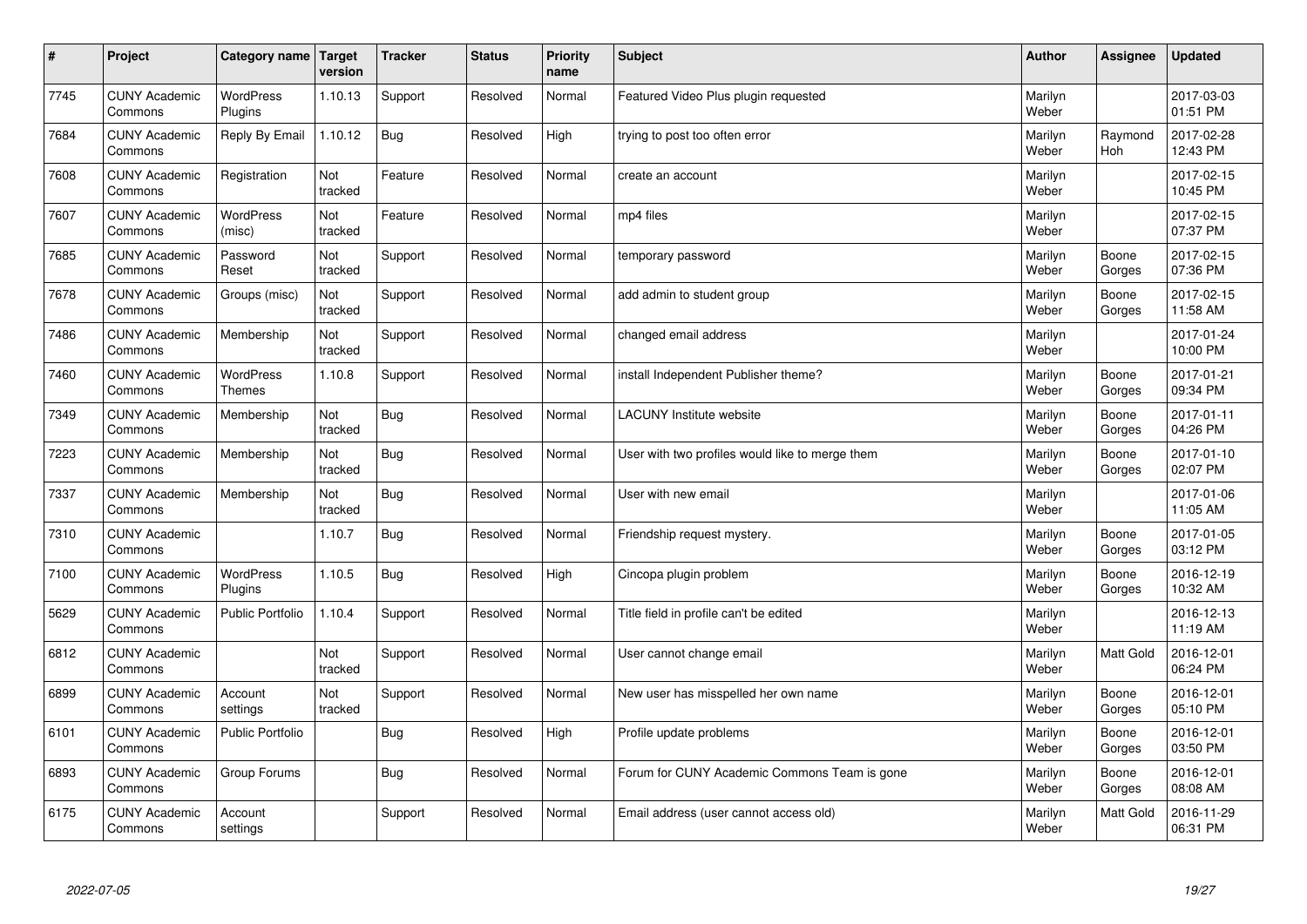| $\vert$ # | Project                         | Category name   Target        | version        | <b>Tracker</b> | <b>Status</b> | <b>Priority</b><br>name | <b>Subject</b>                                          | <b>Author</b>    | Assignee              | <b>Updated</b>         |
|-----------|---------------------------------|-------------------------------|----------------|----------------|---------------|-------------------------|---------------------------------------------------------|------------------|-----------------------|------------------------|
| 6851      | <b>CUNY Academic</b><br>Commons | Redmine                       | Not<br>tracked | Support        | Resolved      | Normal                  | How do I help users join Redmine?                       | Marilyn<br>Weber | <b>Matt Gold</b>      | 2016-11-28<br>10:16 AM |
| 6818      | <b>CUNY Academic</b><br>Commons | Email<br><b>Notifications</b> | 1.10.3         | Support        | Resolved      | Normal                  | No more email notifications?                            | Marilyn<br>Weber |                       | 2016-11-22<br>02:51 PM |
| 6815      | <b>CUNY Academic</b><br>Commons | Password<br>Reset             | Not<br>tracked | Support        | Resolved      | Normal                  | password reset requested                                | Marilyn<br>Weber | <b>Matt Gold</b>      | 2016-11-22<br>10:30 AM |
| 6656      | <b>CUNY Academic</b><br>Commons | Support                       | Not<br>tracked | Support        | Resolved      | Normal                  | Remove user profile                                     | Marilyn<br>Weber | Matt Gold             | 2016-11-10<br>02:18 PM |
| 6626      | <b>CUNY Academic</b><br>Commons | <b>Group Files</b>            | 1.10.1         | Bug            | Resolved      | Normal                  | Files from non-member showing up in private group       | Marilyn<br>Weber | Boone<br>Gorges       | 2016-11-07<br>03:54 PM |
| 6602      | <b>CUNY Academic</b><br>Commons | ZenDesk                       | 1.10           | <b>Bug</b>     | Resolved      | High                    | Add Friend button not working                           | Marilyn<br>Weber | Raymond<br><b>Hoh</b> | 2016-11-04<br>12:14 PM |
| 6025      | <b>CUNY Academic</b><br>Commons | Search                        | Not<br>tracked | <b>Bug</b>     | Resolved      | Normal                  | Search function not working                             | Marilyn<br>Weber | Boone<br>Gorges       | 2016-10-12<br>09:41 AM |
| 6118      | <b>CUNY Academic</b><br>Commons | cuny.is                       |                | Feature        | Resolved      | Normal                  | Cuny. Is request from Javier Otero Peña                 | Marilyn<br>Weber | Sarah<br>Morgano      | 2016-10-04<br>07:02 PM |
| 6107      | <b>CUNY Academic</b><br>Commons |                               |                | Bug            | Resolved      | High                    | site redirect?                                          | Marilyn<br>Weber | Boone<br>Gorges       | 2016-09-29<br>03:45 PM |
| 6091      | <b>CUNY Academic</b><br>Commons | Group<br>Invitations          | Not<br>tracked | <b>Bug</b>     | Resolved      | Normal                  | User cannot re-join a group                             | Marilyn<br>Weber | Boone<br>Gorges       | 2016-09-28<br>01:47 PM |
| 6039      | <b>CUNY Academic</b><br>Commons | Membership                    | 1.9.28         | Bug            | Resolved      | High                    | User cannot change her email                            | Marilyn<br>Weber |                       | 2016-09-19<br>03:03 PM |
| 5985      | <b>CUNY Academic</b><br>Commons | Support                       | Not<br>tracked | Support        | Resolved      | Normal                  | change user's email address (she cannot access old)     | Marilyn<br>Weber | Boone<br>Gorges       | 2016-09-07<br>01:43 PM |
| 5969      | <b>CUNY Academic</b><br>Commons | Registration                  | 1.9.27         | Bug            | Resolved      | Normal                  | Queens students unable to join                          | Marilyn<br>Weber | Boone<br>Gorges       | 2016-09-04<br>09:41 PM |
| 5753      | <b>CUNY Academic</b><br>Commons | WordPress<br>(misc)           | Not<br>tracked | Support        | Resolved      | Normal                  | merging blogs and groups                                | Marilyn<br>Weber | Boone<br>Gorges       | 2016-08-29<br>03:09 PM |
| 5872      | <b>CUNY Academic</b><br>Commons | Server                        | Not<br>tracked | <b>Bug</b>     | Resolved      | Immediate               | Whole Commons is down                                   | Marilyn<br>Weber | Boone<br>Gorges       | 2016-08-12<br>12:04 AM |
| 5844      | <b>CUNY Academic</b><br>Commons |                               | Not<br>tracked | Support        | Resolved      | Normal                  | edit Host Files on Windows 10 problems                  | Marilyn<br>Weber |                       | 2016-07-27<br>09:08 AM |
| 5799      | <b>CUNY Academic</b><br>Commons | <b>Blogs</b><br>(BuddyPress)  | Not<br>tracked | Feature        | Resolved      | Normal                  | removing one's own access to sites?                     | Marilyn<br>Weber | Boone<br>Gorges       | 2016-07-26<br>01:55 PM |
| 5834      | <b>CUNY Academic</b><br>Commons |                               |                | Bug            | Resolved      | Normal                  | My access to cdev                                       | Marilyn<br>Weber | Boone<br>Gorges       | 2016-07-25<br>03:12 PM |
| 5667      | <b>CUNY Academic</b><br>Commons | <b>Public Portfolio</b>       | .9.18          | Bug            | Resolved      | Normal                  | publication section on my public portfolio won't update | Marilyn<br>Weber | Boone<br>Gorges       | 2016-06-12<br>10:19 AM |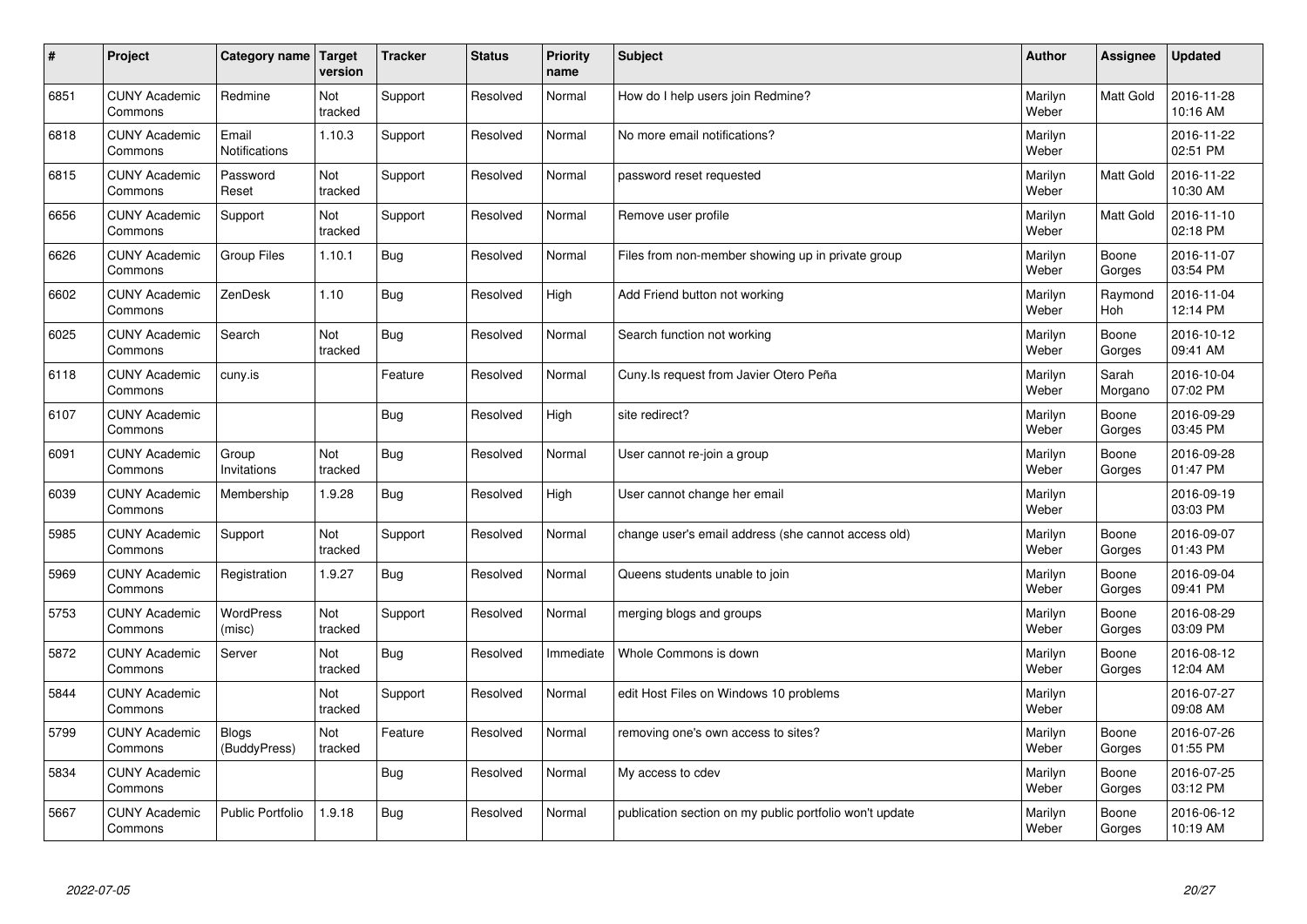| $\sharp$ | Project                         | Category name   Target            | version        | <b>Tracker</b> | <b>Status</b> | Priority<br>name | <b>Subject</b>                                     | <b>Author</b>    | <b>Assignee</b>     | <b>Updated</b>         |
|----------|---------------------------------|-----------------------------------|----------------|----------------|---------------|------------------|----------------------------------------------------|------------------|---------------------|------------------------|
| 5657     | <b>CUNY Academic</b><br>Commons | <b>WordPress</b><br>Plugins       | 1.9.18         | Feature        | Resolved      | Normal           | Plugin Request - Instagram Feed WD                 | Marilyn<br>Weber | Boone<br>Gorges     | 2016-06-08<br>12:36 PM |
| 5630     | <b>CUNY Academic</b><br>Commons | <b>WordPress</b><br><b>Themes</b> | 1.9.17         | Feature        | Resolved      | Normal           | Bavota magazine Pro theme                          | Marilyn<br>Weber | Boone<br>Gorges     | 2016-06-02<br>12:09 AM |
| 5621     | <b>CUNY Academic</b><br>Commons | WordPress<br>Plugins              | 1.9.17         | Feature        | Resolved      | Normal           | Taxonomy plugin request                            | Marilyn<br>Weber | Boone<br>Gorges     | 2016-06-01<br>11:28 PM |
| 5522     | <b>CUNY Academic</b><br>Commons | <b>WordPress</b><br>Plugins       | 1.9.15         | Feature        | Resolved      | Normal           | plugin request                                     | Marilyn<br>Weber | Boone<br>Gorges     | 2016-05-09<br>10:36 AM |
| 5436     | <b>CUNY Academic</b><br>Commons |                                   | Not<br>tracked | Bug            | Resolved      | Normal           | Trying to change email settings for                | Marilyn<br>Weber | Boone<br>Gorges     | 2016-04-21<br>10:12 PM |
| 5435     | <b>CUNY Academic</b><br>Commons |                                   | Not<br>tracked | Bug            | Resolved      | Urgent           | Can't see the dashboard                            | Marilyn<br>Weber |                     | 2016-04-12<br>11:33 AM |
| 5396     | <b>CUNY Academic</b><br>Commons |                                   |                | Outreach       | Resolved      | Urgent           | Add CUNY Central to the survey choices?            | Marilyn<br>Weber | Samantha<br>Raddatz | 2016-03-31<br>01:38 PM |
| 5346     | <b>CUNY Academic</b><br>Commons | Toolbar                           | 1.9.11         | Bug            | Resolved      | Normal           | possible dynamic HTML code bug?                    | Marilyn<br>Weber | Boone<br>Gorges     | 2016-03-22<br>10:53 AM |
| 5302     | <b>CUNY Academic</b><br>Commons | <b>WordPress</b><br>Plugins       | 1.9.10         | Feature        | Resolved      | Normal           | request for WP Gallery Custom Links plug-in        | Marilyn<br>Weber | Boone<br>Gorges     | 2016-03-11<br>09:20 PM |
| 3138     | <b>CUNY Academic</b><br>Commons | Documentation                     | Not<br>tracked | Bug            | Resolved      | Normal           | Codex documentation                                | Marilyn<br>Weber | scott voth          | 2016-03-04<br>08:49 AM |
| 4965     | <b>CUNY Academic</b><br>Commons | <b>WordPress</b><br><b>Themes</b> | Not<br>tracked | Feature        | Resolved      | Normal           | Theme requested                                    | Marilyn<br>Weber | Boone<br>Gorges     | 2016-02-24<br>09:46 PM |
| 5176     | <b>CUNY Academic</b><br>Commons | <b>Public Portfolio</b>           | 1.9.6          | <b>Bug</b>     | Resolved      | Normal           | Widgets in Profile not saving                      | Marilyn<br>Weber | Boone<br>Gorges     | 2016-02-01<br>11:07 AM |
| 5177     | <b>CUNY Academic</b><br>Commons | Toolbar                           | 1.9.6          | Bug            | Resolved      | Normal           | No "My Papers" tab                                 | Marilyn<br>Weber | Raymond<br>Hoh      | 2016-01-29<br>08:37 AM |
| 3037     | <b>CUNY Academic</b><br>Commons | <b>Ground Control</b>             | Not<br>tracked | Publicity      | Resolved      | Normal           | <b>Ground Control</b>                              | Marilyn<br>Weber | scott voth          | 2016-01-26<br>05:23 PM |
| 3039     | <b>CUNY Academic</b><br>Commons | <b>Ground Control</b>             | Not<br>tracked | Publicity      | Resolved      | Normal           | <b>Ground Control</b>                              | Marilyn<br>Weber | Sarah<br>Morgano    | 2016-01-26<br>05:19 PM |
| 3040     | <b>CUNY Academic</b><br>Commons | <b>Ground Control</b>             | Not<br>tracked | Publicity      | Resolved      | Normal           | <b>Ground Control</b>                              | Marilyn<br>Weber | Micki<br>Kaufman    | 2016-01-26<br>05:16 PM |
| 3038     | <b>CUNY Academic</b><br>Commons | <b>Ground Control</b>             | Not<br>tracked | Publicity      | Resolved      | Normal           | <b>Ground Control</b>                              | Marilyn<br>Weber | <b>Matt Gold</b>    | 2016-01-26<br>05:10 PM |
| 3041     | <b>CUNY Academic</b><br>Commons | <b>Ground Control</b>             | Not<br>tracked | Publicity      | Resolved      | Normal           | <b>Ground Control</b>                              | Marilyn<br>Weber | Chris Stein         | 2016-01-26<br>04:52 PM |
| 4577     | <b>CUNY Academic</b><br>Commons | Registration                      | Not<br>tracked | <b>Bug</b>     | Resolved      | Normal           | New users are not getting their email verification | Marilyn<br>Weber | Boone<br>Gorges     | 2016-01-26<br>03:30 PM |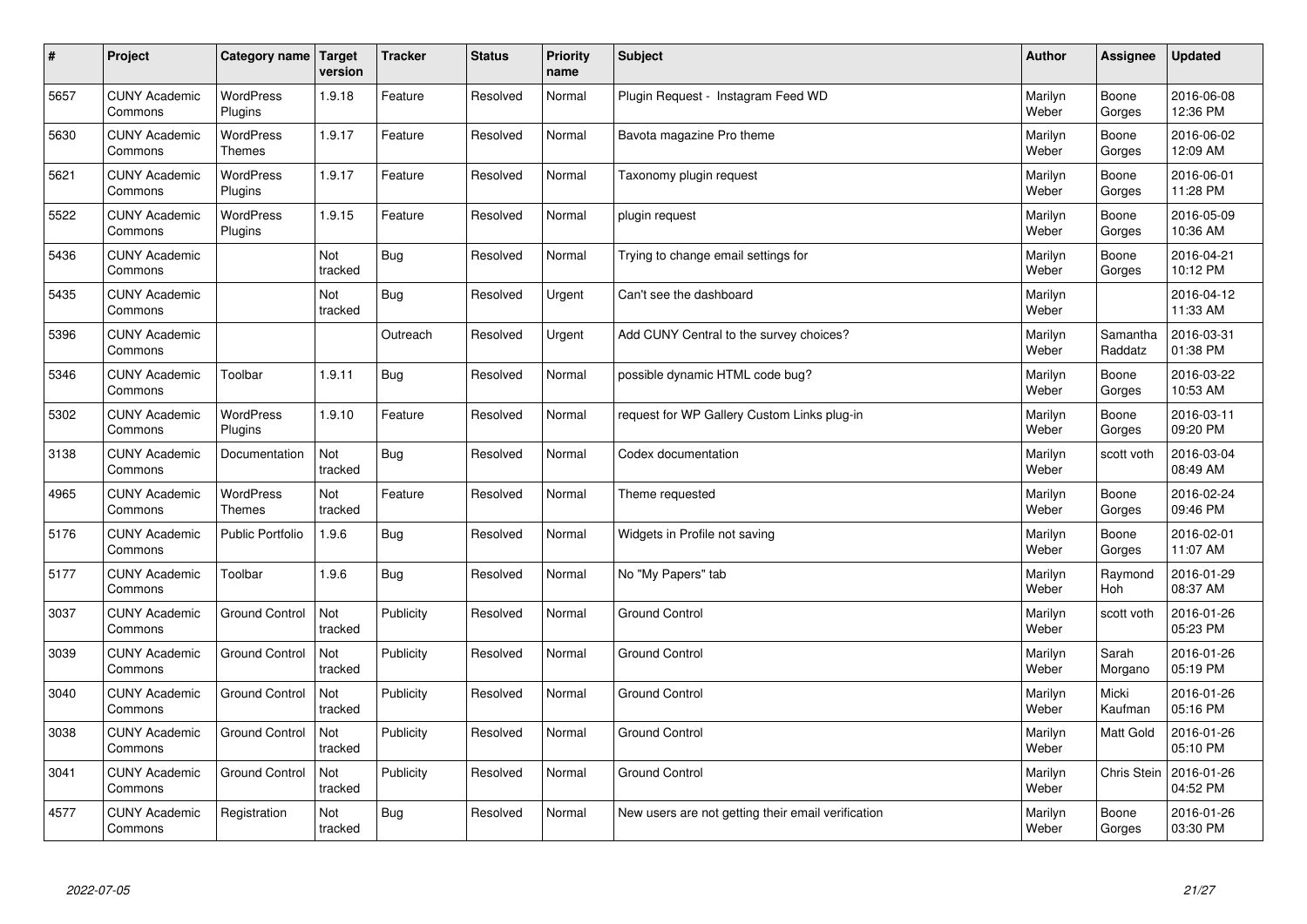| #    | Project                         | Category name   Target           | version        | <b>Tracker</b> | <b>Status</b> | <b>Priority</b><br>name | <b>Subject</b>                                             | <b>Author</b>    | Assignee              | <b>Updated</b>         |
|------|---------------------------------|----------------------------------|----------------|----------------|---------------|-------------------------|------------------------------------------------------------|------------------|-----------------------|------------------------|
| 5059 | <b>CUNY Academic</b><br>Commons |                                  | Not<br>tracked | Bug            | Resolved      | Normal                  | Instagram embed?                                           | Marilyn<br>Weber |                       | 2016-01-26<br>12:05 AM |
| 4831 | <b>CUNY Academic</b><br>Commons | <b>Public Portfolio</b>          | 1.9.4          | Bug            | Resolved      | Normal                  | User cannot update profile                                 | Marilyn<br>Weber | Boone<br>Gorges       | 2016-01-11<br>10:46 PM |
| 4997 | <b>CUNY Academic</b><br>Commons | <b>WordPress</b><br>Plugins      | 1.9.4          | Feature        | Resolved      | Normal                  | ability to embed maps from StoryMapJS?                     | Marilyn<br>Weber | Boone<br>Gorges       | 2016-01-07<br>12:34 PM |
| 5037 | <b>CUNY Academic</b><br>Commons | Registration                     | Not<br>tracked | Support        | Resolved      | Normal                  | Another Forgotten password for user with new email address | Marilyn<br>Weber | Boone<br>Gorges       | 2015-12-22<br>05:24 PM |
| 5036 | <b>CUNY Academic</b><br>Commons | <b>WordPress</b><br>Plugins      | 1.9.1.1        | Feature        | Resolved      | Normal                  | Embeds request                                             | Marilyn<br>Weber | Boone<br>Gorges       | 2015-12-18<br>10:12 PM |
| 5019 | <b>CUNY Academic</b><br>Commons | Registration                     | Not<br>tracked | Support        | Resolved      | Normal                  | Forgotten password for user with new email address         | Marilyn<br>Weber | Marilyn<br>Weber      | 2015-12-11<br>04:18 PM |
| 4881 | <b>CUNY Academic</b><br>Commons | ZenDesk                          | Not<br>tracked | Bug            | Resolved      | Normal                  | ZenDesk emails not being sent                              | Marilyn<br>Weber |                       | 2015-12-07<br>01:34 AM |
| 4657 | <b>CUNY Academic</b><br>Commons | Group Forums                     | 1.8.18         | Bug            | Resolved      | High                    | Submit button disappears in new post mode in forum         | Marilyn<br>Weber | Raymond<br>Hoh        | 2015-12-01<br>11:15 PM |
| 4962 | <b>CUNY Academic</b><br>Commons | Events                           | 1.8.18         | Bug            | Resolved      | High                    | Problems with text entry field in the Events Calendar      | Marilyn<br>Weber | Raymond<br>Hoh        | 2015-12-01<br>06:57 PM |
| 4918 | <b>CUNY Academic</b><br>Commons | ZenDesk                          | Not<br>tracked | <b>Bug</b>     | Resolved      | High                    | Re-directing Help Requests                                 | Marilyn<br>Weber | Raymond<br><b>Hoh</b> | 2015-11-23<br>11:15 AM |
| 4834 | <b>CUNY Academic</b><br>Commons | <b>Blogs</b><br>(BuddyPress)     |                | Bug            | Resolved      | Normal                  | Admin invite problem                                       | Marilyn<br>Weber | Boone<br>Gorges       | 2015-11-13<br>12:25 PM |
| 4880 | <b>CUNY Academic</b><br>Commons | Password<br>Reset                | Not<br>tracked | Support        | Resolved      | High                    | CUNY Central person having password trouble                | Marilyn<br>Weber |                       | 2015-11-10<br>12:40 PM |
| 4340 | <b>CUNY Academic</b><br>Commons | WordPress -<br>Media             | 1.8.14         | Feature        | Resolved      | Normal                  | embedding a video                                          | Marilyn<br>Weber | Daniel<br>Jones       | 2015-10-20<br>12:01 AM |
| 4734 | <b>CUNY Academic</b><br>Commons | <b>BuddyPress</b><br><b>Docs</b> | 1.8.13         | Bug            | Resolved      | High                    | Problems with "Create New Doc"                             | Marilyn<br>Weber | Boone<br>Gorges       | 2015-10-09<br>07:53 AM |
| 4649 | <b>CUNY Academic</b><br>Commons | Registration                     | Not<br>tracked | Bug            | Resolved      | Urgent                  | Submit button has disappeared                              | Marilyn<br>Weber | Boone<br>Gorges       | 2015-09-22<br>11:47 AM |
| 4542 | <b>CUNY Academic</b><br>Commons | WordPress<br>Plugins             | 1.8.10         | Bug            | Resolved      | Normal                  | Emailing group users problem                               | Marilyn<br>Weber | Boone<br>Gorges       | 2015-09-11<br>11:16 AM |
| 4496 | <b>CUNY Academic</b><br>Commons | cuny.is                          | 1.8.9          | Bug            | Resolved      | Normal                  | Quick links broken?                                        | Marilyn<br>Weber | Boone<br>Gorges       | 2015-08-28<br>10:39 AM |
| 4102 | <b>CUNY Academic</b><br>Commons | User<br>Experience               | 1.8.1          | Design/UX      | Resolved      | Normal                  | Username rules                                             | Marilyn<br>Weber | Samantha<br>Raddatz   | 2015-06-01<br>01:23 PM |
| 4012 | <b>CUNY Academic</b><br>Commons |                                  | 1.7.20         | Bug            | Resolved      | Normal                  | Two users reporting same Forbidden 403 error message.      | Marilyn<br>Weber |                       | 2015-05-01<br>08:13 PM |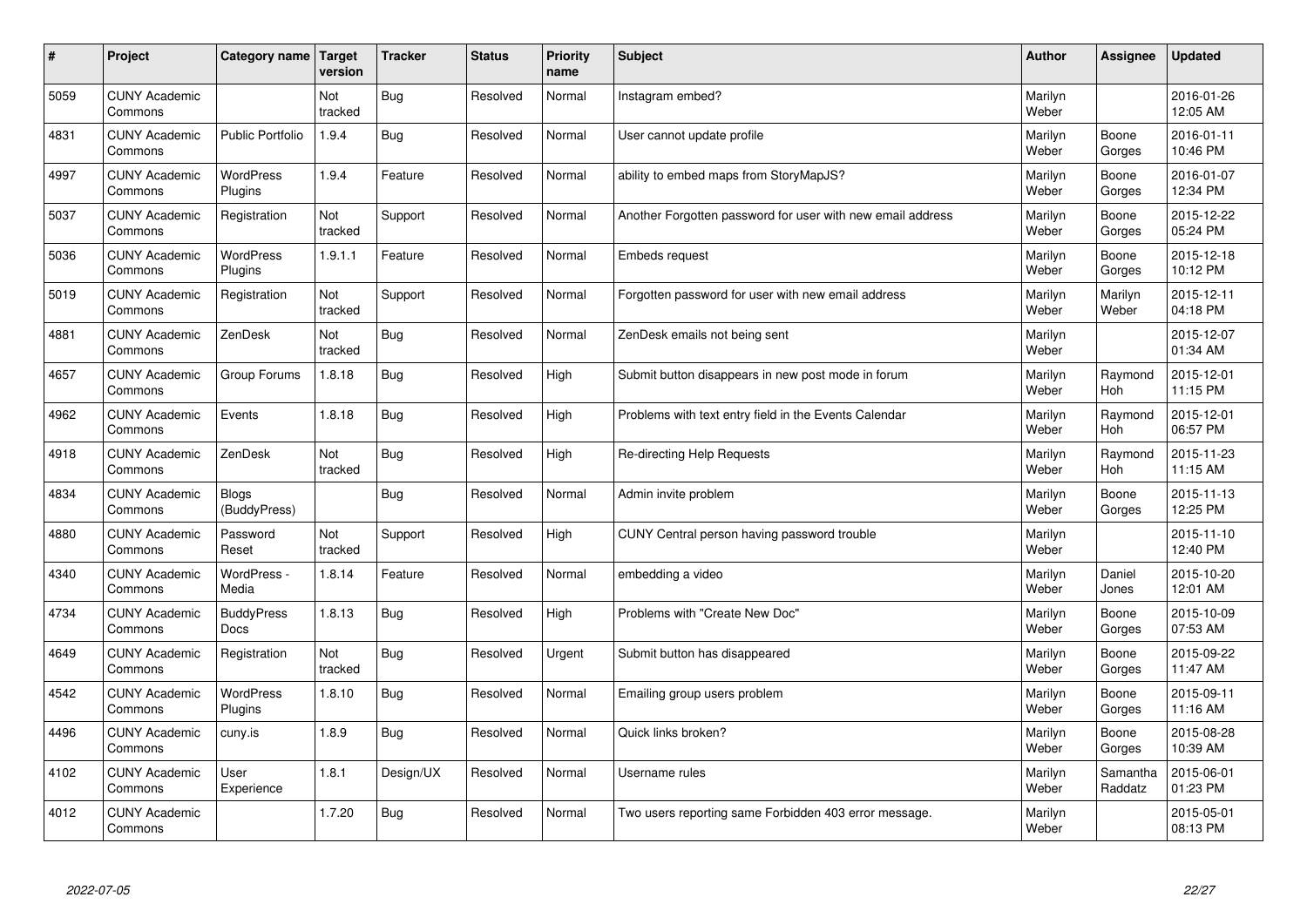| $\sharp$ | Project                         | Category name   Target            | version        | <b>Tracker</b> | <b>Status</b> | Priority<br>name | <b>Subject</b>                                        | <b>Author</b>    | <b>Assignee</b>  | <b>Updated</b>         |
|----------|---------------------------------|-----------------------------------|----------------|----------------|---------------|------------------|-------------------------------------------------------|------------------|------------------|------------------------|
| 3533     | <b>CUNY Academic</b><br>Commons | Group<br>Invitations              | 1.7.8          | Bug            | Resolved      | Low              | Trying to invite member to a new group                | Marilyn<br>Weber | Boone<br>Gorges  | 2015-04-01<br>09:13 PM |
| 3620     | <b>CUNY Academic</b><br>Commons | Groups (misc)                     | Not<br>tracked | Bug            | Resolved      | Normal           | admins of The Group for Group Admins                  | Marilyn<br>Weber |                  | 2014-11-03<br>08:38 AM |
| 3593     | <b>CUNY Academic</b><br>Commons | Registration                      | 1.7.2          | Bug            | Resolved      | High             | registration problems                                 | Marilyn<br>Weber | Boone<br>Gorges  | 2014-11-01<br>02:57 PM |
| 3592     | <b>CUNY Academic</b><br>Commons | WordPress<br>(Permissions)        | Not<br>tracked | Publicity      | Resolved      | Normal           | Oops - Announcing 1.6!                                | Marilyn<br>Weber | Boone<br>Gorges  | 2014-10-22<br>03:03 PM |
| 3530     | <b>CUNY Academic</b><br>Commons | Server                            | Not<br>tracked | Bug            | Resolved      | High             | Commons running very slowly/ "connection lost"        | Marilyn<br>Weber | <b>Matt Gold</b> | 2014-10-08<br>09:34 AM |
| 3466     | <b>CUNY Academic</b><br>Commons | Membership                        | 1.6.16         | Feature        | Resolved      | Normal           | restricting undergrad registration                    | Marilyn<br>Weber | Boone<br>Gorges  | 2014-09-18<br>12:02 AM |
| 3197     | <b>CUNY Academic</b><br>Commons | Groups (misc)                     | 1.6.4          | Bug            | Resolved      | Normal           | trying to set up a hidden group blog with no RSS feed | Marilyn<br>Weber | Boone<br>Gorges  | 2014-05-21<br>09:39 PM |
| 3116     | <b>CUNY Academic</b><br>Commons | WordPress<br>(Permissions)        |                | Bug            | Resolved      | Normal           | Updating the FAQ page                                 | Marilyn<br>Weber | Boone<br>Gorges  | 2014-04-01<br>10:12 PM |
| 3071     | <b>CUNY Academic</b><br>Commons | <b>WordPress</b><br><b>Themes</b> | 1.5.22         | Bug            | Resolved      | Normal           | Twenty Fourteen theme differences                     | Marilyn<br>Weber | Boone<br>Gorges  | 2014-04-01<br>08:18 PM |
| 3121     | <b>CUNY Academic</b><br>Commons | <b>WordPress</b><br><b>Themes</b> | 1.5.21         | <b>Bug</b>     | Resolved      | High             | Add Academica theme?                                  | Marilyn<br>Weber | Boone<br>Gorges  | 2014-03-24<br>11:04 AM |
| 3029     | <b>CUNY Academic</b><br>Commons | cuny.is                           | Not<br>tracked | Support        | Resolved      | Normal           | shortlink request                                     | Marilyn<br>Weber | Boone<br>Gorges  | 2014-02-12<br>10:03 AM |
| 3001     | <b>CUNY Academic</b><br>Commons | WordPress<br>(misc)               | Not<br>tracked | Support        | Resolved      | Normal           | shortlink requested                                   | Marilyn<br>Weber | Boone<br>Gorges  | 2014-01-30<br>01:26 PM |
| 2994     | <b>CUNY Academic</b><br>Commons | <b>BuddyPress</b><br>(misc)       | 1.5.16         | Bug            | Resolved      | High             | "My forums" link gives "page not found" error         | Marilyn<br>Weber | Boone<br>Gorges  | 2014-01-29<br>03:44 PM |
| 2777     | <b>CUNY Academic</b><br>Commons | WordPress<br>(misc)               | Not<br>tracked | Bug            | Resolved      | Normal           | Hero slide access                                     | Marilyn<br>Weber | Boone<br>Gorges  | 2013-09-07<br>12:26 PM |
| 14711    | <b>CUNY Academic</b><br>Commons |                                   |                | Support        | Rejected      | Normal           | Custom Facebook Feed plugin problem                   | Marilyn<br>Weber |                  | 2022-04-27<br>04:29 PM |
| 15610    | <b>CUNY Academic</b><br>Commons | <b>WordPress</b><br>Plugins       | Not<br>tracked | Support        | Rejected      | Normal           | Loops & Logic plugin                                  | Marilyn<br>Weber | Raymond<br>Hoh   | 2022-03-19<br>11:16 AM |
| 15279    | <b>CUNY Academic</b><br>Commons |                                   |                | Bug            | Rejected      | Normal           | big delay - cloning the history site                  | Marilyn<br>Weber |                  | 2022-02-09<br>01:49 PM |
| 15022    | <b>CUNY Academic</b><br>Commons |                                   |                | Support        | Rejected      | High             | ArabStages                                            | Marilyn<br>Weber |                  | 2021-12-06<br>10:16 AM |
| 14972    | <b>CUNY Academic</b><br>Commons |                                   |                | Support        | Rejected      | Normal           | Mailchimp plugin                                      | Marilyn<br>Weber |                  | 2021-11-17<br>02:13 PM |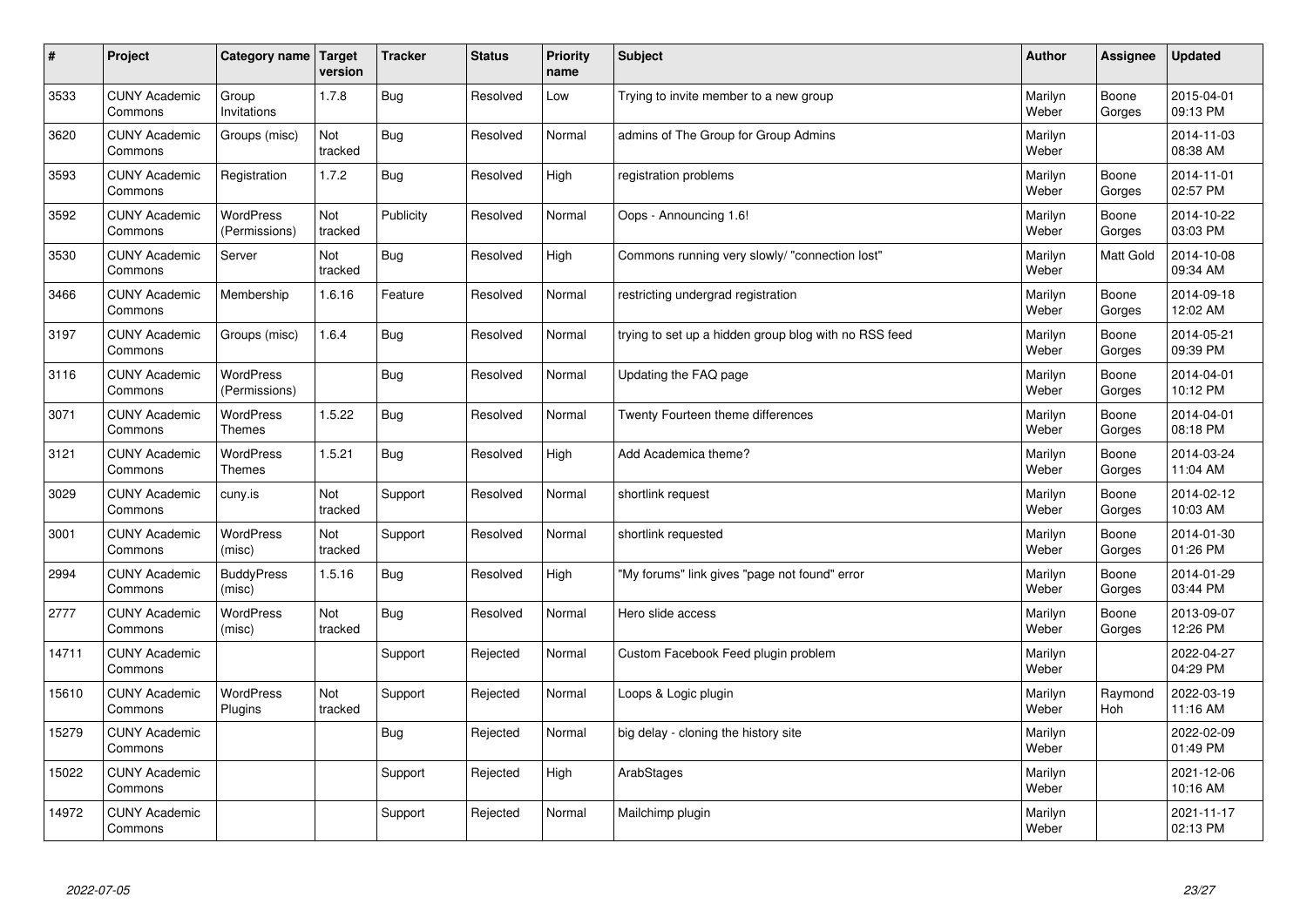| $\sharp$ | Project                         | Category name   Target     | version        | <b>Tracker</b> | <b>Status</b> | <b>Priority</b><br>name | <b>Subject</b>                                                                 | <b>Author</b>    | <b>Assignee</b>       | <b>Updated</b>         |
|----------|---------------------------------|----------------------------|----------------|----------------|---------------|-------------------------|--------------------------------------------------------------------------------|------------------|-----------------------|------------------------|
| 14625    | <b>CUNY Academic</b><br>Commons |                            | Not<br>tracked | Support        | Rejected      | Normal                  | image won't appear in slideshow.                                               | Marilyn<br>Weber |                       | 2021-07-27<br>10:33 AM |
| 14606    | <b>CUNY Academic</b><br>Commons | <b>WordPress</b><br>(misc) | Not<br>tracked | Support        | Rejected      | Normal                  | calendar wrong month                                                           | Marilyn<br>Weber |                       | 2021-07-23<br>12:11 PM |
| 14448    | <b>CUNY Academic</b><br>Commons | Password<br>Reset          | Not<br>tracked | Bug            | Rejected      | Normal                  | password reset weirdness                                                       | Marilyn<br>Weber | Raymond<br><b>Hoh</b> | 2021-05-12<br>01:34 PM |
| 14360    | <b>CUNY Academic</b><br>Commons |                            |                | Support        | Rejected      | Normal                  | danielgerouldarchives.org?                                                     | Marilyn<br>Weber |                       | 2021-04-27<br>10:42 AM |
| 13916    | <b>CUNY Academic</b><br>Commons |                            |                | Support        | Rejected      | Normal                  | <b>Custom Sidebars</b>                                                         | Marilyn<br>Weber |                       | 2021-02-23<br>10:45 AM |
| 14016    | <b>CUNY Academic</b><br>Commons |                            |                | Support        | Rejected      | Normal                  | PDFs not downloading                                                           | Marilyn<br>Weber |                       | 2021-02-22<br>11:00 AM |
| 13918    | <b>CUNY Academic</b><br>Commons |                            | Not<br>tracked | Support        | Rejected      | Normal                  | MailPoet Newsletters Premium plugin                                            | Marilyn<br>Weber |                       | 2021-02-09<br>11:01 AM |
| 13201    | <b>CUNY Academic</b><br>Commons |                            |                | Support        | Rejected      | Low                     | PDF embedder                                                                   | Marilyn<br>Weber |                       | 2020-09-29<br>11:37 AM |
| 13169    | <b>CUNY Academic</b><br>Commons |                            | 1.17.4         | Support        | Rejected      | Normal                  | footer logo image has no alt-text                                              | Marilyn<br>Weber |                       | 2020-09-22<br>10:18 AM |
| 13160    | <b>CUNY Academic</b><br>Commons |                            |                | Support        | Rejected      | Normal                  | site not working on iphone                                                     | Marilyn<br>Weber |                       | 2020-08-25<br>10:58 AM |
| 13012    | <b>CUNY Academic</b><br>Commons | <b>WordPress</b><br>(misc) |                | Support        | Rejected      | Normal                  | icon image associated with the teaching template's Creative Commons<br>License | Marilyn<br>Weber | Raymond<br>Hoh        | 2020-08-25<br>10:56 AM |
| 13121    | <b>CUNY Academic</b><br>Commons |                            |                | Support        | Rejected      | Normal                  | embed a DropBox Paper file                                                     | Marilyn<br>Weber |                       | 2020-08-25<br>10:56 AM |
| 13217    | <b>CUNY Academic</b><br>Commons |                            |                | Support        | Rejected      | Normal                  | upload recordings of our past webinars?                                        | Marilyn<br>Weber |                       | 2020-08-25<br>07:56 AM |
| 12986    | <b>CUNY Academic</b><br>Commons |                            |                | Support        | Rejected      | Normal                  | Someone is trying to create accounts using random CUNY entity emails           | Marilyn<br>Weber |                       | 2020-07-02<br>09:47 PM |
| 12205    | <b>CUNY Academic</b><br>Commons |                            |                | Support        | Rejected      | Normal                  | possible update to the 2019 theme?                                             | Marilyn<br>Weber |                       | 2020-01-14<br>12:08 PM |
| 11634    | <b>CUNY Academic</b><br>Commons | <b>WordPress</b><br>(misc) | Not<br>tracked | Bug            | Rejected      | Normal                  | "Insert Read More Tag" working oddly                                           | Marilyn<br>Weber | Raymond<br><b>Hoh</b> | 2019-07-15<br>11:48 PM |
| 10838    | <b>CUNY Academic</b><br>Commons |                            | 1.15.3         | Support        | Rejected      | Normal                  | two plugin/theme requests from a digital fellow                                | Marilyn<br>Weber |                       | 2019-06-11<br>10:31 AM |
| 11267    | <b>CUNY Academic</b><br>Commons |                            |                | Support        | Rejected      | Normal                  | signing up with a nonCUNY signup code from the Register page                   | Marilyn<br>Weber |                       | 2019-03-26<br>03:00 PM |
| 9518     | <b>CUNY Academic</b><br>Commons |                            | Not<br>tracked | Support        | Rejected      | Normal                  | problems with site on Internet Explorer                                        | Marilyn<br>Weber | Raymond<br>Hoh        | 2019-03-11<br>11:18 PM |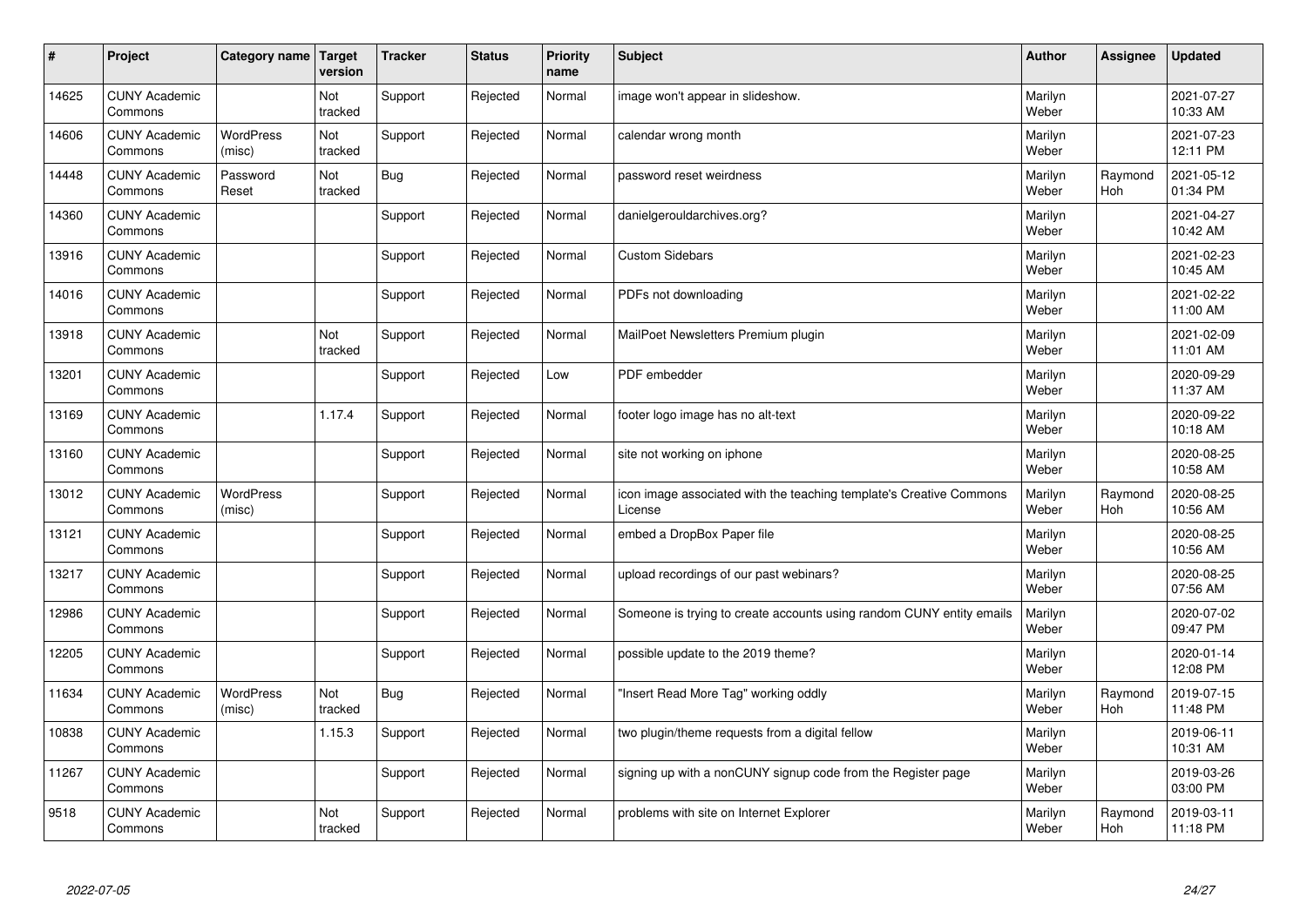| $\sharp$ | Project                         | Category name               | Target<br>version | <b>Tracker</b> | <b>Status</b> | <b>Priority</b><br>name | <b>Subject</b>                                  | <b>Author</b>    | <b>Assignee</b> | <b>Updated</b>         |
|----------|---------------------------------|-----------------------------|-------------------|----------------|---------------|-------------------------|-------------------------------------------------|------------------|-----------------|------------------------|
| 10850    | <b>CUNY Academic</b><br>Commons |                             |                   | Support        | Rejected      | Normal                  | Gravity form being resent                       | Marilyn<br>Weber |                 | 2018-12-20<br>10:18 PM |
| 10562    | <b>CUNY Academic</b><br>Commons |                             |                   | <b>Bug</b>     | Rejected      | Normal                  | Commons is down                                 | Marilyn<br>Weber |                 | 2018-10-23<br>10:49 AM |
| 10260    | <b>CUNY Academic</b><br>Commons |                             |                   | <b>Bug</b>     | Rejected      | Normal                  | bad activation email                            | Marilyn<br>Weber |                 | 2018-08-30<br>01:25 PM |
| 9996     | <b>CUNY Academic</b><br>Commons | Membership                  | Not<br>tracked    | Support        | Rejected      | Normal                  | user email change request                       | Marilyn<br>Weber |                 | 2018-07-16<br>10:49 AM |
| 9955     | <b>CUNY Academic</b><br>Commons | <b>WordPress</b><br>Plugins | 1.13.4            | Support        | Rejected      | Normal                  | docx converter plugin?                          | Marilyn<br>Weber |                 | 2018-06-26<br>11:39 AM |
| 9885     | <b>CUNY Academic</b><br>Commons |                             |                   | Support        | Rejected      | Normal                  | Publications field problem                      | Marilyn<br>Weber |                 | 2018-06-06<br>01:18 PM |
| 9684     | <b>CUNY Academic</b><br>Commons |                             |                   | Support        | Rejected      | Normal                  | SEO cleanup for newlaborforum.cuny.edu          | Marilyn<br>Weber |                 | 2018-04-30<br>10:29 AM |
| 9587     | <b>CUNY Academic</b><br>Commons |                             |                   | Support        | Rejected      | Normal                  | possible request for the "PDF Poster" plugin    | Marilyn<br>Weber |                 | 2018-04-24<br>10:52 AM |
| 9275     | <b>CUNY Academic</b><br>Commons |                             |                   | Support        | Rejected      | Normal                  | soft chalk page?                                | Marilyn<br>Weber | Boone<br>Gorges | 2018-04-09<br>10:37 AM |
| 9033     | <b>CUNY Academic</b><br>Commons |                             |                   | Support        | Rejected      | Normal                  | Site search terms                               | Marilyn<br>Weber |                 | 2017-12-22<br>01:10 PM |
| 8195     | <b>CUNY Academic</b><br>Commons |                             |                   | Support        | Rejected      | Normal                  | possible to make the Profile pic semi-hidden?   | Marilyn<br>Weber |                 | 2017-05-24<br>11:00 PM |
| 8071     | <b>CUNY Academic</b><br>Commons | <b>WordPress</b><br>Plugins | Not<br>tracked    | Support        | Rejected      | Normal                  | Anthologize                                     | Marilyn<br>Weber |                 | 2017-05-10<br>10:15 AM |
| 7376     | <b>CUNY Academic</b><br>Commons | Email<br>Notifications      |                   | Bug            | Rejected      | Normal                  | automatic forwarding of blog posts not working  | Marilyn<br>Weber | Boone<br>Gorges | 2017-05-01<br>10:36 PM |
| 7668     | <b>CUNY Academic</b><br>Commons | <b>WordPress</b><br>Plugins |                   | Support        | Rejected      | Normal                  | Iframes question                                | Marilyn<br>Weber |                 | 2017-04-11<br>09:29 PM |
| 5448     | <b>CUNY Academic</b><br>Commons | Email<br>Notifications      | 1.10.2            | <b>Bug</b>     | Rejected      | Normal                  | garbled CAC activity digests                    | Marilyn<br>Weber | Raymond<br>Hoh  | 2016-11-20<br>02:38 AM |
| 6800     | <b>CUNY Academic</b><br>Commons |                             |                   | Bug            | Rejected      | Immediate               | Is something going on?                          | Marilyn<br>Weber |                 | 2016-11-18<br>04:40 PM |
| 6575     | <b>CUNY Academic</b><br>Commons | Groups (misc)               |                   | Bug            | Rejected      | Normal                  | No papers link for the group "social paper"     | Marilyn<br>Weber |                 | 2016-11-02<br>10:39 PM |
| 6338     | <b>CUNY Academic</b><br>Commons |                             |                   | <b>Bug</b>     | Rejected      | Normal                  | Multiple email notifications for each blog post | Marilyn<br>Weber | Boone<br>Gorges | 2016-10-18<br>08:45 PM |
| 5988     | <b>CUNY Academic</b><br>Commons | Support                     |                   | Support        | Rejected      | Normal                  | Forbidden error when trying to join             | Marilyn<br>Weber | Boone<br>Gorges | 2016-09-08<br>01:42 PM |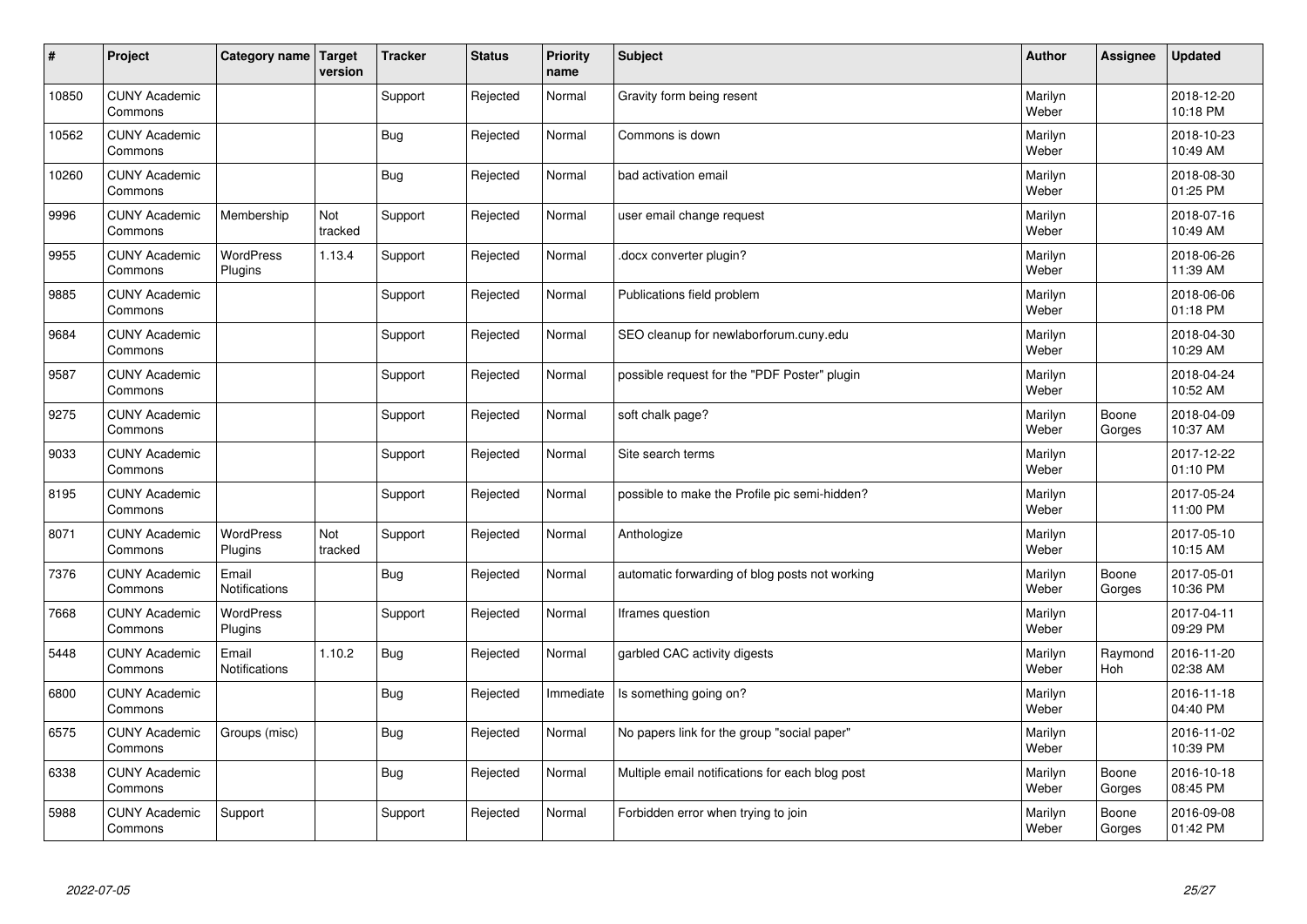| $\vert$ # | Project                         | Category name               | Target<br>version | <b>Tracker</b> | <b>Status</b> | <b>Priority</b><br>name | <b>Subject</b>                                              | <b>Author</b>    | <b>Assignee</b>     | <b>Updated</b>         |
|-----------|---------------------------------|-----------------------------|-------------------|----------------|---------------|-------------------------|-------------------------------------------------------------|------------------|---------------------|------------------------|
| 5345      | <b>CUNY Academic</b><br>Commons | Social Paper                | 1.9.17            | Feature        | Rejected      | Normal                  | Plus symbol problem in SP                                   | Marilyn<br>Weber | Christian<br>Wach   | 2016-05-27<br>04:26 AM |
| 5184      | <b>CUNY Academic</b><br>Commons | Social Paper                |                   | Bug            | Rejected      | Normal                  | Problem linking SP to a group                               | Marilyn<br>Weber | Boone<br>Gorges     | 2016-02-21<br>12:27 PM |
| 5051      | <b>CUNY Academic</b><br>Commons | Social Paper                |                   | Feature        | Rejected      | Low                     | Visual cues for comments (SP suggestion #2)                 | Marilyn<br>Weber | Samantha<br>Raddatz | 2016-02-10<br>10:01 AM |
| 5083      | <b>CUNY Academic</b><br>Commons | <b>WordPress</b><br>Plugins | 1.9.5             | Support        | Rejected      | Normal                  | creating a shortcode for the iframe code of the google form | Marilyn<br>Weber | Marilyn<br>Weber    | 2016-01-12<br>04:25 PM |
| 3674      | <b>CUNY Academic</b><br>Commons |                             |                   | Bug            | Rejected      | Normal                  | CBox pagination issue with the Wiki                         | Marilyn<br>Weber |                     | 2014-11-20<br>05:03 PM |
| 3673      | <b>CUNY Academic</b><br>Commons |                             |                   | Bug            | Rejected      | Normal                  | CBox pagination issue with the Wiki                         | Marilyn<br>Weber |                     | 2014-11-20<br>04:08 PM |
| 3417      | <b>CUNY Academic</b><br>Commons | <b>BuddyPress</b><br>(misc) | Not<br>tracked    | Bug            | Rejected      | High                    | copying two commons groups                                  | Marilyn<br>Weber | Marilyn<br>Weber    | 2014-11-05<br>09:56 AM |
| 3093      | <b>CUNY Academic</b><br>Commons | WordPress<br>Plugins        |                   | Bug            | Rejected      | Normal                  | <b>Custom Google Maps</b>                                   | Marilyn<br>Weber | Boone<br>Gorges     | 2014-05-02<br>10:52 AM |
| 3136      | <b>CUNY Academic</b><br>Commons | <b>WordPress</b><br>Plugins |                   | Bug            | Rejected      | Normal                  | The Easy Rotator                                            | Marilyn<br>Weber | Boone<br>Gorges     | 2014-04-01<br>10:26 PM |
| 14850     | <b>CUNY Academic</b><br>Commons |                             |                   | Support        | Abandoned     | Normal                  | brooklyn waterfront site "connection not secure"            | Marilyn<br>Weber |                     | 2022-04-27<br>04:56 PM |
| 14389     | <b>CUNY Academic</b><br>Commons |                             |                   | Support        | Abandoned     | Normal                  | WebflowIO?                                                  | Marilyn<br>Weber |                     | 2021-09-14<br>10:45 AM |
| 14148     | <b>CUNY Academic</b><br>Commons |                             |                   | Support        | Abandoned     | Normal                  | post notification problem                                   | Marilyn<br>Weber |                     | 2021-09-14<br>10:43 AM |
| 13596     | <b>CUNY Academic</b><br>Commons |                             |                   | Support        | Abandoned     | Normal                  | invited as Author but show as Contributor                   | Marilyn<br>Weber |                     | 2021-09-14<br>10:41 AM |
| 13584     | <b>CUNY Academic</b><br>Commons |                             |                   | Support        | Abandoned     | Normal                  | Graphy theme question                                       | Marilyn<br>Weber |                     | 2021-09-14<br>10:41 AM |
| 13637     | <b>CUNY Academic</b><br>Commons |                             |                   | Support        | Abandoned     | Normal                  | All-in-One Migration plugin request                         | Marilyn<br>Weber |                     | 2020-12-08<br>10:46 AM |
| 13288     | <b>CUNY Academic</b><br>Commons |                             |                   | Support        | Abandoned     | Normal                  | log in problems on iPhone 6                                 | Marilyn<br>Weber |                     | 2020-10-27<br>10:26 AM |
| 9134      | <b>CUNY Academic</b><br>Commons | Membership                  | Not<br>tracked    | Support        | Abandoned     | Normal                  | former user                                                 | Marilyn<br>Weber | Matt Gold           | 2019-09-18<br>10:26 AM |
| 10571     | <b>CUNY Academic</b><br>Commons |                             | Not<br>tracked    | Support        | Abandoned     | Normal                  | newsletter queue problem                                    | Marilyn<br>Weber |                     | 2018-12-10<br>03:58 PM |
| 9726      | <b>CUNY Academic</b><br>Commons | <b>WordPress</b><br>Plugins | Not<br>tracked    | Support        | Abandoned     | Normal                  | technical error on Contact page                             | Marilyn<br>Weber |                     | 2018-12-10<br>03:53 PM |